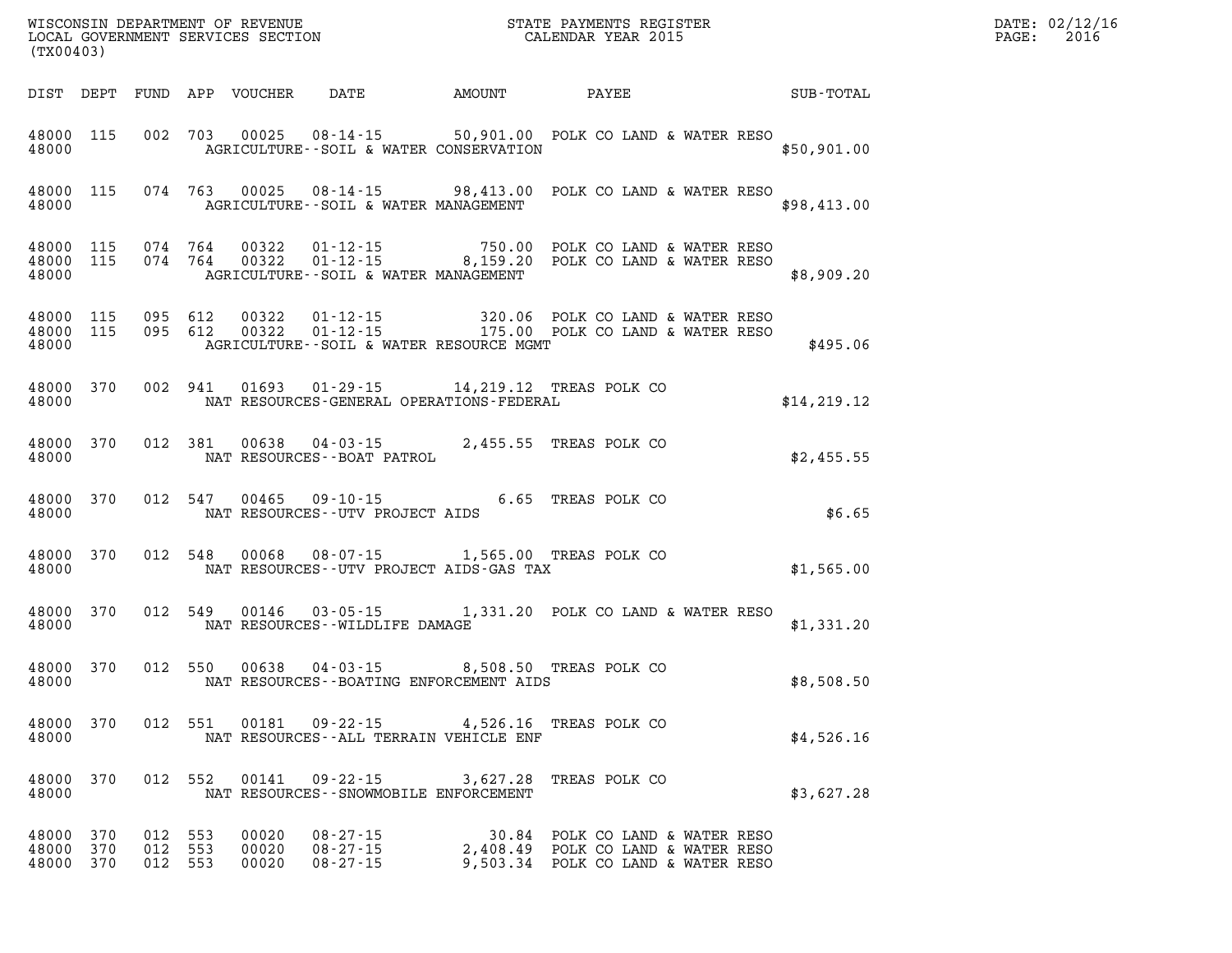| $\mathtt{DATE}$ : | 02/12/16 |
|-------------------|----------|
| PAGE:             | 2017     |

| WISCONSIN DEPARTMENT OF REVENUE<br>LOCAL GOVERNMENT SERVICES SECTION CALENDAR YEAR 2015<br>(TX00403) |                          |                          |                          |                                  |                                                                      |                                                                                                                                                                                                                                               |                                                                  | TER EXECUTIVE TERM IN THE RESERVE OF THE RESERVE OF THE RESERVE OF THE RESERVE OF THE RESERVE OF THE RESERVE O | DATE: 02/12/1<br>$\mathtt{PAGE}$ :<br>2017 |
|------------------------------------------------------------------------------------------------------|--------------------------|--------------------------|--------------------------|----------------------------------|----------------------------------------------------------------------|-----------------------------------------------------------------------------------------------------------------------------------------------------------------------------------------------------------------------------------------------|------------------------------------------------------------------|----------------------------------------------------------------------------------------------------------------|--------------------------------------------|
|                                                                                                      |                          |                          |                          |                                  |                                                                      |                                                                                                                                                                                                                                               |                                                                  | DIST DEPT FUND APP VOUCHER DATE AMOUNT PAYEE TOTAL SUB-TOTAL                                                   |                                            |
| 48000 370<br>48000 370<br>48000 370<br>48000                                                         |                          |                          |                          |                                  |                                                                      | 012 553 00020 08-27-15 989.58 POLK CO LAND & WATER RESO<br>012 553 00146 03-05-15 15,524.26 POLK CO LAND & WATER RESO<br>012 553 00146 03-05-15 18,414.89 POLK CO LAND & WATER RESO<br>NAT RESOURCES--WILDLIFE DAMAGE CLAIMS                  |                                                                  | \$46,871.40                                                                                                    |                                            |
| 48000                                                                                                |                          |                          |                          |                                  |                                                                      | 48000 370 012 564 00570 05-29-15 808.74 TREAS POLK CO<br>NAT RESOURCES - - RECREATION AIDS - FISH                                                                                                                                             |                                                                  | \$808.74                                                                                                       |                                            |
| 48000                                                                                                |                          |                          |                          |                                  |                                                                      | 48000 370 012 566 00001 09-17-15 19,310.52 TREAS POLK CO<br>NAT RESOURCES-FOREST CROP/MANAGED FOREST                                                                                                                                          |                                                                  | \$19,310.52                                                                                                    |                                            |
|                                                                                                      |                          |                          |                          |                                  | 48000 NAT RESOURCES--COUNTY FOREST AIDS                              | 48000 370 012 567 00003 02-27-15 8,222.86 TREAS POLK CO                                                                                                                                                                                       |                                                                  | \$8,222.86                                                                                                     |                                            |
| 48000                                                                                                |                          |                          |                          |                                  |                                                                      | 48000 370 012 572 00005 04-07-15 46,210.11 TREAS POLK CO 48000 370 012 572 00014 01-22-15 13,056.65 TREAS POLK CO<br>NAT RESOURCES - URBAN FORESTRY/CO FORESTS                                                                                |                                                                  | \$59,266.76                                                                                                    |                                            |
| 48000 370<br>48000                                                                                   | 48000 370                |                          |                          |                                  |                                                                      | 012 574 00325 08-27-15 42,925.00 TREAS POLK CO<br>012 574 02210 04-02-15 24,080.31 TREAS POLK CO<br>NAT RESOURCES--SNOWMOBILE TRAIL AIDS                                                                                                      |                                                                  | \$67,005.31                                                                                                    |                                            |
| 48000                                                                                                |                          |                          |                          |                                  |                                                                      | 48000 370 012 575 00419 09-08-15 33,162.82 TREAS POLK CO<br>NAT RESOURCES--SNOWMOBILE TRAIL AIDS                                                                                                                                              |                                                                  | \$33,162.82                                                                                                    |                                            |
| 48000 370<br>48000 370<br>48000 370<br>48000 370<br>48000                                            |                          |                          |                          | 012 576 00466                    |                                                                      | 012 576 00215 08-20-15 1,215.00 TREAS POLK CO<br>012 576 00235 08-20-15 9,940.00 TREAS POLK CO<br>012 576 00455 09-09-15 2,430.00 TREAS POLK CO<br>012 576 00466 09-10-15 15,055.96 TREAS POLK CO<br>NAT RESOURCES--ALL-TERRAIN VEHICLE TRAIL |                                                                  | \$28,640.96                                                                                                    |                                            |
| 48000 370<br>48000                                                                                   |                          |                          |                          |                                  |                                                                      | 012 577 01694 01-29-15 4,165.00 TREAS POLK CO<br>NAT RESOURCES--ALL-TERRAIN VEHICLE TRAIL                                                                                                                                                     |                                                                  | \$4,165.00                                                                                                     |                                            |
| 48000<br>48000                                                                                       | 370                      |                          | 012 584                  | 00025                            | 09-01-15<br>NAT RESOURCES - PMT IN LIEU OF TAXES                     | 7,487.00                                                                                                                                                                                                                                      | TREAS POLK CO                                                    | \$7,487.00                                                                                                     |                                            |
| 48000<br>48000<br>48000<br>48000<br>48000                                                            | 370<br>370<br>370<br>370 | 012<br>012<br>012<br>012 | 663<br>663<br>663<br>663 | 00522<br>01484<br>02291<br>03061 | $09 - 21 - 15$<br>$01 - 08 - 15$<br>$04 - 13 - 15$<br>$06 - 29 - 15$ | 32,500.00<br>490.97<br>12,500.00<br>500.00<br>NAT RESOURCES--LAKES MANAGEMENT GRANTS                                                                                                                                                          | TREAS POLK CO<br>TREAS POLK CO<br>TREAS POLK CO<br>TREAS POLK CO | \$45,990.97                                                                                                    |                                            |

**48000 370 074 670 42930 05-29-15 148,066.51 TREAS POLK CO**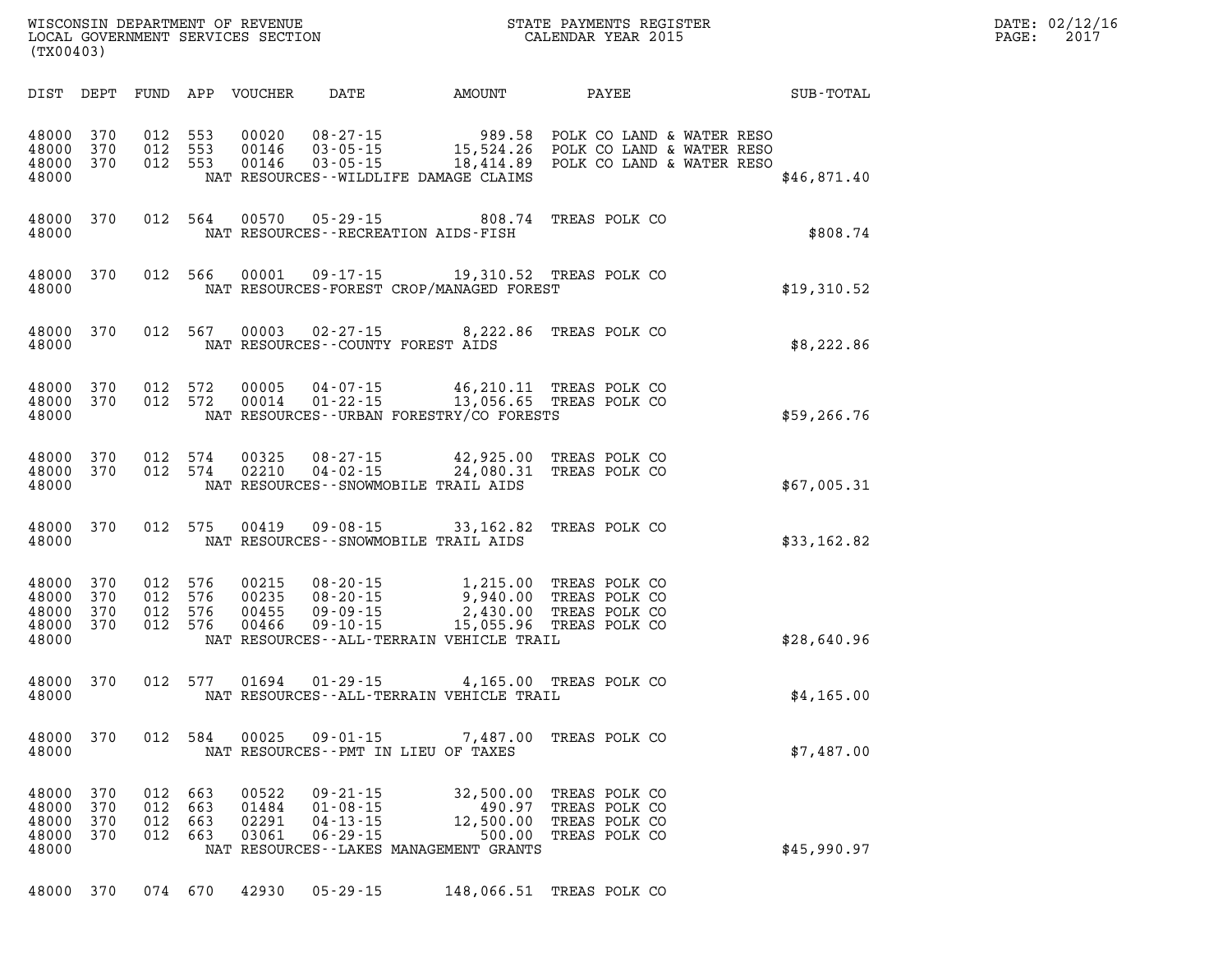| (TX00403)                                                                              |                                                                    |                                                             |                                                                        |                                                                                        |                                                                                                                                                                                  |                                                                                                                                                                                                                                                                                              |                                                                                                                                           |                | DATE: 02/12/16<br>PAGE: 2018 |
|----------------------------------------------------------------------------------------|--------------------------------------------------------------------|-------------------------------------------------------------|------------------------------------------------------------------------|----------------------------------------------------------------------------------------|----------------------------------------------------------------------------------------------------------------------------------------------------------------------------------|----------------------------------------------------------------------------------------------------------------------------------------------------------------------------------------------------------------------------------------------------------------------------------------------|-------------------------------------------------------------------------------------------------------------------------------------------|----------------|------------------------------|
|                                                                                        |                                                                    |                                                             |                                                                        | DIST DEPT FUND APP VOUCHER DATE                                                        |                                                                                                                                                                                  |                                                                                                                                                                                                                                                                                              | AMOUNT PAYEE                                                                                                                              | SUB-TOTAL      |                              |
| 48000                                                                                  |                                                                    |                                                             |                                                                        |                                                                                        | NAT RESOURCES--RU RECYCLING GRANT                                                                                                                                                |                                                                                                                                                                                                                                                                                              |                                                                                                                                           | \$148,066.51   |                              |
| 48000                                                                                  |                                                                    |                                                             |                                                                        |                                                                                        |                                                                                                                                                                                  | 48000 370 074 673 42930 05-29-15 11,517.17 TREAS POLK CO<br>NAT RESOURCES - - RU CONSOLIDATED GRANT                                                                                                                                                                                          |                                                                                                                                           | \$11,517.17    |                              |
| 48000                                                                                  | 48000 395                                                          |                                                             |                                                                        |                                                                                        | TRANSPORTATION--ELDERLY & DISABLED                                                                                                                                               | 011  168  50048  06-09-15  112,794.00  COUNTY OF POLK                                                                                                                                                                                                                                        |                                                                                                                                           | \$112,794.00   |                              |
| 48000                                                                                  |                                                                    |                                                             |                                                                        |                                                                                        | 48000 395 011 170 40461 02-24-15                                                                                                                                                 | TRANSPORTATION--COUNTY FOREST ROAD AIDS                                                                                                                                                                                                                                                      | 2,388.59 TREAS POLK CO                                                                                                                    | \$2,388.59     |                              |
| 48000                                                                                  |                                                                    |                                                             |                                                                        |                                                                                        | TRANSPORTATION -- FLOOD DAMAGE AID                                                                                                                                               | 48000 395 011 174 64968 11-05-15 5,616.83 TREASPOLK CO<br>48000 395 011 174 64969 11-05-15 74,493.43 TREASPOLK CO                                                                                                                                                                            |                                                                                                                                           | \$80,110.26    |                              |
| 48000<br>48000<br>48000<br>48000<br>48000<br>48000<br>48000<br>48000<br>48000          | 395<br>395<br>395<br>395<br>395<br>395<br>395<br>395               | 011 185<br>011 185<br>011 185<br>011 185                    | 011 185<br>011 185<br>011 185<br>011 185                               |                                                                                        | $62744$ $10 - 14 - 15$                                                                                                                                                           | 44177 04-06-15 3,695.69 TREAS POLK CO<br>47744 05-15-15 4,552.85 TREAS POLK CO<br>50156 06-11-15 7,856.81 TREAS POLK CO<br>55456 07-30-15 1,654.94 TREAS POLK CO<br>60445 09-21-15 4,361.58 TREAS POLK CO<br>61415 09-21-15 4,361.58 TREAS PO<br>TRANSPORTATION - - HIGHWAY SAFETY - FEDERAL | 2,053.02 TREAS POLK CO                                                                                                                    | \$33,907.17    |                              |
| 48000<br>48000<br>48000                                                                | 48000 395<br>395<br>-395                                           |                                                             | 011 190<br>011 190                                                     |                                                                                        | 011 190 64048 10-05-15                                                                                                                                                           | TRANSPORTATION--GENERAL TRANSP AIDS-GTA                                                                                                                                                                                                                                                      | 36048  01-05-15  369,972.59  COUNTY OF POLK<br>52048  07-06-15  739,945.18  COUNTY OF POLK<br>64048  10-05-15  369,972.59  COUNTY OF POLK | \$1,479,890.36 |                              |
| 48000<br>48000                                                                         | 48000 395 011 278<br>395                                           |                                                             |                                                                        |                                                                                        |                                                                                                                                                                                  | 011  278  61329  09-25-15  158,386.15  TREAS  POLK  CO  011  278  68910  12-14-15  6,325.41  TREAS  POLK  CO<br>TRANSPORTATION - - LRIP/TRIP/MSIP GRANTS                                                                                                                                     |                                                                                                                                           | \$164,711.56   |                              |
| 48000<br>48000<br>48000<br>48000<br>48000<br>48000<br>48000<br>48000<br>48000<br>48000 | 435<br>435<br>435<br>435<br>435<br>435<br>435<br>435<br>435<br>435 | 005<br>005<br>005<br>005<br>005<br>005<br>005<br>005<br>005 | 000<br>000<br>000<br>000<br>000<br>000<br>000<br>000<br>000<br>005 000 | 90511<br>90514<br>90515<br>90517<br>90518<br>90519<br>90521<br>90600<br>90601<br>90604 | $01 - 01 - 15$<br>$02 - 01 - 15$<br>$03 - 01 - 15$<br>$04 - 01 - 15$<br>$05 - 01 - 15$<br>$06 - 01 - 15$<br>$06 - 29 - 15$<br>$07 - 01 - 15$<br>$08 - 01 - 15$<br>$09 - 01 - 15$ | 247, 277.00<br>243,956.00<br>130,920.00<br>420,778.00<br>194,209.00<br>66,642.00<br>24,175.00<br>395,837.00<br>145,309.00<br>1,301,309.00                                                                                                                                                    | POLK CO<br>POLK CO<br>POLK CO<br>POLK CO<br>POLK CO<br>POLK CO<br>POLK CO<br>POLK CO<br>POLK CO<br>POLK CO                                |                |                              |

**48000 435 005 000 90607 10-01-15 216,144.00 POLK CO**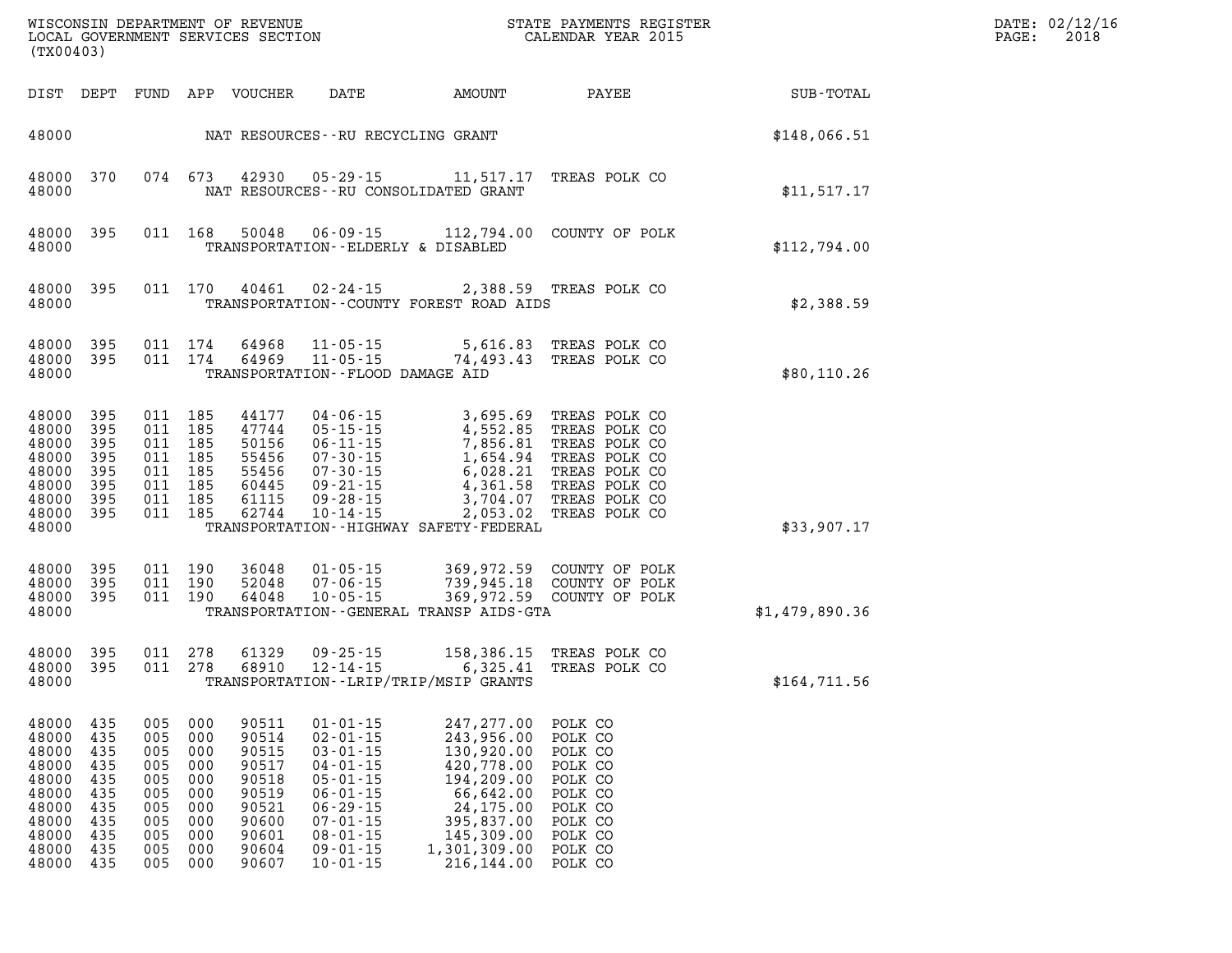| WISCONSIN DEPARTMENT OF REVENUE   | PAYMENTS REGISTER<br>3TATE | DATE: | 02/12/16 |
|-----------------------------------|----------------------------|-------|----------|
| LOCAL GOVERNMENT SERVICES SECTION | CALENDAR YEAR 2015         | PAGE  | 2019     |

**(TX00403) DIST DEPT FUND APP VOUCHER DATE AMOUNT PAYEE SUB-TOTAL 48000 435 005 000 90609 11-02-15 128,751.00 POLK CO 48000 435 005 000 90611 12-01-15 223,750.00 POLK CO 48000 HEALTH SERVICES--STATE/FED AIDS \$3,739,057.00 48000 437 005 000 00000 01-05-15 1,035.63 POLK \* 48000 437 005 000 00000 01-13-15 12,421.72 POLK \* 48000 437 005 000 00000 01-30-15 134,467.11 POLK CHILD SUPPORT \* 48000 437 005 000 00000 02-05-15 9,972.15 POLK \* 48000 437 005 000 00000 03-05-15 156,417.01 POLK \* 48000 437 005 000 00000 04-06-15 47,809.23 POLK \* 48000 437 005 000 00000 04-07-15 1,142.81 POLK CHILD SUPPORT \* 48000 437 005 000 00000 04-30-15 120,690.94 POLK CHILD SUPPORT \* 48000 437 005 000 00000 05-05-15 26,627.76 POLK \* 48000 437 005 000 00000 06-05-15 25,550.91 POLK \* 48000 437 005 000 00000 06-19-15 13.94 POLK \* 48000 437 005 000 00000 06-26-15 45,668.43 POLK \* 48000 437 005 000 00000 07-06-15 20,891.32 POLK \* 48000 437 005 000 00000 07-30-15 138,336.64 POLK CHILD SUPPORT \* 48000 437 005 000 00000 08-05-15 15,618.68 POLK \* 48000 437 005 000 00000 08-14-15 4,032.00 POLK \* 48000 437 005 000 00000 08-21-15 704.00 POLK CHILD SUPPORT \* 48000 437 005 000 00000 09-08-15 37,786.50 POLK \* 48000 437 005 000 00000 09-14-15 437,962.00 POLK \* 48000 437 005 000 00000 10-05-15 16,582.95 POLK \* 48000 CHILDREN & FAMILIES--STATE/FEDERAL AIDS \$1,253,731.73 48000 455 002 202 03585 01-09-15 1,367.05 TREAS POLK CO 48000 JUSTICE--LAW ENFORCEMENT TRAINING REIMB \$1,367.05 48000 455 002 221 14 07-21-15 900.00 TREAS POLK CO 48000 JUSTICE--LAW ENFORCEMENT SERVICES AID \$900.00 48000 455 002 231 03585 01-09-15 3,143.69 TREAS POLK CO 48000 455 002 231 13 03-30-15 8,960.00 TREAS POLK CO**  48000 455 002 231 03585 01-09-15 3,143.69 TREAS POLK CO<br>48000 455 002 231 13 03-30-15 8,960.00 TREAS POLK CO<br>48000 JUSTICE--LAW ENFORCEMENT TRAINING \$12,103.69 **48000 455 002 251 00195 07-29-15 184.50 TREAS POLK CO 48000 455 002 251 00195 07-29-15 563.68 TREAS POLK CO 48000 455 002 251 01014 09-18-15 1,039.27 TREAS POLK CO 48000 455 002 251 04335 02-12-15 3,773.69 TREAS POLK CO 48000 455 002 251 05830 04-28-15 2,526.32 TREAS POLK CO 48000 455 002 251 06456 05-29-15 757.12 TREAS POLK CO**  48000 155 002 251 06456 05-29-15<br>48000 455 002 251 06456 05-29-15 757.12 TREAS POLK CO<br>48000 JUSTICE--TRUANCY PROGRAM-GRANT FUNDS \$8,844.58 **48000 455 002 263 03679 01-15-15 15,706.00 TREAS POLK CO 455** 002 263 03679 01-15-15 15,706.00 TREAS POLK CO 3600 \$15,706.00

**48000 455 002 532 04 03-09-15 33,427.14 TREAS POLK CO**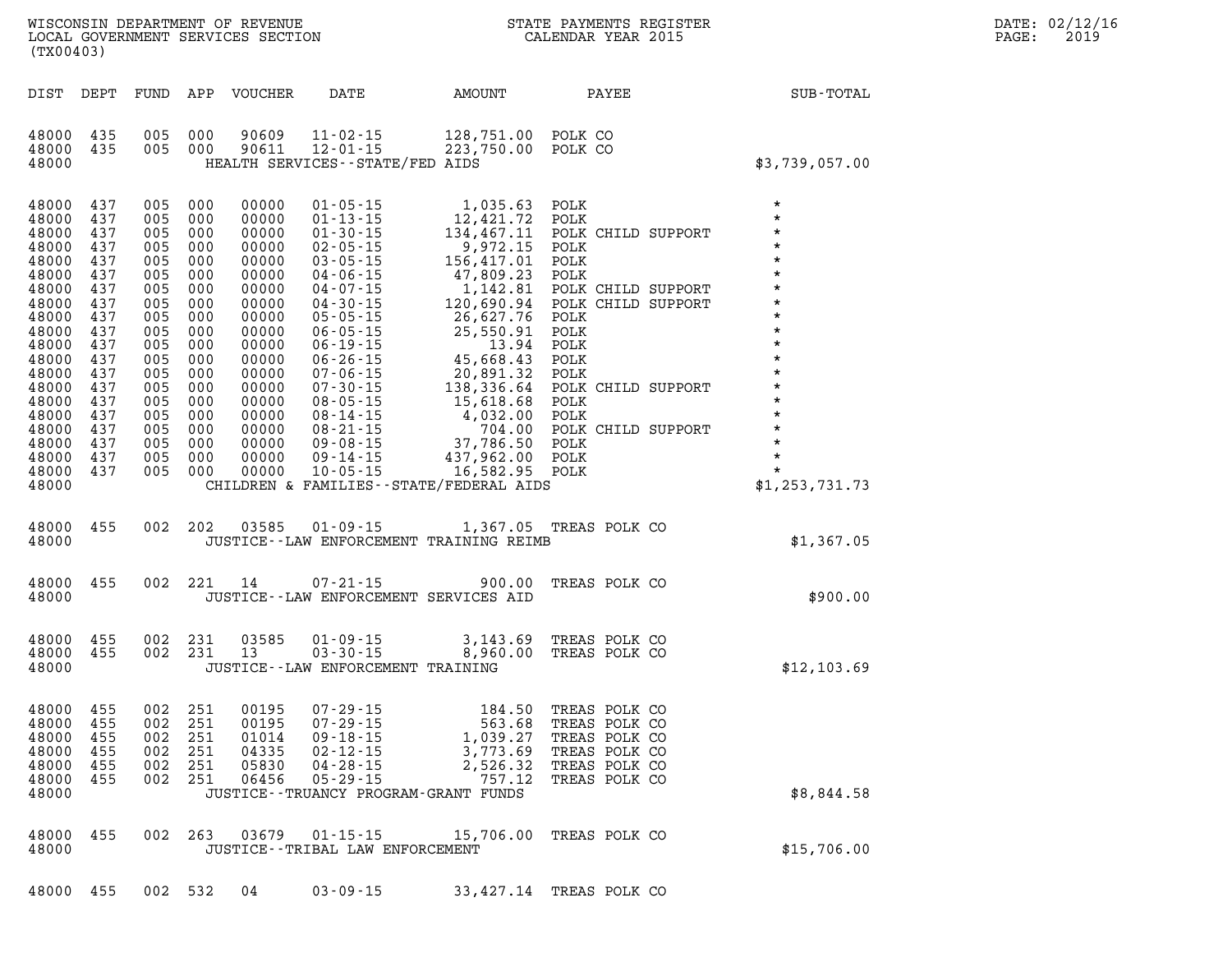| $\mathtt{DATE}$ : | 02/12/16 |
|-------------------|----------|
| $\mathtt{PAGE}$ : | 2020     |

| WISCONSIN DEPARTMENT OF REVENUE<br>LOCAL GOVERNMENT SERVICES SECTION<br>(TX00403)                                                                                                    |                                                                                                                                                                                                                                                                              | STATE PAYMENTS REGISTER<br>CALENDAR YEAR 2015                                                                                                                                                                                      |             |
|--------------------------------------------------------------------------------------------------------------------------------------------------------------------------------------|------------------------------------------------------------------------------------------------------------------------------------------------------------------------------------------------------------------------------------------------------------------------------|------------------------------------------------------------------------------------------------------------------------------------------------------------------------------------------------------------------------------------|-------------|
| DIST<br>DEPT<br>FUND                                                                                                                                                                 | APP<br>VOUCHER<br>DATE                                                                                                                                                                                                                                                       | AMOUNT<br>PAYEE                                                                                                                                                                                                                    | SUB-TOTAL   |
| 002<br>455<br>48000<br>48000                                                                                                                                                         | 532<br>12<br>JUSTICE - - VICTIM/WITNESS ASSISTANCE SERV                                                                                                                                                                                                                      | 07-27-15 32,441.52 TREAS POLK CO                                                                                                                                                                                                   | \$65,868.66 |
| 465<br>002<br>48000<br>002<br>48000<br>465<br>48000<br>002<br>465<br>48000                                                                                                           | 308<br>00235<br>$09 - 23 - 15$<br>308<br>00817<br>$03 - 27 - 15$<br>$03 - 27 - 15$<br>308<br>00817<br>MILITARY AFFAIRS-EMER MGMT-RESPONSE EQMT                                                                                                                               | 2,586.93<br>TREAS POLK CO<br>2,457.00<br>TREAS POLK CO<br>1,512.00 TREAS POLK CO                                                                                                                                                   | \$6,555.93  |
| 465<br>002<br>48000<br>002<br>465<br>48000<br>48000                                                                                                                                  | 337<br>$01 - 20 - 15$<br>01013<br>01366<br>$06 - 24 - 15$<br>337<br>MILITARY AFFAIRS-EMERGENCY MGMT PLANNING                                                                                                                                                                 | 4,791.00<br>TREAS POLK CO<br>4,665.00<br>TREAS POLK CO                                                                                                                                                                             | \$9,456.00  |
| 465<br>002<br>48000<br>48000<br>465<br>002<br>48000<br>002<br>465<br>002<br>48000<br>465<br>002<br>48000<br>465<br>48000                                                             | 342<br>00030<br>$08 - 13 - 15$<br>342<br>00795<br>$03 - 24 - 15$<br>342<br>00796<br>$03 - 24 - 15$<br>342<br>00930<br>$01 - 15 - 15$<br>342<br>01436<br>$06 - 25 - 15$<br>MILITARY AFFAIRS-EMERGENCY MGMT-FED FUND                                                           | 1,729.93<br>TREAS POLK CO<br>273.44<br>TREAS POLK CO<br>296.70<br>TREAS POLK CO<br>22,352.84<br>TREAS POLK CO<br>22,356.37 TREAS POLK CO                                                                                           | \$47,009.28 |
| 002<br>485<br>48000<br>48000                                                                                                                                                         | 127<br>06049<br>$06 - 12 - 15$<br>VETERANS AFFAIRS GRANTS                                                                                                                                                                                                                    | 1,000.00<br>TREAS POLK CO                                                                                                                                                                                                          | \$1,000.00  |
| 082<br>485<br>48000<br>48000                                                                                                                                                         | 267<br>06049<br>$06 - 12 - 15$<br>VETERANS AFFAIRS -- GRANTS TO COUNTIES                                                                                                                                                                                                     | 4,500.00<br>TREAS POLK CO                                                                                                                                                                                                          | \$4,500.00  |
| 485<br>082<br>48000<br>48000                                                                                                                                                         | 280<br>03006<br>$01 - 02 - 15$<br>VETERANS AFFAIRS - - GRANTS                                                                                                                                                                                                                | 4,646.65<br>TREAS POLK CO                                                                                                                                                                                                          | \$4,646.65  |
| 485<br>083<br>48000<br>48000                                                                                                                                                         | 370<br>06049<br>$06 - 12 - 15$<br>VETERANS AFFAIRS -- GRANTS TO COUNTIES                                                                                                                                                                                                     | 4,500.00<br>TREAS POLK CO                                                                                                                                                                                                          | \$4,500.00  |
| 505<br>002<br>48000<br>505<br>002<br>48000<br>48000                                                                                                                                  | 08734<br>$06 - 10 - 15$<br>142<br>142<br>09921<br>$08 - 05 - 15$<br>DOA--FEDERAL ENERGY GRANTS                                                                                                                                                                               | 4,542.40<br>TREAS POLK CO<br>10,457.60<br>TREAS POLK CO                                                                                                                                                                            | \$15,000.00 |
| 505<br>002<br>48000<br>505<br>002<br>48000<br>505<br>002<br>48000<br>48000<br>505<br>002<br>48000<br>505<br>002<br>48000<br>505<br>002<br>505<br>002<br>48000<br>002<br>48000<br>505 | $07 - 23 - 15$<br>155<br>60004<br>155<br>60004<br>$07 - 23 - 15$<br>155<br>$08 - 25 - 15$<br>60065<br>155<br>$08 - 25 - 15$<br>60065<br>155<br>$09 - 23 - 15$<br>60138<br>155<br>$09 - 23 - 15$<br>60138<br>155<br>60427<br>$01 - 23 - 15$<br>155<br>60427<br>$01 - 23 - 15$ | 1,786.04<br>TREAS POLK CO<br>1,964.57<br>TREAS POLK CO<br>2,486.82<br>TREAS POLK CO<br>2,520.37<br>TREAS POLK CO<br>1,768.34<br>TREAS POLK CO<br>2,027.85<br>TREAS POLK CO<br>2,132.53<br>TREAS POLK CO<br>760.81<br>TREAS POLK CO |             |

**48000 505 002 155 60529 02-24-15 3,138.11 TREAS POLK CO**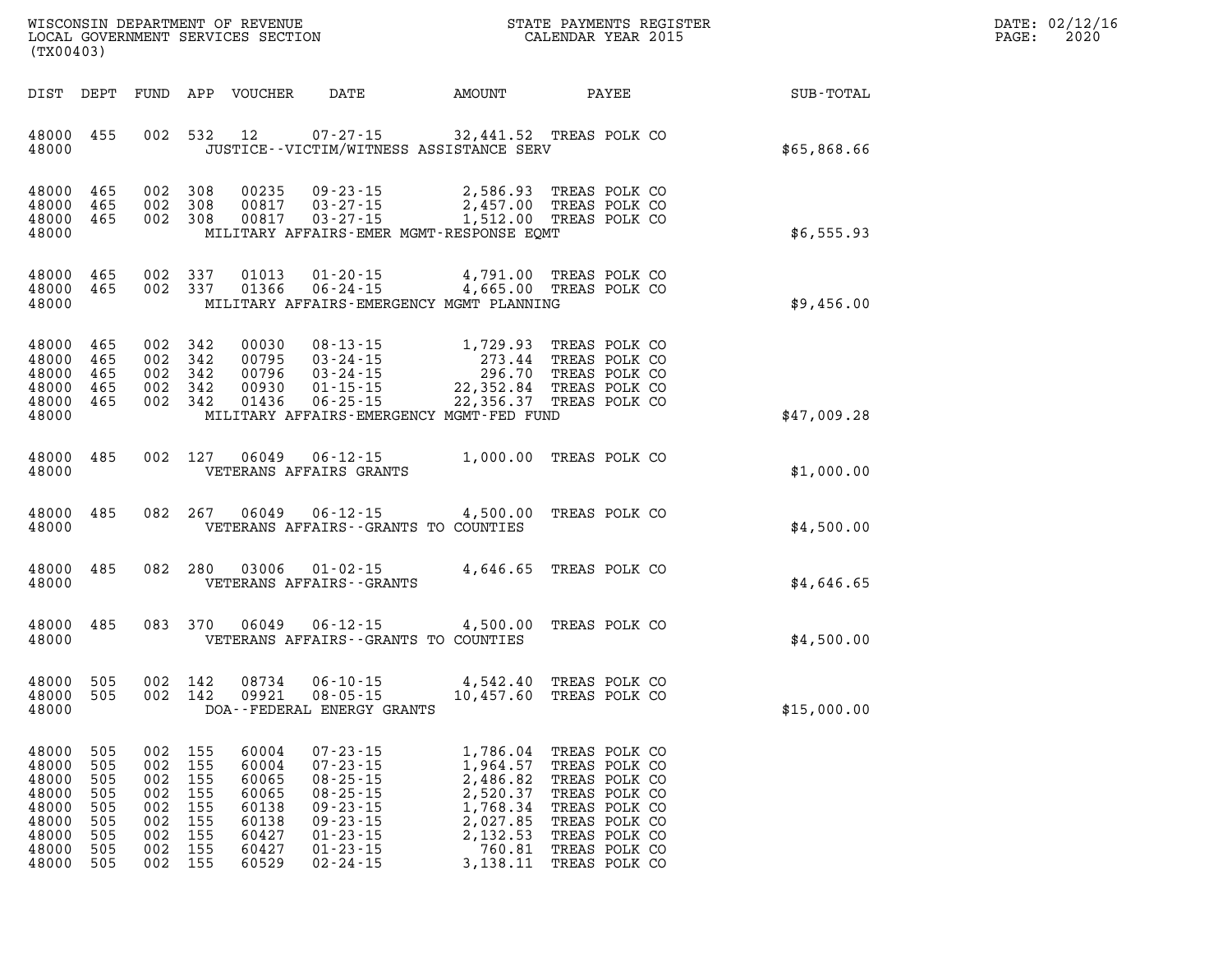| DIST                                                                                                                                                                                                                 | DEPT                                                                                                                                                          | FUND                                                                                                                                                          | APP                                                                                                                                                           | <b>VOUCHER</b>                                                                                                                                                                                              | DATE                                                           | AMOUNT                                                                                                                                                                                                                                                                                                                   | PAYEE                                                                                                                                                                                                                                                                                                                                                                                               | SUB-TOTAL   |
|----------------------------------------------------------------------------------------------------------------------------------------------------------------------------------------------------------------------|---------------------------------------------------------------------------------------------------------------------------------------------------------------|---------------------------------------------------------------------------------------------------------------------------------------------------------------|---------------------------------------------------------------------------------------------------------------------------------------------------------------|-------------------------------------------------------------------------------------------------------------------------------------------------------------------------------------------------------------|----------------------------------------------------------------|--------------------------------------------------------------------------------------------------------------------------------------------------------------------------------------------------------------------------------------------------------------------------------------------------------------------------|-----------------------------------------------------------------------------------------------------------------------------------------------------------------------------------------------------------------------------------------------------------------------------------------------------------------------------------------------------------------------------------------------------|-------------|
| 48000<br>48000<br>48000<br>48000<br>48000<br>48000<br>48000<br>48000<br>48000<br>48000                                                                                                                               | 505<br>505<br>505<br>505<br>505<br>505<br>505<br>505<br>505                                                                                                   | 002<br>002<br>002<br>002<br>002<br>002<br>002<br>002<br>002                                                                                                   | 155<br>155<br>155<br>155<br>155<br>155<br>155<br>155<br>155                                                                                                   | 60529<br>60598<br>60598<br>60666<br>60666<br>60745<br>60745<br>60826<br>60826                                                                                                                               | 02 - 24 - 15<br>03 - 24 - 15                                   | 1,087.97<br>02-24-15<br>03-24-15<br>03-24-15<br>03-24-15<br>04-23-15<br>04-23-15<br>05-21-15<br>05-21-15<br>06-23-15<br>06-23-15<br>06-23-15<br>06-23-15<br>06-23-15<br>06-23-15<br>06-23-15<br>06-23-15<br>06-23-15<br>06-23-15<br>06-23-15<br>06-23-15<br>06-23-15<br>06-23-15<br>DOA-HOUSING ASSISTANCE-FEDERAL FUNDS | TREAS POLK CO<br>TREAS POLK CO<br>TREAS POLK CO<br>TREAS POLK CO<br>TREAS POLK CO<br>TREAS POLK CO<br>TREAS POLK CO<br>TREAS POLK CO<br>TREAS POLK CO                                                                                                                                                                                                                                               | \$36,864.07 |
| 48000<br>48000<br>48000<br>48000<br>48000<br>48000<br>48000<br>48000<br>48000<br>48000<br>48000<br>48000<br>48000<br>48000<br>48000<br>48000<br>48000<br>48000<br>48000<br>48000<br>48000<br>48000<br>48000<br>48000 | 505<br>505<br>505<br>505<br>505<br>505<br>505<br>505<br>505<br>505<br>505<br>505<br>505<br>505<br>505<br>505<br>505<br>505<br>505<br>505<br>505<br>505<br>505 | 035<br>035<br>035<br>035<br>035<br>035<br>035<br>035<br>035<br>035<br>035<br>035<br>035<br>035<br>035<br>035<br>035<br>035<br>035<br>035<br>035<br>035<br>035 | 371<br>371<br>371<br>371<br>371<br>371<br>371<br>371<br>371<br>371<br>371<br>371<br>371<br>371<br>371<br>371<br>371<br>371<br>371<br>371<br>371<br>371<br>371 | 60004<br>60004<br>60004<br>60065<br>60065<br>60138<br>60427<br>60427<br>60427<br>60529<br>60529<br>60529<br>60598<br>60598<br>60598<br>60666<br>60666<br>60666<br>60745<br>60745<br>60826<br>60826<br>60826 | $07 - 23 - 15$<br>$07 - 23 - 15$<br>DOA--PUBLIC BENEFITS FUND  | 1,547.88<br>39.43<br>07-23-15<br>07-23-15<br>07-23-15<br>08-25-15<br>08-25-15<br>08-25-15<br>08-25-15<br>08-25-15<br>08-25-15<br>08-25-15<br>1,575.23<br>08-25-15<br>08-25-15<br>1,575.23<br>030.33<br>08-25-15<br>1,575.23<br>336.26<br>01-23-15<br>1,539.13<br>02-24-15<br>02-24-15<br>02-24-                          | TREAS POLK CO<br>TREAS POLK CO<br>TREAS POLK CO<br>TREAS POLK CO<br>TREAS POLK CO<br>TREAS POLK CO<br>TREAS POLK CO<br>TREAS POLK CO<br>TREAS POLK CO<br>TREAS POLK CO<br>TREAS POLK CO<br>TREAS POLK CO<br>TREAS POLK CO<br>TREAS POLK CO<br>TREAS POLK CO<br>TREAS POLK CO<br>TREAS POLK CO<br>TREAS POLK CO<br>TREAS POLK CO<br>TREAS POLK CO<br>TREAS POLK CO<br>TREAS POLK CO<br>TREAS POLK CO | \$35,105.03 |
| 48000<br>48000<br>48000                                                                                                                                                                                              | 505<br>505                                                                                                                                                    | 089<br>089                                                                                                                                                    | 166<br>166                                                                                                                                                    | 00247<br>04942                                                                                                                                                                                              | $07 - 30 - 15$<br>$01 - 21 - 15$<br>DOA--LAND INFORMATION FUND | 22,632.00<br>1,000.00                                                                                                                                                                                                                                                                                                    | TREAS POLK CO<br>TREAS POLK CO                                                                                                                                                                                                                                                                                                                                                                      | \$23,632.00 |
| 48000<br>48000                                                                                                                                                                                                       | 835                                                                                                                                                           | 002                                                                                                                                                           | 105                                                                                                                                                           | 44164                                                                                                                                                                                                       | $07 - 27 - 15$<br>REVENUE - - STATE SHARED REVENUES            | 87,422.66                                                                                                                                                                                                                                                                                                                | TREAS POLK CO                                                                                                                                                                                                                                                                                                                                                                                       | \$87,422.66 |
| 48000<br>48000                                                                                                                                                                                                       | 835                                                                                                                                                           | 002                                                                                                                                                           | 109                                                                                                                                                           | 01048                                                                                                                                                                                                       | $07 - 27 - 15$<br>REVENUE - - EXEMPT COMPUTER AID              | 14,739.00                                                                                                                                                                                                                                                                                                                | TREAS POLK CO                                                                                                                                                                                                                                                                                                                                                                                       | \$14,739.00 |
| 48000<br>48000                                                                                                                                                                                                       | 835<br>835                                                                                                                                                    | 002<br>002                                                                                                                                                    | 302<br>302                                                                                                                                                    | 10091<br>11091                                                                                                                                                                                              | $07 - 27 - 15$<br>$07 - 27 - 15$                               | 6,955,079.61<br>1,632,728.89                                                                                                                                                                                                                                                                                             | TREAS POLK CO<br>TREAS POLK CO                                                                                                                                                                                                                                                                                                                                                                      |             |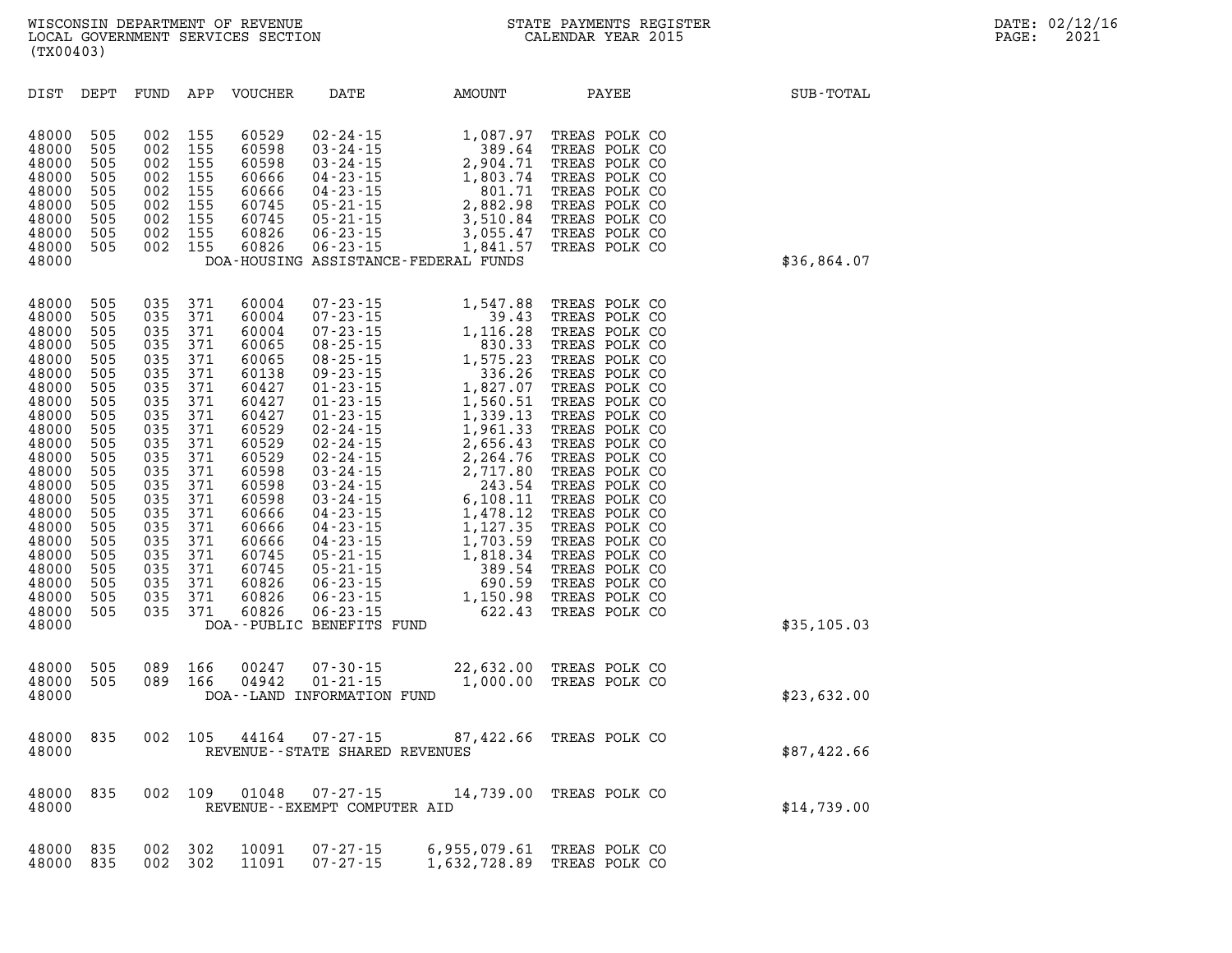| WISCONSIN DEPARTMENT OF REVENUE<br>(TX00403) |      |     | LOCAL GOVERNMENT SERVICES SECTION |                                           |              | STATE PAYMENTS REGISTER<br>CALENDAR YEAR 2015 |                 | PAGE: | DATE: 02/12/16<br>2022 |
|----------------------------------------------|------|-----|-----------------------------------|-------------------------------------------|--------------|-----------------------------------------------|-----------------|-------|------------------------|
| DIST<br>DEPT                                 | FUND | APP | <b>VOUCHER</b>                    | DATE                                      | AMOUNT       | PAYEE                                         | SUB-TOTAL       |       |                        |
| 48000                                        |      |     |                                   | REVENUE-FIRST DOLLAR/SCHOOL LEVY CREDITS  |              |                                               | \$8,587,808.50  |       |                        |
| 835<br>48000<br>48000                        | 021  | 363 | 37230                             | $03 - 23 - 15$<br>REVENUE--LOTTERY CREDIT | 1,382,480.63 | TREAS POLK CO                                 | \$1,382,480.63  |       |                        |
| 48000                                        |      |     |                                   | DISTRICT TOTAL APPROPRIATIONS             |              |                                               | \$17,907,574.14 |       |                        |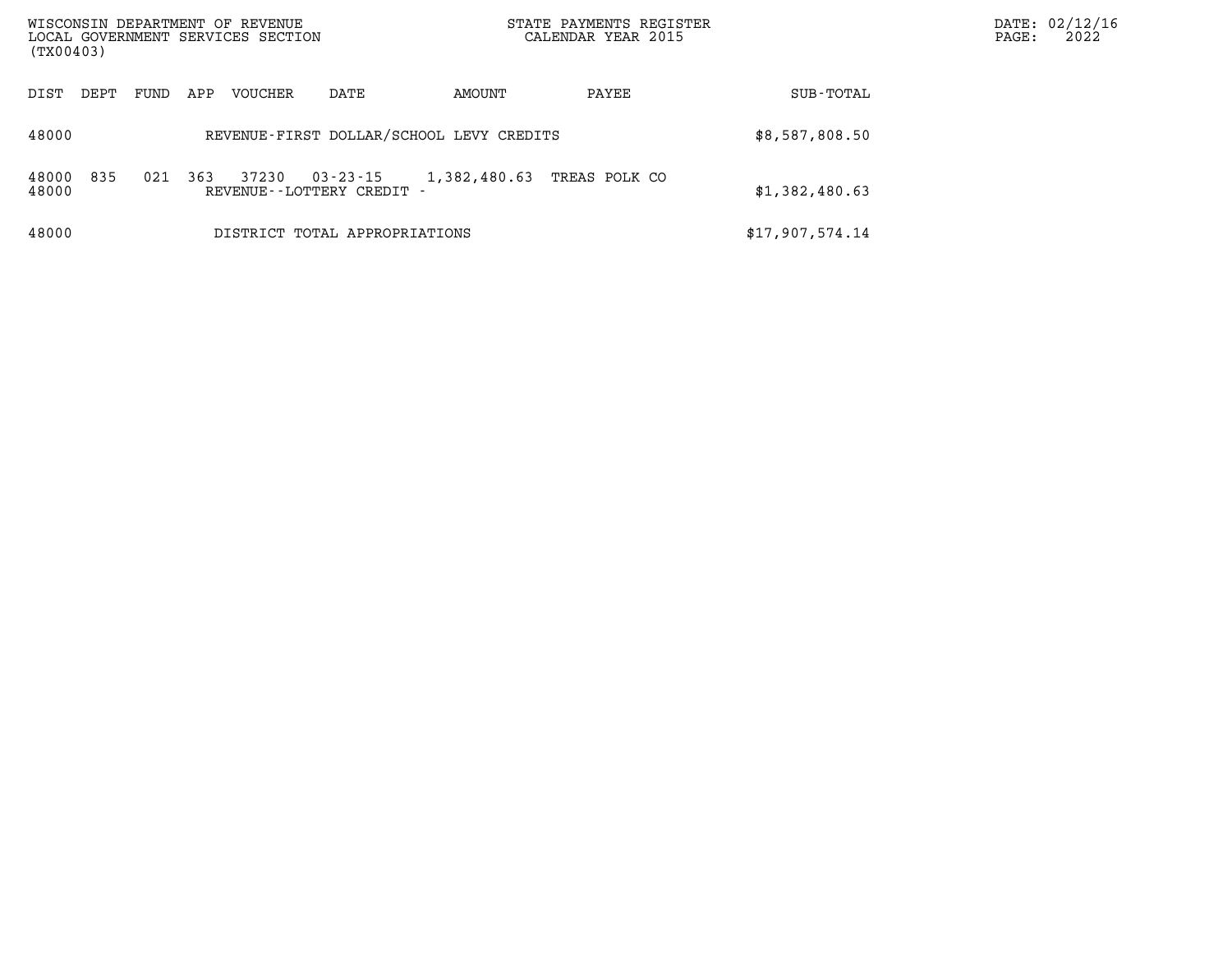| DATE: | 02/12/16 |
|-------|----------|
| PAGE: | 2023     |

| WISCONSIN DEPARTMENT OF REVENUE<br>LOCAL GOVERNMENT SERVICES SECTION<br>(TYOO403)<br>(TX00403) |                   |                    |                    |                            |                                                             |                                                                                                                                                                                                    | STATE PAYMENTS REGISTER                                                              |               | DATE: 02/12/1<br>2023<br>PAGE: |
|------------------------------------------------------------------------------------------------|-------------------|--------------------|--------------------|----------------------------|-------------------------------------------------------------|----------------------------------------------------------------------------------------------------------------------------------------------------------------------------------------------------|--------------------------------------------------------------------------------------|---------------|--------------------------------|
|                                                                                                |                   |                    |                    | DIST DEPT FUND APP VOUCHER | $\Box$                                                      |                                                                                                                                                                                                    |                                                                                      |               |                                |
| 48002 165<br>48002                                                                             |                   |                    |                    |                            |                                                             | 002 225 01186 06-25-15 10,432.86 TREAS TN ALDEN<br>SAFETY/PROF SERV--FIRE INSURANCE DUES                                                                                                           |                                                                                      | \$10,432.86   |                                |
| 48002 370<br>48002 370<br>48002                                                                |                   |                    | 000 001<br>000 001 |                            |                                                             | NAT RESOURCES-SEVERANCE/YIELD/WITHDRAWAL                                                                                                                                                           | 01DNR  04-09-15  509.35 TREAS TOWN ALDEN<br>04DNR  06-03-15  575.34 TREAS TOWN ALDEN | \$1,084.69    |                                |
| 48002 370<br>48002 370<br>48002                                                                |                   | 002 503<br>002 503 |                    | 18004<br>18004             | $01 - 30 - 15$                                              | 01-30-15 589.98 TREAS TN ALDEN                                                                                                                                                                     | 21,461.83 TREAS TN ALDEN<br>2788.65 TOWN SHARE                                       |               |                                |
|                                                                                                |                   |                    |                    |                            |                                                             | NAT RESOURCES--AIDS IN LIEU OF TAXES                                                                                                                                                               |                                                                                      | \$22,051.81   |                                |
| 48002 370<br>48002                                                                             |                   |                    | 012 571            | 39361                      |                                                             | 06-02-15 372.00 TREAS TN ALDEN<br>NAT RESOURCES - - FOREST CROP/MFL/CO FOREST                                                                                                                      |                                                                                      | \$372.00      |                                |
| 48002 370<br>48002 370<br>48002 370<br>48002                                                   |                   | 012 579<br>012 579 | 012 579            |                            |                                                             | 20531  04-03-15  89.40 TREAS TN ALDEN<br>20531  04-03-15  74.98 TREAS TN ALDEN<br>20531  04-03-15  42.00 TREAS TN ALDEN<br>NAT RESOURCES--AIDS IN LIEU OF TAXES                                    |                                                                                      | \$206.38      |                                |
| 48002<br>48002<br>48002<br>48002 395<br>48002                                                  | 395<br>395<br>395 |                    | 011 191            | 67189                      | $10 - 05 - 15$                                              | 011 191 39189 01-05-15 53,613.19 TOWN OF ALDEN<br>011 191 47189 04-06-15 53,613.19 TOWN OF ALDEN<br>011 191 55189 07-06-15 53,613.19 TOWN OF ALDEN<br>TRANSPORTATION - - GENERAL TRANSP AIDS - GTA | 53,613.21 TOWN OF ALDEN                                                              | \$214,452.78  |                                |
| 48002 835<br>48002                                                                             |                   |                    |                    |                            | 002 105 44129 07-27-15<br>REVENUE - - STATE SHARED REVENUES | 5,515.74 TREAS TN ALDEN                                                                                                                                                                            |                                                                                      | \$5,515.74    |                                |
| 48002<br>48002                                                                                 | 835               |                    | 002 109            |                            | 03122 07-27-15<br>REVENUE--EXEMPT COMPUTER AID              | 3.00 TREAS TN ALDEN                                                                                                                                                                                |                                                                                      | \$3.00        |                                |
| 48002                                                                                          |                   |                    |                    |                            | DISTRICT TOTAL APPROPRIATIONS                               |                                                                                                                                                                                                    |                                                                                      | \$254, 119.26 |                                |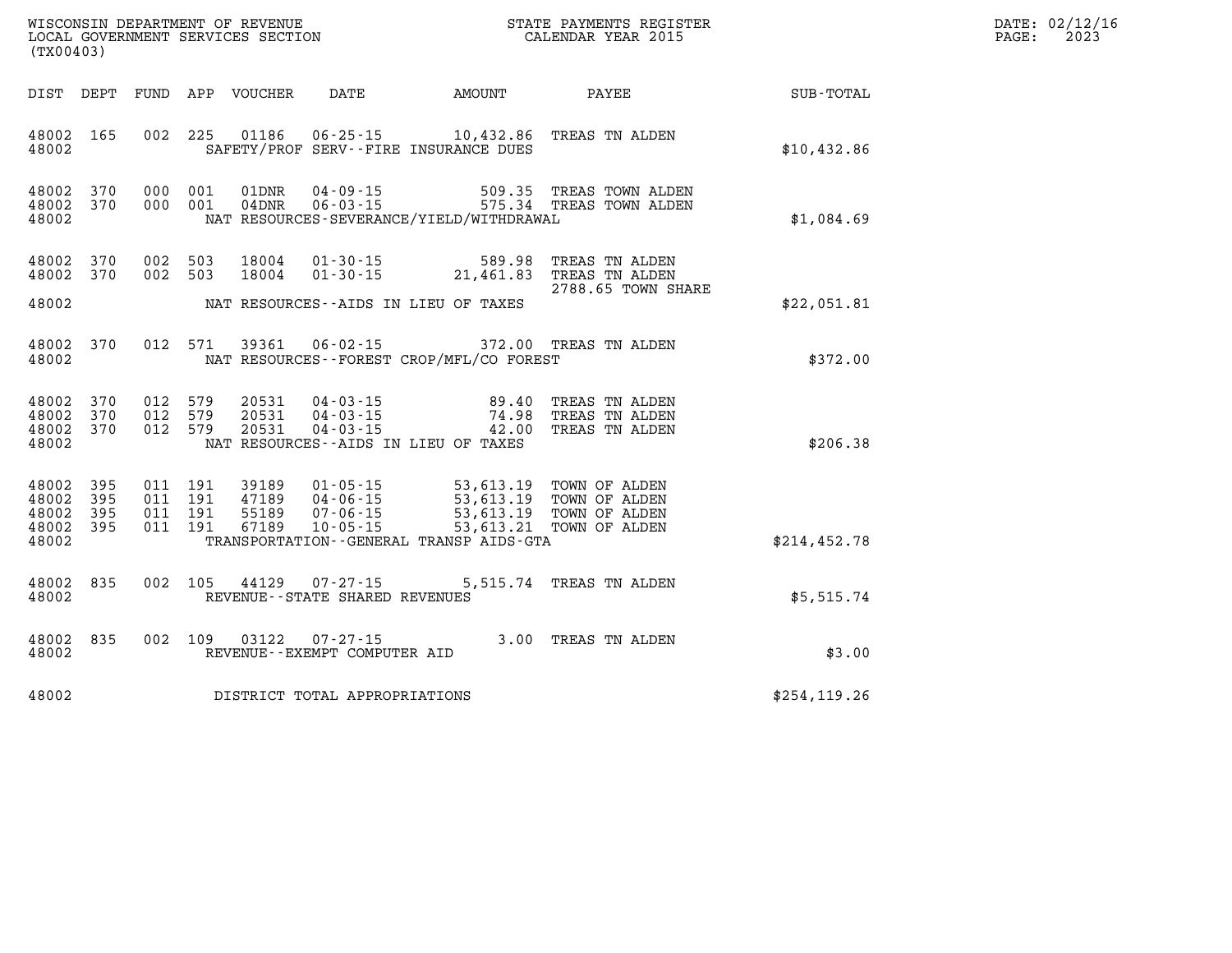| $\texttt{DATE}$ : | 02/12/16 |
|-------------------|----------|
| PAGE:             | 2024     |

| (TX00403)                                 |                          |                          |                          | WISCONSIN DEPARTMENT OF REVENUE<br>LOCAL GOVERNMENT SERVICES SECTION |                                                                      |                                                                                             | STATE PAYMENTS REGISTER<br>CALENDAR YEAR 2015                                            |                  |  |  |
|-------------------------------------------|--------------------------|--------------------------|--------------------------|----------------------------------------------------------------------|----------------------------------------------------------------------|---------------------------------------------------------------------------------------------|------------------------------------------------------------------------------------------|------------------|--|--|
| DIST                                      | DEPT                     | FUND                     | APP                      | VOUCHER                                                              | DATE                                                                 | AMOUNT                                                                                      | PAYEE                                                                                    | <b>SUB-TOTAL</b> |  |  |
| 48004<br>48004                            | 165                      | 002                      | 225                      |                                                                      |                                                                      | SAFETY/PROF SERV--FIRE INSURANCE DUES                                                       | 01187   06-25-15   3,815.70   TREAS TN APPLE RIVER                                       | \$3,815.70       |  |  |
| 48004<br>48004                            | 370                      | 000                      | 001                      | 01DNR                                                                | 04-09-15                                                             | NAT RESOURCES-SEVERANCE/YIELD/WITHDRAWAL                                                    | 6,739.12 TREAS TOWN APPLE RIVER                                                          | \$6,739.12       |  |  |
| 48004<br>48004<br>48004                   | 370<br>370               | 012<br>012               | 571<br>571               | 39362<br>39362                                                       |                                                                      | NAT RESOURCES - - FOREST CROP/MFL/CO FOREST                                                 | 06-02-15 441.94 TREAS TN APPLE RIVER<br>06-02-15 5.70 TREAS TN APPLE RIVER               | \$447.64         |  |  |
| 48004<br>48004<br>48004<br>48004          | 370<br>370<br>370        | 012<br>012<br>012        | 579<br>579<br>579        | 20532<br>20532<br>20532                                              | $04 - 03 - 15$<br>$04 - 03 - 15$                                     | $04 - 03 - 15$ 42.66<br>35.20<br>29.84<br>NAT RESOURCES--AIDS IN LIEU OF TAXES              | TREAS TN APPLE RIVER<br>TREAS TN APPLE RIVER<br>TREAS TN APPLE RIVER                     | \$107.70         |  |  |
| 48004<br>48004<br>48004<br>48004<br>48004 | 395<br>395<br>395<br>395 | 011<br>011<br>011<br>011 | 191<br>191<br>191<br>191 | 39190<br>47190<br>55190<br>67190                                     | $01 - 05 - 15$<br>$04 - 06 - 15$<br>$07 - 06 - 15$<br>$10 - 05 - 15$ | 27,712.17<br>27,712.17<br>27,712.17<br>27,712.17<br>TRANSPORTATION--GENERAL TRANSP AIDS-GTA | TOWN OF APPLE RIVER<br>TOWN OF APPLE RIVER<br>TOWN OF APPLE RIVER<br>TOWN OF APPLE RIVER | \$110,848.68     |  |  |
| 48004<br>48004                            | 835                      | 002                      | 105                      | 44130                                                                | 07-27-15<br>REVENUE - - STATE SHARED REVENUES                        | 1,745.23                                                                                    | TREAS TN APPLE RIVER                                                                     | \$1,745.23       |  |  |
| 48004<br>48004                            | 835                      | 002                      | 109                      | 03123                                                                | $07 - 27 - 15$<br>REVENUE--EXEMPT COMPUTER AID                       | 10.00                                                                                       | TREAS TN APPLE RIVER                                                                     | \$10.00          |  |  |
| 48004                                     |                          |                          |                          |                                                                      | DISTRICT TOTAL APPROPRIATIONS                                        |                                                                                             |                                                                                          | \$123,714.07     |  |  |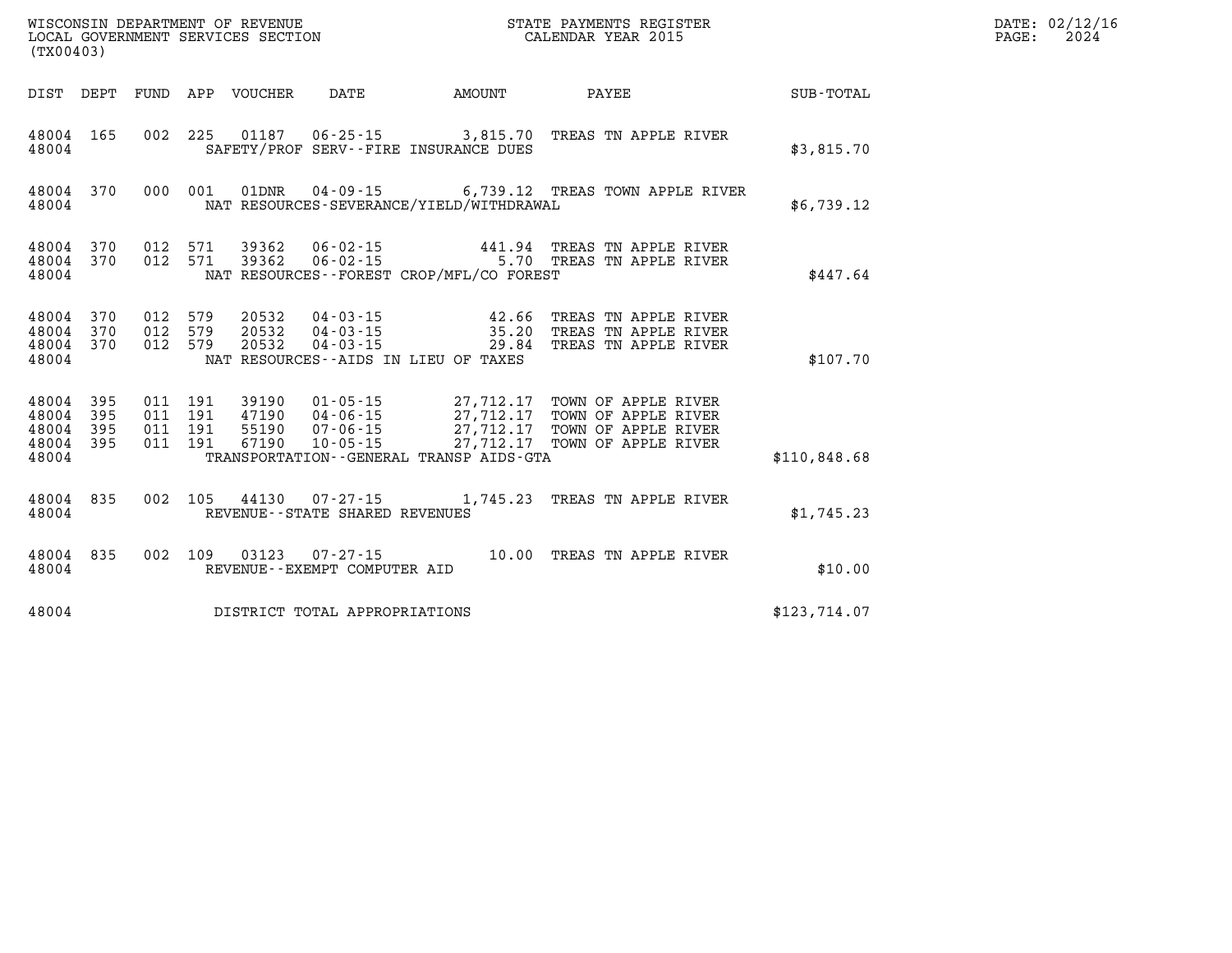| (TX00403)                                 |                          |                          |                          | WISCONSIN DEPARTMENT OF REVENUE<br>LOCAL GOVERNMENT SERVICES SECTION |                                                                | STATE PAYMENTS REGISTER<br>CALENDAR YEAR 2015                                               |                                                                                          |               |
|-------------------------------------------|--------------------------|--------------------------|--------------------------|----------------------------------------------------------------------|----------------------------------------------------------------|---------------------------------------------------------------------------------------------|------------------------------------------------------------------------------------------|---------------|
| DIST                                      | DEPT                     | FUND                     | APP                      | <b>VOUCHER</b>                                                       | DATE                                                           | <b>AMOUNT</b>                                                                               | PAYEE                                                                                    | SUB-TOTAL     |
| 48006<br>48006                            | 165                      | 002                      | 225                      | 01188                                                                |                                                                | 06-25-15 6,748.91<br>SAFETY/PROF SERV--FIRE INSURANCE DUES                                  | TREAS TN BALSAM LAKE                                                                     | \$6,748.91    |
| 48006<br>48006                            | 370                      | 000                      | 001                      | 05DNR                                                                | $09 - 28 - 15$                                                 | NAT RESOURCES-SEVERANCE/YIELD/WITHDRAWAL                                                    | 14,647.98 TREAS TOWN BALSAM LAKE                                                         | \$14,647.98   |
| 48006<br>48006                            | 370                      | 012                      | 571                      | 39363                                                                | $06 - 02 - 15$                                                 | NAT RESOURCES - - FOREST CROP/MFL/CO FOREST                                                 | 142.10 TREAS TN BALSAM LAKE                                                              | \$142.10      |
| 48006<br>48006                            | 370                      | 012                      | 579                      | 20533                                                                |                                                                | $04 - 03 - 15$ 4.31<br>NAT RESOURCES -- AIDS IN LIEU OF TAXES                               | TREAS TN BALSAM LAKE                                                                     | \$4.31        |
| 48006<br>48006<br>48006<br>48006<br>48006 | 395<br>395<br>395<br>395 | 011<br>011<br>011<br>011 | 191<br>191<br>191<br>191 | 39191<br>47191<br>55191<br>67191                                     | $01 - 05 - 15$<br>04-06-15<br>$07 - 06 - 15$<br>$10 - 05 - 15$ | 28,884.73<br>28,884.73<br>28,884.73<br>28,884.75<br>TRANSPORTATION--GENERAL TRANSP AIDS-GTA | TOWN OF BALSAM LAKE<br>TOWN OF BALSAM LAKE<br>TOWN OF BALSAM LAKE<br>TOWN OF BALSAM LAKE | \$115,538.94  |
| 48006<br>48006                            | 835                      | 002                      | 105                      | 44131                                                                | 07-27-15<br>REVENUE - - STATE SHARED REVENUES                  |                                                                                             | 2,178.65 TREAS TN BALSAM LAKE                                                            | \$2,178.65    |
| 48006<br>48006                            | 835                      | 002                      | 109                      | 03124                                                                | $07 - 27 - 15$<br>REVENUE--EXEMPT COMPUTER AID                 | 1.00                                                                                        | TREAS TN BALSAM LAKE                                                                     | \$1.00        |
| 48006                                     |                          |                          |                          |                                                                      | DISTRICT TOTAL APPROPRIATIONS                                  |                                                                                             |                                                                                          | \$139, 261.89 |

**DATE: 02/12/16<br>PAGE: 2025**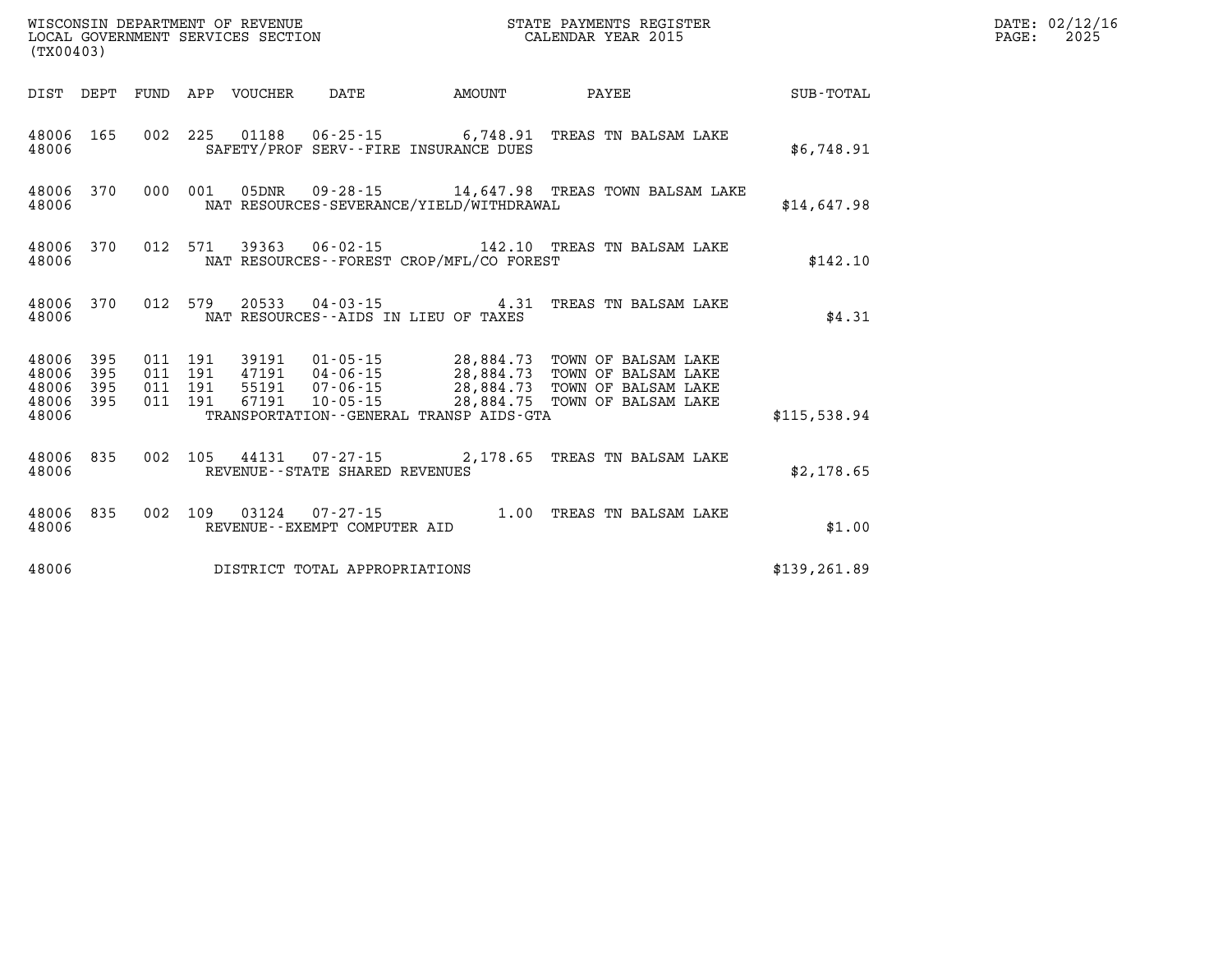| WISCONSIN DEPARTMENT OF REVENUE   | PAYMENTS REGISTER<br>3TATE | DATE: | 02/12/16 |
|-----------------------------------|----------------------------|-------|----------|
| LOCAL GOVERNMENT SERVICES SECTION | CALENDAR YEAR 2015         | PAGE  | 2026     |

|                                               | LOCAL GOVERNMENT SERVICES SECTION<br>(TX00403) |                                          |                               |                                  |                                                                                   | CALENDAR YEAR 2015                           |                                                                                                                                                             |              | PAGE: | 2026 |
|-----------------------------------------------|------------------------------------------------|------------------------------------------|-------------------------------|----------------------------------|-----------------------------------------------------------------------------------|----------------------------------------------|-------------------------------------------------------------------------------------------------------------------------------------------------------------|--------------|-------|------|
| DIST DEPT                                     |                                                |                                          |                               | FUND APP VOUCHER                 |                                                                                   |                                              | DATE AMOUNT PAYEE                                                                                                                                           | SUB-TOTAL    |       |      |
| 48008 165<br>48008                            |                                                |                                          | 002 225                       |                                  |                                                                                   | SAFETY/PROF SERV--FIRE INSURANCE DUES        | 01189   06-25-15   2,703.52   TREAS TN BEAVER                                                                                                               | \$2,703.52   |       |      |
| 48008<br>48008<br>48008<br>48008 370<br>48008 | 370<br>370<br>370                              | 002 503<br>002 503<br>002 503<br>002 503 |                               | 17708<br>17708<br>18130<br>18130 | $01 - 30 - 15$                                                                    | NAT RESOURCES--AIDS IN LIEU OF TAXES         | 01-12-15 144.04 TREAS TN BEAVER<br>01-12-15 13,366.23 TREAS TN BEAVER<br>01-30-15 144.04 TREAS TN BEAVER<br>11,705.09 TREAS TN BEAVER<br>1064.47 TOWN SHARE | \$25,359.40  |       |      |
| 48008<br>48008                                | 370                                            |                                          | 012 571                       | 39364                            |                                                                                   | NAT RESOURCES - - FOREST CROP/MFL/CO FOREST  | 06-02-15 444.94 TREAS TN BEAVER                                                                                                                             | \$444.94     |       |      |
| 48008 370<br>48008<br>48008 370<br>48008      | 370                                            | 012 579<br>012 579<br>012 579            |                               |                                  |                                                                                   | NAT RESOURCES -- AIDS IN LIEU OF TAXES       | 20534  04-03-15  5.63  TREAS TN BEAVER<br>20534  04-03-15  382.92  TREAS TN BEAVER<br>20534  04-03-15  567.46  TREAS TN BEAVER                              | \$956.01     |       |      |
| 48008<br>48008<br>48008<br>48008<br>48008     | 395<br>395<br>395<br>395                       | 011 191                                  | 011 191<br>011 191<br>011 191 | 39192<br>55192<br>67192          | 01 - 05 - 15<br>04 - 06 - 15<br>07 - 06 - 15<br>47192  04-06-15<br>$10 - 05 - 15$ | TRANSPORTATION - - GENERAL TRANSP AIDS - GTA | 25,223.91 TOWN OF BEAVER<br>25, 223.91 TOWN OF BEAVER<br>25, 223.91 TOWN OF BEAVER<br>25, 223.91 TOWN OF BEAVER                                             | \$100,895.64 |       |      |
| 48008<br>48008                                | 395                                            |                                          |                               | 011 278 39142                    |                                                                                   | TRANSPORTATION - - LRIP/TRIP/MSIP GRANTS     | 02-10-15 25,797.95 TREAS TN BEAVER                                                                                                                          | \$25,797.95  |       |      |
| 48008<br>48008                                | 835                                            |                                          | 002 105                       | 44132                            | REVENUE - - STATE SHARED REVENUES                                                 |                                              | 07-27-15 1,915.66 TREAS TN BEAVER                                                                                                                           | \$1,915.66   |       |      |
| 48008<br>48008                                | 835                                            |                                          | 002 109                       | 03125                            | $07 - 27 - 15$<br>REVENUE--EXEMPT COMPUTER AID                                    |                                              | 7.00 TREAS TN BEAVER                                                                                                                                        | \$7.00       |       |      |
| 48008                                         |                                                |                                          |                               |                                  | DISTRICT TOTAL APPROPRIATIONS                                                     |                                              |                                                                                                                                                             | \$158,080.12 |       |      |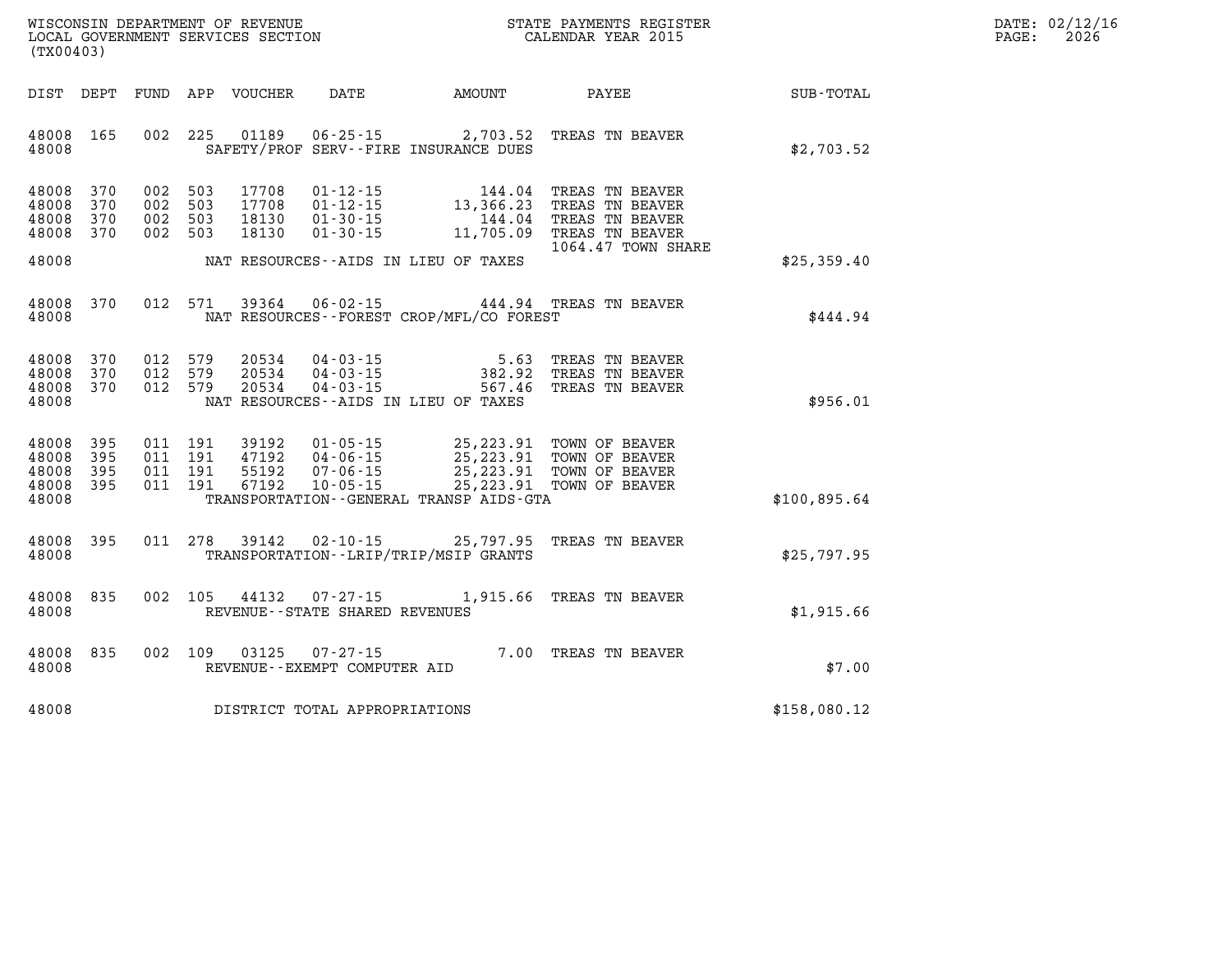| (TX00403)                                 |                          |                          |                          | WISCONSIN DEPARTMENT OF REVENUE<br>LOCAL GOVERNMENT SERVICES SECTION |                                                                      |                                                                                             | STATE PAYMENTS REGISTER<br>CALENDAR YEAR 2015                                            |                  |  |  |
|-------------------------------------------|--------------------------|--------------------------|--------------------------|----------------------------------------------------------------------|----------------------------------------------------------------------|---------------------------------------------------------------------------------------------|------------------------------------------------------------------------------------------|------------------|--|--|
| DIST                                      | DEPT                     | FUND                     | APP                      | VOUCHER                                                              | <b>DATE</b>                                                          | AMOUNT                                                                                      | PAYEE                                                                                    | <b>SUB-TOTAL</b> |  |  |
| 48010<br>48010                            | 165                      | 002                      | 225                      | 01190                                                                | $06 - 25 - 15$                                                       | 3,740.85<br>SAFETY/PROF SERV--FIRE INSURANCE DUES                                           | TREAS TN BLACK BROOK                                                                     | \$3,740.85       |  |  |
| 48010<br>48010                            | 370                      | 000                      | 001                      | 05DNR                                                                | $09 - 28 - 15$                                                       | NAT RESOURCES-SEVERANCE/YIELD/WITHDRAWAL                                                    | 533.23 TREAS TOWN BALSAM LAKE                                                            | \$533.23         |  |  |
| 48010<br>48010                            | 370                      | 012                      | 571                      | 39365                                                                | $06 - 02 - 15$                                                       | NAT RESOURCES - - FOREST CROP/MFL/CO FOREST                                                 | 198.07 TREAS TN BLACK BROOK                                                              | \$198.07         |  |  |
| 48010<br>48010<br>48010<br>48010          | 370<br>370<br>370        | 012<br>012<br>012        | 579<br>579<br>579        | 20535<br>20535<br>20535                                              | $04 - 03 - 15$<br>$04 - 03 - 15$<br>$04 - 03 - 15$                   | 104.81<br>160.00<br>111.57<br>NAT RESOURCES -- AIDS IN LIEU OF TAXES                        | TREAS TN BLACK BROOK<br>TREAS TN BLACK BROOK<br>TREAS TN BLACK BROOK                     | \$376.38         |  |  |
| 48010<br>48010<br>48010<br>48010<br>48010 | 395<br>395<br>395<br>395 | 011<br>011<br>011<br>011 | 191<br>191<br>191<br>191 | 39193<br>47193<br>55193<br>67193                                     | $01 - 05 - 15$<br>$04 - 06 - 15$<br>$07 - 06 - 15$<br>$10 - 05 - 15$ | 29,886.64<br>29,886.64<br>29,886.64<br>29,886.66<br>TRANSPORTATION--GENERAL TRANSP AIDS-GTA | TOWN OF BLACK BROOK<br>TOWN OF BLACK BROOK<br>TOWN OF BLACK BROOK<br>TOWN OF BLACK BROOK | \$119,546.58     |  |  |
| 48010<br>48010                            | 835                      | 002                      | 105                      | 44133                                                                | $07 - 27 - 15$<br>REVENUE - - STATE SHARED REVENUES                  | 6,489.68                                                                                    | TREAS TN BLACK BROOK                                                                     | \$6,489.68       |  |  |
| 48010<br>48010                            | 835                      | 002                      | 109                      | 03126                                                                | $07 - 27 - 15$<br>REVENUE--EXEMPT COMPUTER AID                       | 11.00                                                                                       | TREAS TN BLACK BROOK                                                                     | \$11.00          |  |  |
| 48010                                     |                          |                          |                          |                                                                      | DISTRICT TOTAL APPROPRIATIONS                                        |                                                                                             |                                                                                          | \$130,895.79     |  |  |

**DATE: 02/12/16<br>PAGE: 2027**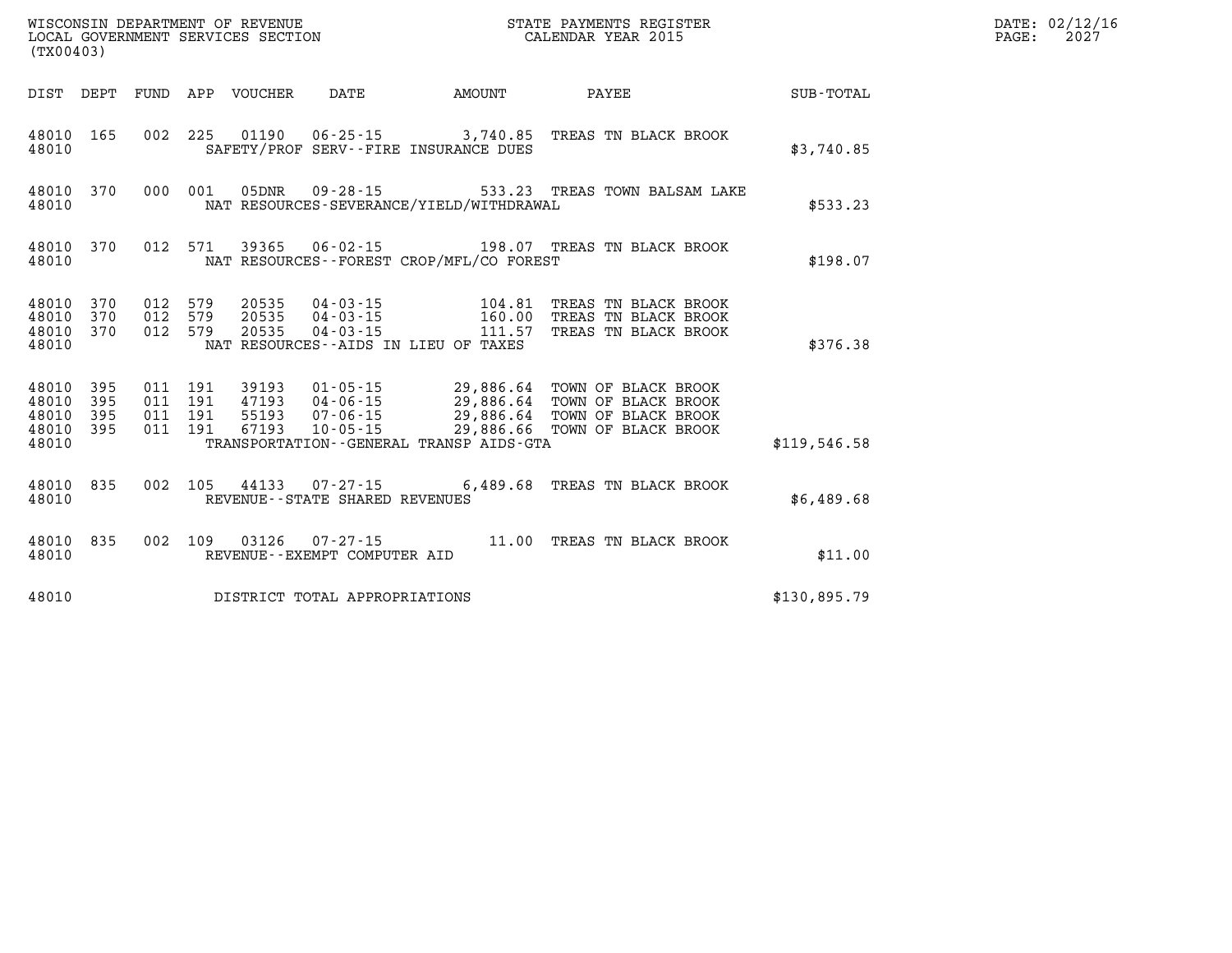| $\mathtt{DATE}$ : | 02/12/16 |
|-------------------|----------|
| $\texttt{PAGE:}$  | 2028     |

| WISCONSIN DEPARTMENT OF REVENUE<br>(TX00403)                                                                             | LOCAL GOVERNMENT SERVICES SECTION                                                                                                                                                                              | STATE PAYMENTS REGISTER<br>CALENDAR YEAR 2015    |                                                                                                            |              |  |
|--------------------------------------------------------------------------------------------------------------------------|----------------------------------------------------------------------------------------------------------------------------------------------------------------------------------------------------------------|--------------------------------------------------|------------------------------------------------------------------------------------------------------------|--------------|--|
| DIST<br>DEPT<br>FUND                                                                                                     | APP<br>VOUCHER<br>DATE                                                                                                                                                                                         | AMOUNT                                           | PAYEE                                                                                                      | SUB-TOTAL    |  |
| 165<br>002<br>48012<br>48012                                                                                             | 225<br>01191<br>SAFETY/PROF SERV--FIRE INSURANCE DUES                                                                                                                                                          | $06 - 25 - 15$ 2,845.06                          | TREAS TN BONE LAKE                                                                                         | \$2,845.06   |  |
| 002<br>48012<br>370<br>370<br>002<br>48012                                                                               | 503<br>17709<br>$01 - 12 - 15$<br>503<br>17709<br>$01 - 12 - 15$                                                                                                                                               | 65,258.87<br>49,387.62                           | TREAS TN BONE LAKE<br>TREAS TN BONE LAKE<br>10096.53 TOWN SHARE                                            |              |  |
| 48012                                                                                                                    | NAT RESOURCES -- AIDS IN LIEU OF TAXES                                                                                                                                                                         |                                                  |                                                                                                            | \$114,646.49 |  |
| 48012<br>370<br>012<br>012<br>48012<br>370<br>48012                                                                      | 571<br>39366<br>571<br>39366<br>NAT RESOURCES - - FOREST CROP/MFL/CO FOREST                                                                                                                                    | 06-02-15 210.13<br>06-02-15 12.00                | TREAS TN BONE LAKE<br>TREAS TN BONE LAKE                                                                   | \$222.13     |  |
| 012<br>48012<br>370<br>48012<br>370<br>012<br>48012<br>370<br>012<br>012<br>370<br>48012<br>012<br>48012<br>370<br>48012 | 579<br>20536<br>$04 - 03 - 15$<br>579<br>20536<br>04 - 03 - 15<br>579<br>$04 - 03 - 15$<br>20536<br>579<br>20536<br>$04 - 03 - 15$<br>579<br>20536<br>$04 - 03 - 15$<br>NAT RESOURCES -- AIDS IN LIEU OF TAXES | 9.88<br>.35<br>1,012.53<br>43.88<br>530.10       | TREAS TN BONE LAKE<br>TREAS TN BONE LAKE<br>TREAS TN BONE LAKE<br>TREAS TN BONE LAKE<br>TREAS TN BONE LAKE | \$1,596.74   |  |
| 48012<br>395<br>011<br>48012<br>395<br>011<br>48012<br>395<br>011<br>395<br>011<br>48012<br>48012                        | 191<br>39194<br>$01 - 05 - 15$<br>191<br>$04 - 06 - 15$<br>47194<br>191<br>55194<br>$07 - 06 - 15$<br>191<br>67194<br>$10 - 05 - 15$<br>TRANSPORTATION--GENERAL TRANSP AIDS-GTA                                | 21,970.45<br>21,970.45<br>21,970.45<br>21,970.47 | TOWN OF BONE LAKE<br>TOWN OF BONE LAKE<br>TOWN OF BONE LAKE<br>TOWN OF BONE LAKE                           | \$87,881.82  |  |
| 48012<br>395<br>011<br>48012                                                                                             | 278<br>66658<br>$11 - 18 - 15$<br>TRANSPORTATION--LRIP/TRIP/MSIP GRANTS                                                                                                                                        | 25,797.95                                        | TREAS TN BONE LAKE                                                                                         | \$25,797.95  |  |
| 465<br>072<br>48012<br>48012                                                                                             | 365<br>00960<br>$01 - 15 - 15$<br>MILITARY AFFAIRS - - EMERGENCY MANAGEMENT                                                                                                                                    | 2,202.01                                         | TREAS TN BONE LAKE                                                                                         | \$2, 202.01  |  |
| 835<br>002<br>48012<br>48012                                                                                             | 105<br>44134<br>$07 - 27 - 15$<br>REVENUE - - STATE SHARED REVENUES                                                                                                                                            | 1,045.67                                         | TREAS TN BONE LAKE                                                                                         | \$1,045.67   |  |
| 48012                                                                                                                    | DISTRICT TOTAL APPROPRIATIONS                                                                                                                                                                                  |                                                  |                                                                                                            | \$236,237.87 |  |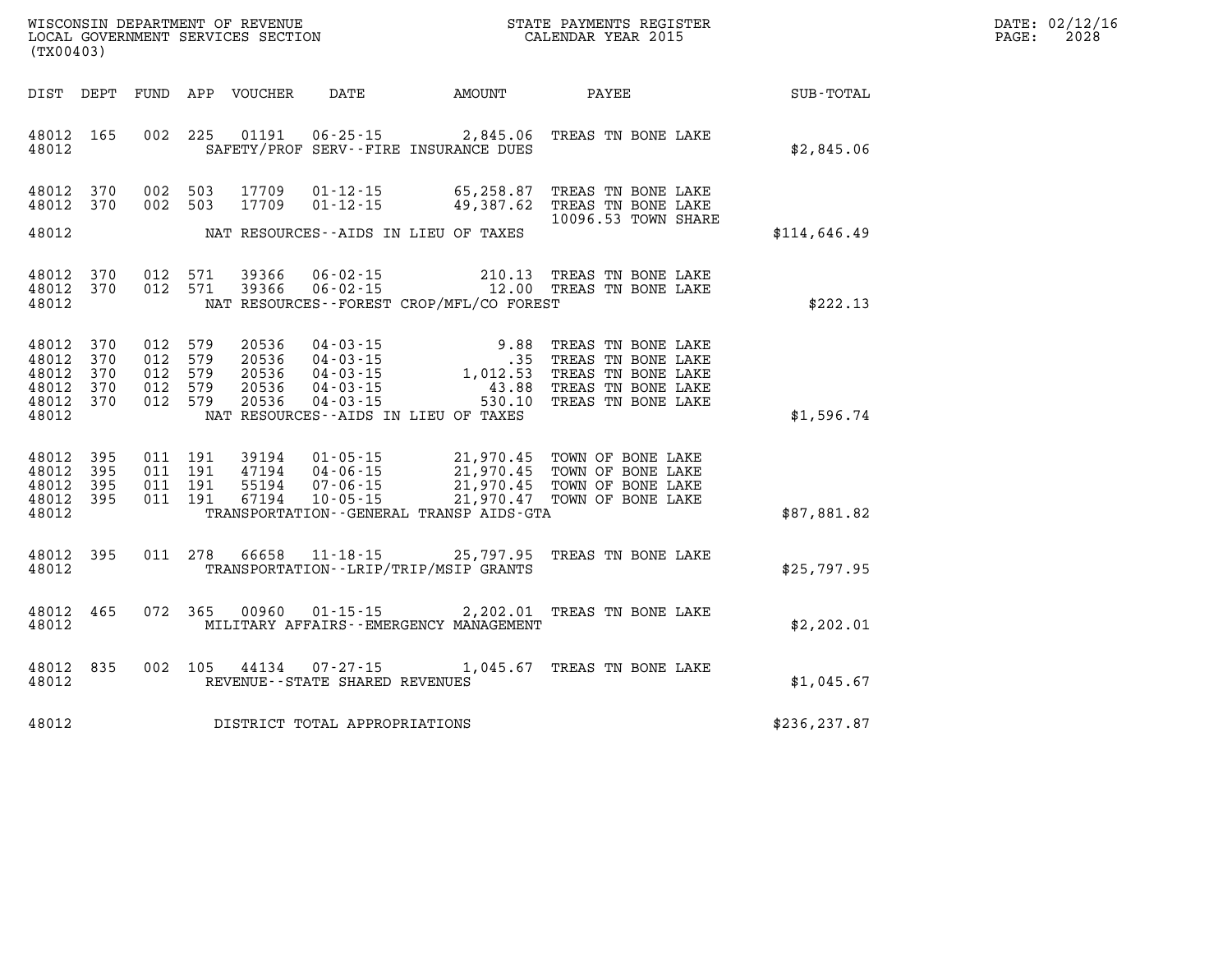| (TX00403)                                     |                        |  |  |                            |                                      |                                             | STATE PAYMENTS REGISTER                                                                                                                                                                                                  |              | DATE: 02/12/16<br>$\mathtt{PAGE:}$<br>2029 |
|-----------------------------------------------|------------------------|--|--|----------------------------|--------------------------------------|---------------------------------------------|--------------------------------------------------------------------------------------------------------------------------------------------------------------------------------------------------------------------------|--------------|--------------------------------------------|
|                                               |                        |  |  | DIST DEPT FUND APP VOUCHER | DATE AMOUNT                          |                                             | <b>PAYEE</b>                                                                                                                                                                                                             | SUB-TOTAL    |                                            |
| 48014                                         | 48014 165              |  |  |                            |                                      | SAFETY/PROF SERV--FIRE INSURANCE DUES       | 002 225 01192 06-25-15 1,317.85 TREAS TN CLAM FALLS                                                                                                                                                                      | \$1,317.85   |                                            |
| 48014                                         | 48014 370<br>48014 370 |  |  |                            |                                      | NAT RESOURCES - - FOREST CROP/MFL/CO FOREST | 012 571 39367 06-02-15 534.41 TREAS TN CLAM FALLS<br>012 571 39367 06-02-15 38.59 TREAS TN CLAM FALLS                                                                                                                    | \$573.00     |                                            |
| 48014                                         | 48014 370<br>48014 370 |  |  |                            | NAT RESOURCES--AIDS IN LIEU OF TAXES |                                             | 012 579 20537 04-03-15 1,443.20 TREAS TN CLAM FALLS<br>012 579 20537 04-03-15 176.56 TREAS TN CLAM FALLS                                                                                                                 | \$1,619.76   |                                            |
| 48014<br>48014<br>48014<br>48014 395<br>48014 | 395<br>395<br>395      |  |  |                            |                                      | TRANSPORTATION--GENERAL TRANSP AIDS-GTA     | 011 191 39195 01-05-15 24,557.80 TOWN OF CLAM FALLS<br>011 191 47195 04-06-15 24,557.80 TOWN OF CLAM FALLS<br>011 191 55195 07-06-15 24,557.80 TOWN OF CLAM FALLS<br>011 191 67195 10-05-15 24,557.82 TOWN OF CLAM FALLS | \$98, 231.22 |                                            |
| 48014 835<br>48014                            |                        |  |  |                            | REVENUE--STATE SHARED REVENUES       |                                             | 002 105 44135 07-27-15 5,350.16 TREAS TN CLAM FALLS                                                                                                                                                                      | \$5,350.16   |                                            |
| 48014 835<br>48014                            |                        |  |  |                            | REVENUE--EXEMPT COMPUTER AID         |                                             | 002 109 03127 07-27-15 2.00 TREAS TN CLAM FALLS                                                                                                                                                                          | \$2.00       |                                            |
| 48014                                         |                        |  |  |                            | DISTRICT TOTAL APPROPRIATIONS        |                                             |                                                                                                                                                                                                                          | \$107,093.99 |                                            |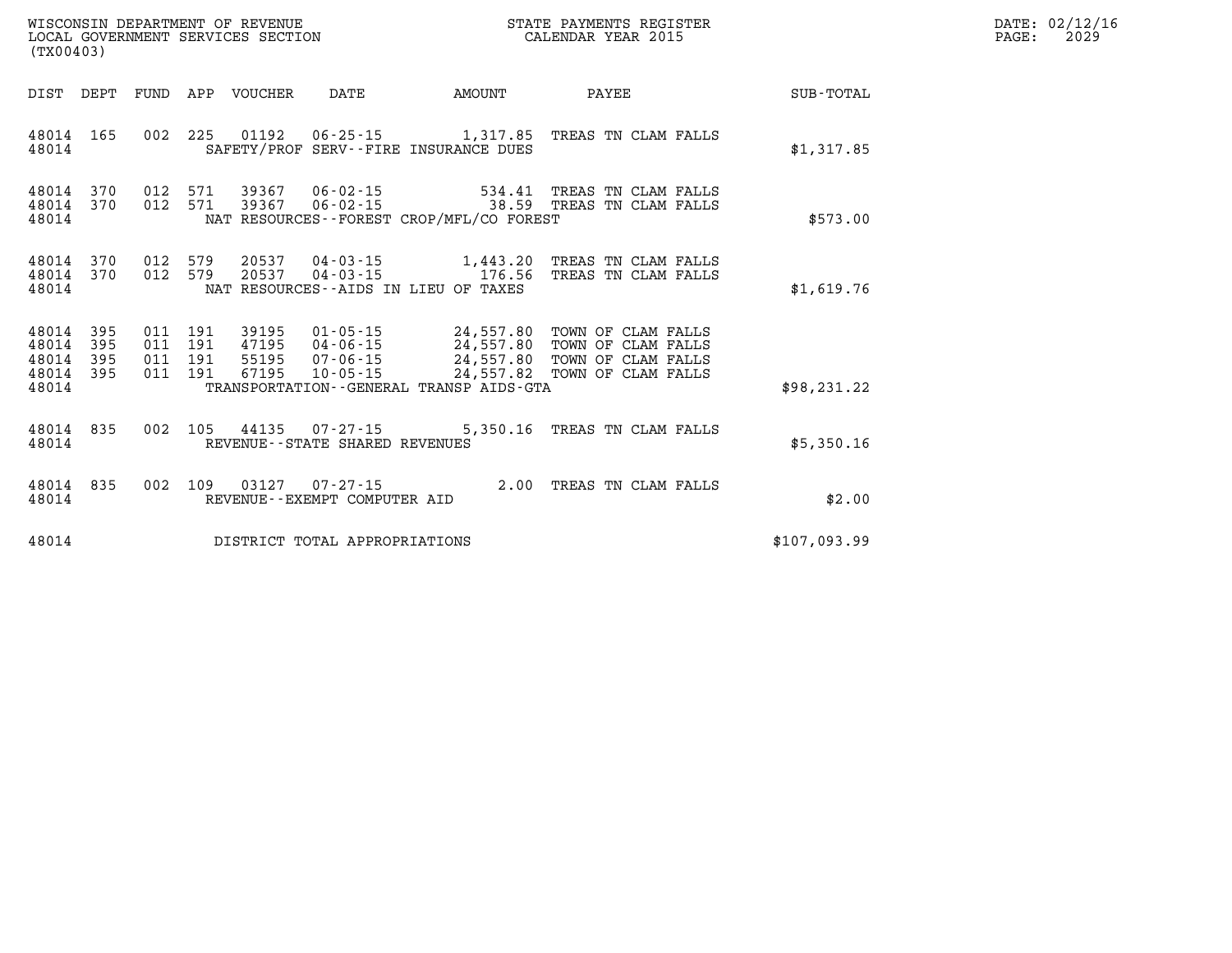| WISCONSIN DEPARTMENT OF REVENUE      | PAYMENTS REGISTER<br>3TATE | DATE: | 02/12/16 |
|--------------------------------------|----------------------------|-------|----------|
| GOVERNMENT SERVICES SECTION<br>LOCAL | CALENDAR YEAR 2015         | PAGE  | 2030     |

| (TX00403)                                         |                        |  | LOCAL GOVERNMENT SERVICES SECTION |                                | CALENDAR YEAR 2015                          |                                                                                                         |                  | PAGE: | 2030 |
|---------------------------------------------------|------------------------|--|-----------------------------------|--------------------------------|---------------------------------------------|---------------------------------------------------------------------------------------------------------|------------------|-------|------|
|                                                   |                        |  |                                   |                                | DIST DEPT FUND APP VOUCHER DATE AMOUNT      | PAYEE                                                                                                   | <b>SUB-TOTAL</b> |       |      |
| 48016                                             | 48016 165              |  |                                   |                                | SAFETY/PROF SERV--FIRE INSURANCE DUES       | 002 225 01193 06-25-15 2, 216.35 TREAS TN CLAYTON                                                       | \$2,216.35       |       |      |
| 48016 370                                         |                        |  | 002 503 18005                     |                                |                                             | 01-30-15 885.86 TREAS TN CLAYTON<br>282.15 TOWN SHARE                                                   |                  |       |      |
| 48016                                             | 48016 370              |  | 002 503 18005                     | $01 - 30 - 15$                 | NAT RESOURCES--AIDS IN LIEU OF TAXES        | 547.49 TREAS TN CLAYTON                                                                                 | \$1,433.35       |       |      |
| 48016                                             | 48016 370              |  |                                   |                                | NAT RESOURCES - - FOREST CROP/MFL/CO FOREST | 012 571 39368 06-02-15 185.47 TREAS TN CLAYTON                                                          | \$185.47         |       |      |
| 48016                                             | 48016 370<br>48016 370 |  |                                   |                                | NAT RESOURCES--AIDS IN LIEU OF TAXES        | $0.12$ 579 $20538$ $04 - 03 - 15$ $043 - 15$ $012$ 579 $20538$ $04 - 03 - 15$ $147.08$ TREAS TN CLAYTON | \$147.52         |       |      |
| 48016 395<br>48016<br>48016<br>48016 395<br>48016 | 395<br>395             |  |                                   |                                | TRANSPORTATION--GENERAL TRANSP AIDS-GTA     |                                                                                                         | \$111,377.16     |       |      |
|                                                   |                        |  |                                   |                                |                                             |                                                                                                         |                  |       |      |
| 48016                                             | 48016 835              |  |                                   | REVENUE--STATE SHARED REVENUES |                                             | 002 105 44136 07-27-15 3,964.64 TREAS TN CLAYTON                                                        | \$3,964.64       |       |      |
| 48016                                             | 48016 835              |  |                                   | REVENUE--EXEMPT COMPUTER AID   |                                             | 002 109 03128 07-27-15 78.00 TREAS TN CLAYTON                                                           | \$78.00          |       |      |
| 48016                                             |                        |  |                                   | DISTRICT TOTAL APPROPRIATIONS  |                                             |                                                                                                         | \$119,402.49     |       |      |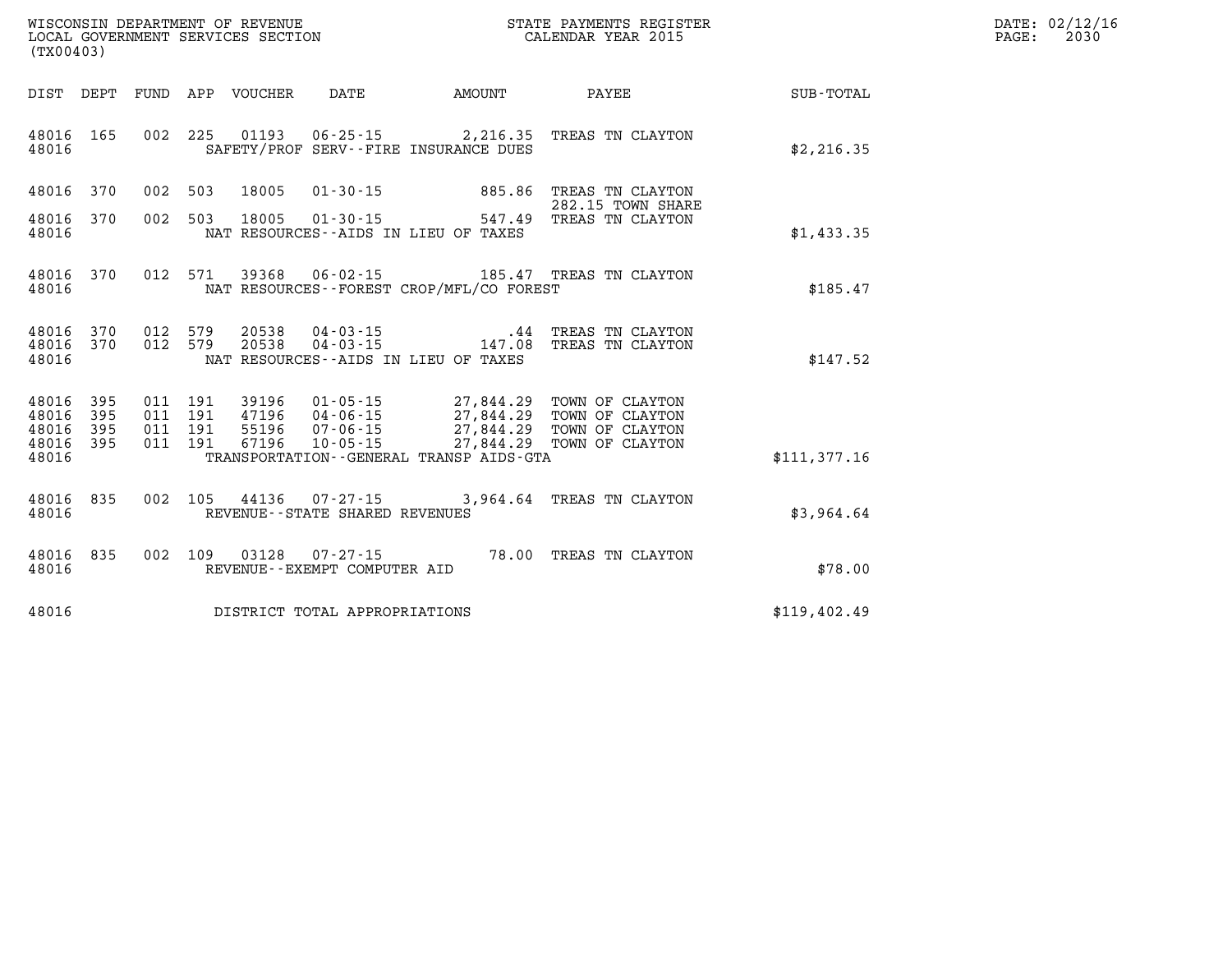| WISCONSIN DEPARTMENT OF REVENUE<br>MISCONSIN DEPARTMENT OF REVENCE<br>LOCAL GOVERNMENT SERVICES SECTION<br>(TX00403) |            |                    |         |                            |                                |                                             | STATE PAYMENTS REGISTER<br>CALENDAR YEAR 2015                                                 |              | DATE: 02/12/16<br>PAGE:<br>2031 |
|----------------------------------------------------------------------------------------------------------------------|------------|--------------------|---------|----------------------------|--------------------------------|---------------------------------------------|-----------------------------------------------------------------------------------------------|--------------|---------------------------------|
|                                                                                                                      |            |                    |         | DIST DEPT FUND APP VOUCHER | DATE                           | AMOUNT                                      | PAYEE                                                                                         | SUB-TOTAL    |                                 |
| 48018                                                                                                                | 48018 165  |                    |         |                            |                                | SAFETY/PROF SERV--FIRE INSURANCE DUES       | 002 225 01194 06-25-15 1,910.18 TREAS TN CLEAR LAKE                                           | \$1,910.18   |                                 |
| 48018                                                                                                                | 48018 370  |                    |         |                            |                                | NAT RESOURCES - - FOREST CROP/MFL/CO FOREST | 012 571 39369 06-02-15 110.38 TREAS TN CLEAR LAKE                                             | \$110.38     |                                 |
| 48018 370<br>48018                                                                                                   |            | 012 579            |         |                            |                                | NAT RESOURCES--AIDS IN LIEU OF TAXES        |                                                                                               | \$11.40      |                                 |
| 48018 395<br>48018<br>48018                                                                                          | 395<br>395 | 011 191<br>011 191 | 011 191 |                            |                                |                                             | 47197  04-06-15  32,683.18  TOWN OF CLEAR LAKE<br>55197 07-06-15 32,683.18 TOWN OF CLEAR LAKE |              |                                 |
| 48018 395<br>48018                                                                                                   |            | 011 191            |         | 67197                      |                                | TRANSPORTATION--GENERAL TRANSP AIDS-GTA     | 10-05-15 32,683.20 TOWN OF CLEAR LAKE                                                         | \$130.732.74 |                                 |
| 48018                                                                                                                | 48018 835  |                    |         |                            | REVENUE--STATE SHARED REVENUES |                                             | 002 105 44137 07-27-15 16,735.20 TREAS TN CLEAR LAKE                                          | \$16,735.20  |                                 |
| 48018                                                                                                                | 48018 835  |                    |         |                            | REVENUE--EXEMPT COMPUTER AID   |                                             | 002 109 03129 07-27-15 4.00 TREAS TN CLEAR LAKE                                               | \$4.00       |                                 |
| 48018                                                                                                                |            |                    |         |                            | DISTRICT TOTAL APPROPRIATIONS  |                                             |                                                                                               | \$149,503.90 |                                 |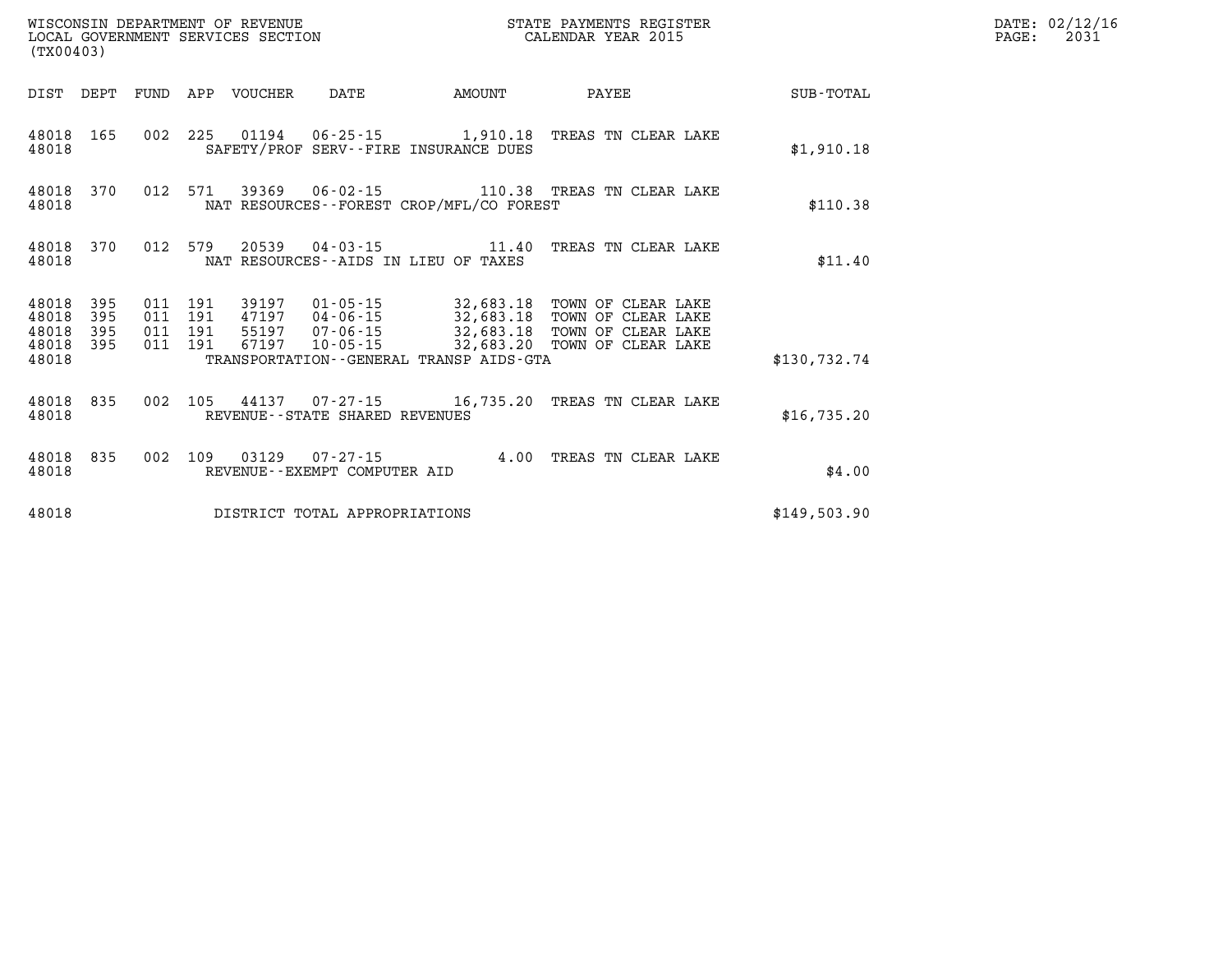| (TX00403)                                     |                        |  |               |                                |                                          |                                                                                                                                                                                                                                                                                                                                                       |               | DATE: 02/12/16<br>$\mathtt{PAGE:}$<br>2032 |
|-----------------------------------------------|------------------------|--|---------------|--------------------------------|------------------------------------------|-------------------------------------------------------------------------------------------------------------------------------------------------------------------------------------------------------------------------------------------------------------------------------------------------------------------------------------------------------|---------------|--------------------------------------------|
|                                               |                        |  |               |                                |                                          | DIST DEPT FUND APP VOUCHER DATE AMOUNT PAYEE                                                                                                                                                                                                                                                                                                          | SUB-TOTAL     |                                            |
| 48020 165<br>48020                            |                        |  |               |                                | SAFETY/PROF SERV--FIRE INSURANCE DUES    | 002 225 01195 06-25-15 4,085.82 TREAS TN EUREKA                                                                                                                                                                                                                                                                                                       | \$4.085.82    |                                            |
| 48020                                         |                        |  |               |                                | NAT RESOURCES-SEVERANCE/YIELD/WITHDRAWAL | 48020 370 000 001 05DNR 09-28-15 540.13 TREAS TOWN EUREKA                                                                                                                                                                                                                                                                                             | \$540.13      |                                            |
| 48020                                         | 48020 370              |  |               |                                | NAT RESOURCES--FOREST CROP/MFL/CO FOREST | 012 571 39370 06-02-15 547.70 TREAS TN EUREKA                                                                                                                                                                                                                                                                                                         | \$547.70      |                                            |
| 48020                                         | 48020 370<br>48020 370 |  | 012 579 20540 |                                | NAT RESOURCES -- AIDS IN LIEU OF TAXES   |                                                                                                                                                                                                                                                                                                                                                       | \$125.80      |                                            |
| 48020<br>48020<br>48020<br>48020 395<br>48020 | 395<br>395<br>395      |  |               |                                | TRANSPORTATION--GENERAL TRANSP AIDS-GTA  | $\begin{array}{cccc} 011 & 191 & 39198 & 01\cdot 05\cdot 15 & 45\,774\, .07 & \text{TOWN OF EURO} \\ 011 & 191 & 47198 & 04\cdot 06\cdot 15 & 45\,774\, .07 & \text{TOWN OF EURO} \\ 011 & 191 & 55198 & 07\cdot 06\cdot 15 & 45\,774\, .07 & \text{TOWN OF EURO} \\ 011 & 191 & 67198 & 10\cdot 05\cdot 15 & 45\,774\, .09 & \text{TOWN OF EURO} \\$ | \$183,096.30  |                                            |
| 48020                                         | 48020 835              |  |               | REVENUE--STATE SHARED REVENUES |                                          | 002  105  44138  07-27-15  7,755.55  TREAS TN EUREKA                                                                                                                                                                                                                                                                                                  | \$7,755.55    |                                            |
| 48020 835<br>48020                            |                        |  |               | REVENUE--EXEMPT COMPUTER AID   |                                          | 002 109 03130 07-27-15 22.00 TREAS TN EUREKA                                                                                                                                                                                                                                                                                                          | \$22.00       |                                            |
| 48020                                         |                        |  |               | DISTRICT TOTAL APPROPRIATIONS  |                                          |                                                                                                                                                                                                                                                                                                                                                       | \$196, 173.30 |                                            |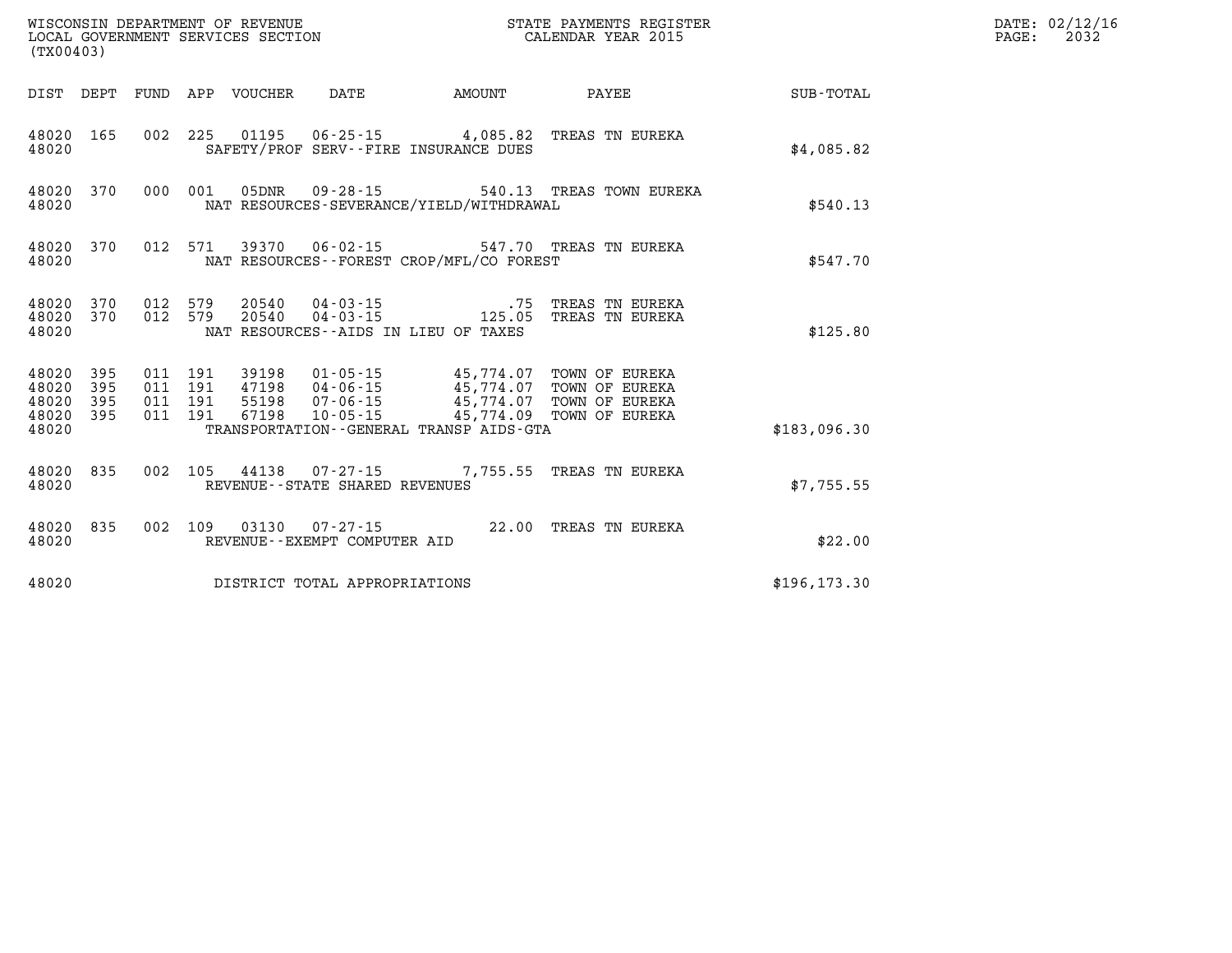| (TX00403)                                         |            |  |                         |                                |                                              | STATE PAYMENTS REGISTER                                                                                                                                                                                                  |              | DATE: 02/12/16<br>2033<br>$\mathtt{PAGE:}$ |
|---------------------------------------------------|------------|--|-------------------------|--------------------------------|----------------------------------------------|--------------------------------------------------------------------------------------------------------------------------------------------------------------------------------------------------------------------------|--------------|--------------------------------------------|
|                                                   |            |  |                         |                                | DIST DEPT FUND APP VOUCHER DATE AMOUNT       | <b>PAYEE</b>                                                                                                                                                                                                             | SUB-TOTAL    |                                            |
| 48022                                             | 48022 165  |  |                         |                                | SAFETY/PROF SERV--FIRE INSURANCE DUES        | 002 225 01196 06-25-15 4,676.31 TREAS TN FARMINGTON                                                                                                                                                                      | \$4,676.31   |                                            |
| 48022 370<br>48022                                |            |  | 48022 370 000 001 01DNR |                                | NAT RESOURCES-SEVERANCE/YIELD/WITHDRAWAL     | $\begin{tabular}{cccccc} 000 & 001 & 01DNR & 04-09-15 & & & 382.96 & \texttt{TERES TOWN FARMINGTON} \\ 000 & 001 & 04DNR & 06-03-15 & & & 411.33 & \texttt{TERES TOWN FARMINGTON} \end{tabular}$                         | \$794.29     |                                            |
| 48022 370<br>48022                                |            |  |                         |                                | NAT RESOURCES - - FOREST CROP/MFL/CO FOREST  | 012 571 39371 06-02-15 171.17 TREAS TN FARMINGTON                                                                                                                                                                        | \$171.17     |                                            |
| 48022 395<br>48022<br>48022<br>48022 395<br>48022 | 395<br>395 |  |                         |                                | TRANSPORTATION - - GENERAL TRANSP AIDS - GTA | 011 191 39199 01-05-15 41,711.38 TOWN OF FARMINGTON<br>011 191 47199 04-06-15 41,711.38 TOWN OF FARMINGTON<br>011 191 55199 07-06-15 41,711.38 TOWN OF FARMINGTON<br>011 191 67199 10-05-15 41,711.40 TOWN OF FARMINGTON | \$166,845.54 |                                            |
| 48022 835<br>48022                                |            |  |                         | REVENUE--STATE SHARED REVENUES |                                              | 002 105 44139 07-27-15 3,959.09 TREAS TN FARMINGTON                                                                                                                                                                      | \$3,959.09   |                                            |
| 48022 835<br>48022                                |            |  |                         | REVENUE--EXEMPT COMPUTER AID   |                                              | 002 109 03131 07-27-15 204.00 TREAS TN FARMINGTON                                                                                                                                                                        | \$204.00     |                                            |
| 48022                                             |            |  |                         | DISTRICT TOTAL APPROPRIATIONS  |                                              |                                                                                                                                                                                                                          | \$176,650.40 |                                            |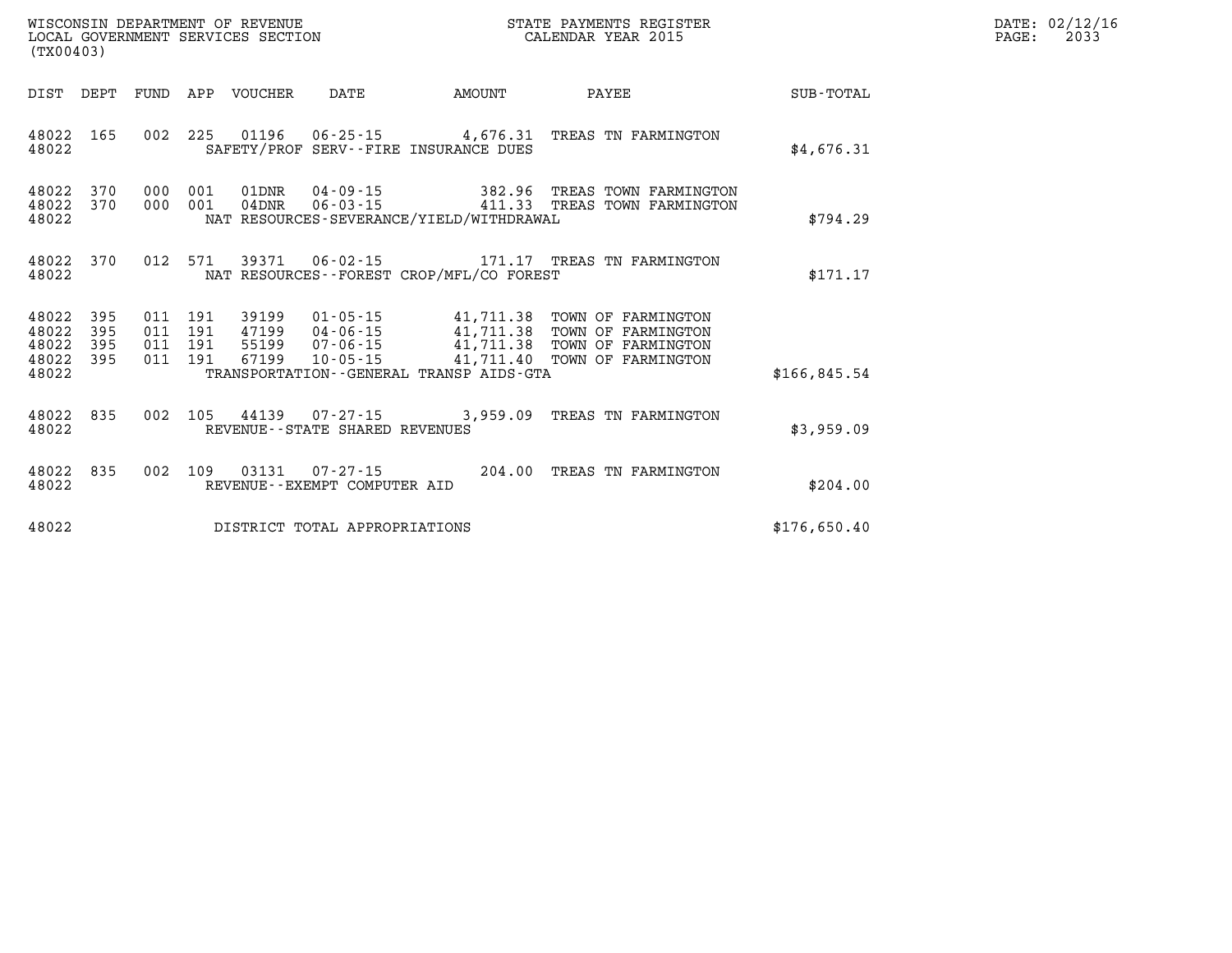| DATE: | 02/12/16 |
|-------|----------|
| PAGE: | 2034     |

| WISCONSIN DEPARTMENT OF REVENUE<br>LOCAL GOVERNMENT SERVICES SECTION<br>(TX00403) |                   |                   |                   |                         | STATE PAYMENTS REGISTER<br>CALENDAR YEAR 2015       |                                                      |                                                          |               |
|-----------------------------------------------------------------------------------|-------------------|-------------------|-------------------|-------------------------|-----------------------------------------------------|------------------------------------------------------|----------------------------------------------------------|---------------|
| DIST                                                                              | DEPT              | <b>FUND</b>       | APP               | VOUCHER                 | DATE                                                | <b>EXAMPLE THE AMOUNT</b>                            | <b>PAYEE</b>                                             | SUB-TOTAL     |
| 48024<br>48024                                                                    | 165               | 002               | 225               | 01197                   | $06 - 25 - 15$                                      | 5,802.59<br>SAFETY/PROF SERV--FIRE INSURANCE DUES    | TREAS TN GARFIELD                                        | \$5,802.59    |
| 48024                                                                             | 370               | 002               | 503               | 17710                   | $01 - 12 - 15$                                      | 6,183.81                                             | TREAS TN GARFIELD<br>784.24 TOWN SHARE                   |               |
| 48024                                                                             |                   |                   |                   |                         |                                                     | NAT RESOURCES--AIDS IN LIEU OF TAXES                 |                                                          | \$6,183.81    |
| 48024<br>48024                                                                    | 370               | 012               | 571               | 39372                   | $06 - 02 - 15$                                      | NAT RESOURCES - - FOREST CROP/MFL/CO FOREST          | 78.69 TREAS TN GARFIELD                                  | \$78.69       |
| 48024<br>48024                                                                    | 370<br>370        | 012<br>012        | 579<br>579        | 20541<br>20541          | $04 - 03 - 15$<br>$04 - 03 - 15$                    | 157.85<br>.80                                        | TREAS TN GARFIELD<br>TREAS TN GARFIELD                   |               |
| 48024<br>48024                                                                    | 370               | 012               | 579               | 20541                   | $04 - 03 - 15$                                      | .55<br>NAT RESOURCES -- AIDS IN LIEU OF TAXES        | TREAS TN GARFIELD                                        | \$159.20      |
| 48024<br>48024<br>48024                                                           | 395<br>395<br>395 | 011<br>011<br>011 | 191<br>191<br>191 | 39200<br>47200<br>55200 | $01 - 05 - 15$<br>04 - 06 - 15<br>07 - 06 - 15      | 30,745.42<br>30,745.42<br>30,745.42                  | TOWN OF GARFIELD<br>TOWN OF GARFIELD<br>TOWN OF GARFIELD |               |
| 48024<br>48024                                                                    | 395               | 011               | 191               | 67200                   | $10 - 05 - 15$                                      | 30,745.44<br>TRANSPORTATION--GENERAL TRANSP AIDS-GTA | TOWN OF GARFIELD                                         | \$122,981.70  |
| 48024<br>48024                                                                    | 435               | 005               | 162               | 01DHS                   | $09 - 11 - 15$                                      | HS--AMBULANCE FUNDING ASSISTANCE GRANTS              | 5,528.09 AMERY AREA EMS                                  | \$5,528.09    |
| 48024<br>48024                                                                    | 835               | 002               | 105               | 44140                   | $07 - 27 - 15$<br>REVENUE - - STATE SHARED REVENUES |                                                      | 2,420.79 TREAS TN GARFIELD                               | \$2,420.79    |
| 48024<br>48024                                                                    | 835               | 002               | 109               | 03132                   | $07 - 27 - 15$<br>REVENUE - - EXEMPT COMPUTER AID   |                                                      | 19.00 TREAS TN GARFIELD                                  | \$19.00       |
| 48024                                                                             |                   |                   |                   |                         | DISTRICT TOTAL APPROPRIATIONS                       |                                                      |                                                          | \$143, 173.87 |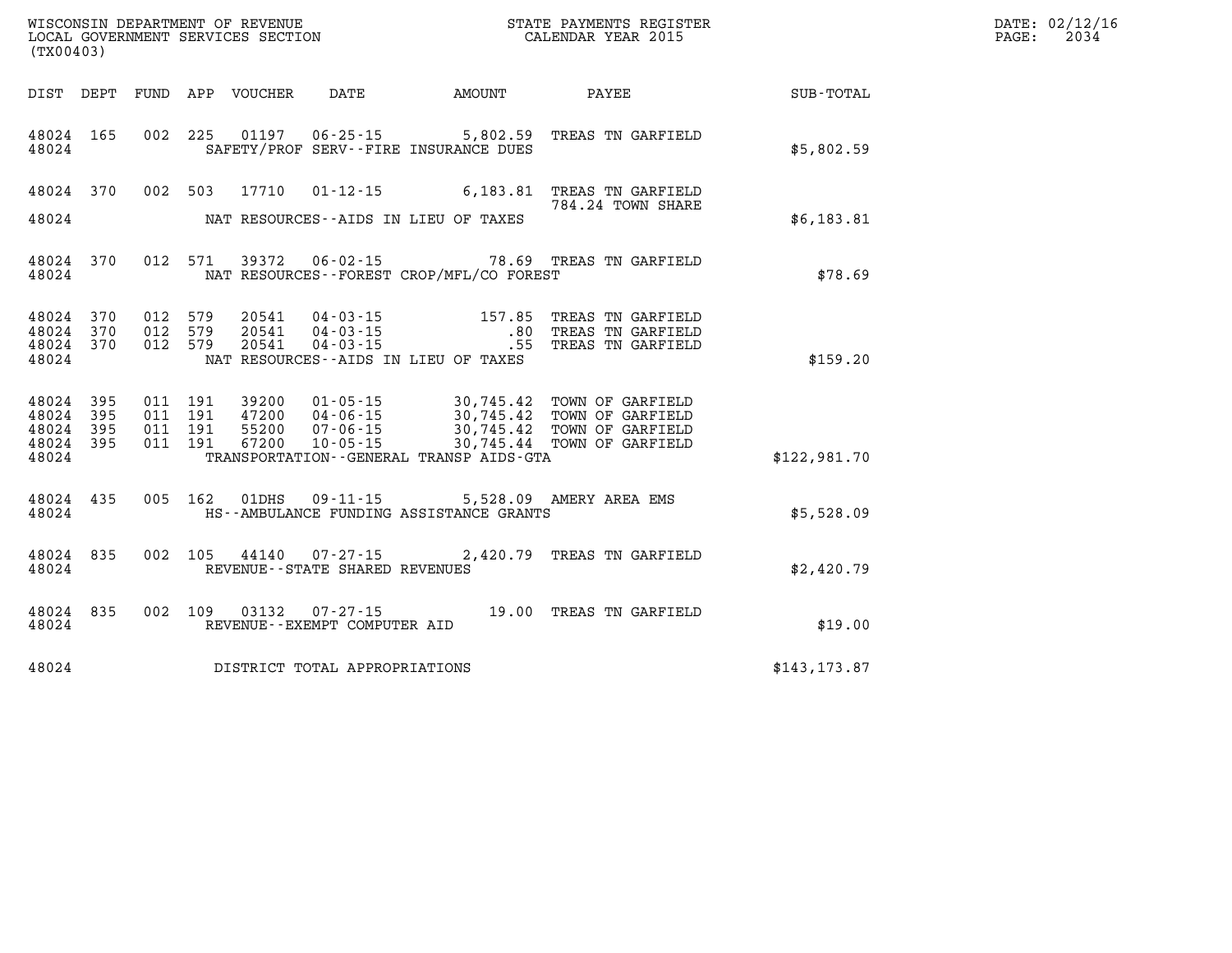|       | DATE: 02/12/16 |
|-------|----------------|
| PAGE: | 2035           |

| (TX00403)                                 |                          |                          | WISCONSIN DEPARTMENT OF REVENUE<br>LOCAL GOVERNMENT SERVICES SECTION |                                  |                                                                      |                                                                                             | STATE PAYMENTS REGISTER<br>CALENDAR YEAR 2015                                        |              |
|-------------------------------------------|--------------------------|--------------------------|----------------------------------------------------------------------|----------------------------------|----------------------------------------------------------------------|---------------------------------------------------------------------------------------------|--------------------------------------------------------------------------------------|--------------|
| DIST                                      | DEPT                     | FUND                     | APP                                                                  | VOUCHER                          | DATE                                                                 | AMOUNT                                                                                      | PAYEE                                                                                | SUB-TOTAL    |
| 48026<br>48026                            | 165                      | 002                      | 225                                                                  | 01198                            | $06 - 25 - 15$                                                       | 7,172.69<br>SAFETY/PROF SERV--FIRE INSURANCE DUES                                           | TREAS TN GEORGETOWN                                                                  | \$7,172.69   |
| 48026<br>48026<br>48026                   | 370<br>370               | 000<br>000               | 001<br>001                                                           | 01DNR<br>05DNR                   | $04 - 09 - 15$<br>$09 - 28 - 15$                                     | 1,510.96<br>512.24<br>NAT RESOURCES-SEVERANCE/YIELD/WITHDRAWAL                              | TREAS TOWN GEORGETOWN<br>TREAS TOWN GEORGETOWN                                       | \$2,023.20   |
| 48026<br>48026                            | 370                      | 012                      | 571                                                                  | 39373                            | $06 - 02 - 15$                                                       | 293.59<br>NAT RESOURCES - - FOREST CROP/MFL/CO FOREST                                       | TREAS TN GEORGETOWN                                                                  | \$293.59     |
| 48026<br>48026<br>48026                   | 370<br>370               | 012<br>012               | 579<br>579                                                           | 20542<br>20542                   | $04 - 03 - 15$<br>$04 - 03 - 15$                                     | 31.09<br>2.64<br>NAT RESOURCES -- AIDS IN LIEU OF TAXES                                     | TREAS TN GEORGETOWN<br>TREAS TN GEORGETOWN                                           | \$33.73      |
| 48026<br>48026<br>48026<br>48026<br>48026 | 395<br>395<br>395<br>395 | 011<br>011<br>011<br>011 | 191<br>191<br>191<br>191                                             | 39201<br>47201<br>55201<br>67201 | $01 - 05 - 15$<br>$04 - 06 - 15$<br>$07 - 06 - 15$<br>$10 - 05 - 15$ | 23,996.29<br>23,996.29<br>23,996.29<br>23,996.31<br>TRANSPORTATION--GENERAL TRANSP AIDS-GTA | TOWN OF GEORGETOWN<br>TOWN OF GEORGETOWN<br>TOWN OF GEORGETOWN<br>TOWN OF GEORGETOWN | \$95,985.18  |
| 48026<br>48026                            | 835                      | 002                      | 105                                                                  | 44141                            | $07 - 27 - 15$<br>REVENUE - - STATE SHARED REVENUES                  | 1,474.00                                                                                    | TREAS TN GEORGETOWN                                                                  | \$1,474.00   |
| 48026<br>48026                            | 835                      | 002                      | 109                                                                  | 03133                            | $07 - 27 - 15$<br>REVENUE--EXEMPT COMPUTER AID                       | 10.00                                                                                       | TREAS TN GEORGETOWN                                                                  | \$10.00      |
| 48026                                     |                          |                          |                                                                      |                                  | DISTRICT TOTAL APPROPRIATIONS                                        |                                                                                             |                                                                                      | \$106,992.39 |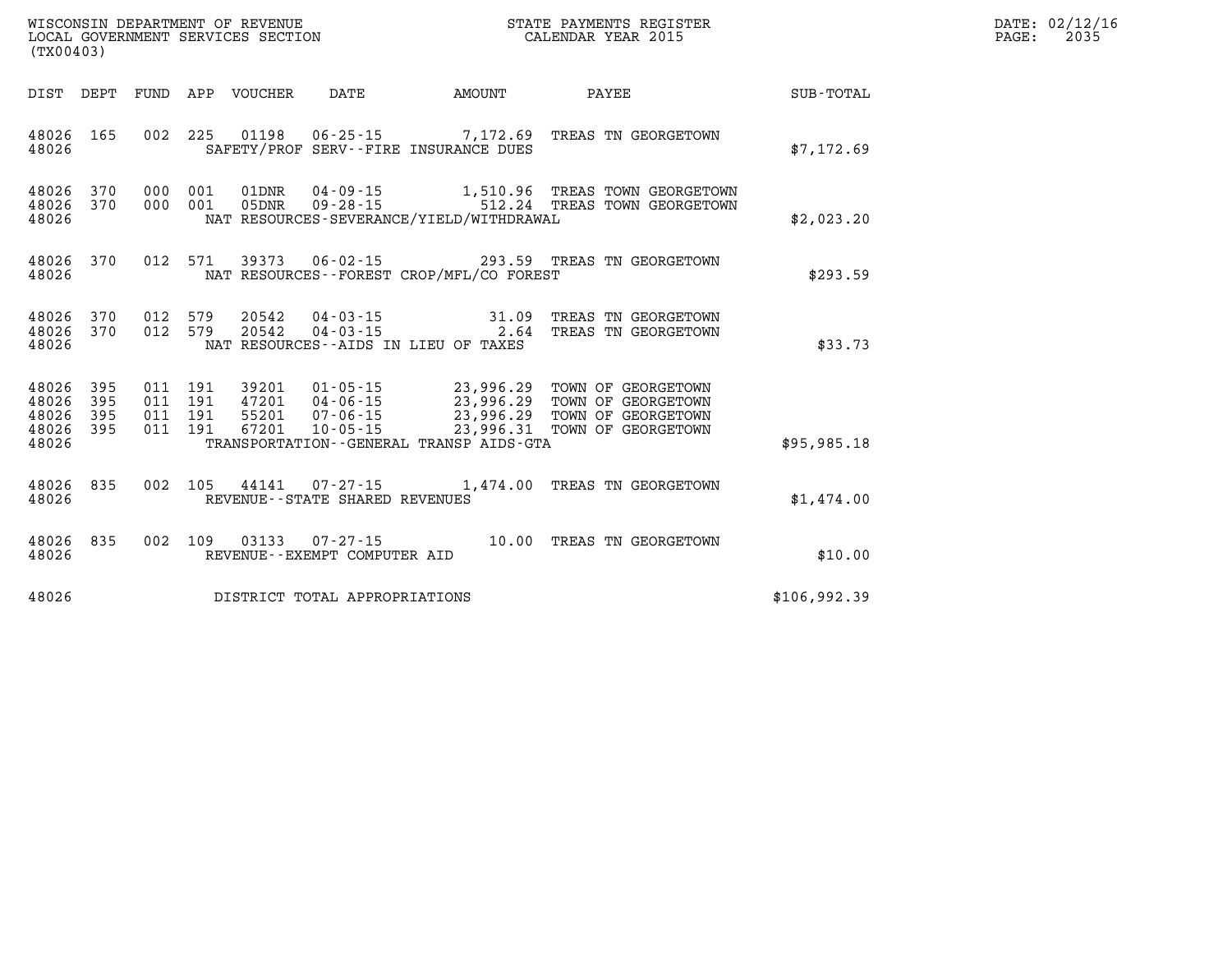|                                           | WISCONSIN DEPARTMENT OF REVENUE<br>LOCAL GOVERNMENT SERVICES SECTION<br>(TX00403) |                    |                               |                                  |                                                                        |                                          | STATE PAYMENTS REGISTER<br>CALENDAR YEAR 2015                                                                            |              | DATE: 02/12/16<br>2036<br>PAGE: |
|-------------------------------------------|-----------------------------------------------------------------------------------|--------------------|-------------------------------|----------------------------------|------------------------------------------------------------------------|------------------------------------------|--------------------------------------------------------------------------------------------------------------------------|--------------|---------------------------------|
|                                           |                                                                                   |                    |                               | DIST DEPT FUND APP VOUCHER       | DATE                                                                   | <b>AMOUNT</b>                            | PAYEE                                                                                                                    | SUB-TOTAL    |                                 |
| 48028 165<br>48028                        |                                                                                   |                    |                               |                                  |                                                                        | SAFETY/PROF SERV--FIRE INSURANCE DUES    | 002 225 01199 06-25-15 2,288.41 TREAS TN JOHNSTOWN                                                                       | \$2,288.41   |                                 |
| 48028 370<br>48028                        |                                                                                   |                    | 002 503                       | 18006                            |                                                                        | NAT RESOURCES--AIDS IN LIEU OF TAXES     | 01-30-15 5,174.35 TREAS TN JOHNSTOWN<br>325.26 TOWN SHARE                                                                | \$5,174.35   |                                 |
| 48028 370<br>48028                        |                                                                                   |                    | 002 785                       |                                  | NAT RESOURCES--FOREST ROAD PAYMENT                                     |                                          | 00157  03-09-15  10,228.57  TREAS TN JOHNSTOWN                                                                           | \$10, 228.57 |                                 |
| 48028<br>48028<br>48028                   | 370<br>370                                                                        |                    | 012 571<br>012 571            | 39374                            | $06 - 02 - 15$                                                         | NAT RESOURCES--FOREST CROP/MFL/CO FOREST | 1,052.21 TREAS TN JOHNSTOWN<br>39374  06-02-15    129.12    TREAS TN JOHNSTOWN                                           | \$1,181.33   |                                 |
| 48028<br>48028<br>48028<br>48028          | 370<br>370<br>370                                                                 | 012 579<br>012 579 | 012 579                       | 20543<br>20543<br>20543          | $04 - 03 - 15$                                                         | NAT RESOURCES--AIDS IN LIEU OF TAXES     | 04-03-15 2.29 TREAS TN JOHNSTOWN<br>04-03-15 1,920.00 TREAS TN JOHNSTOWN<br>04-03-15 527.30 TREAS TN JOHNSTOWN           | \$2,449.59   |                                 |
| 48028<br>48028<br>48028<br>48028<br>48028 | 395<br>395<br>395<br>395                                                          | 011 191            | 011 191<br>011 191<br>011 191 | 39202<br>47202<br>55202<br>67202 | 01-05-15<br>04-06-15<br>04 - 06 - 15<br>07 - 06 - 15<br>$10 - 05 - 15$ | TRANSPORTATION--GENERAL TRANSP AIDS-GTA  | 21,601.62 TOWN OF JOHNSTOWN<br>21,601.62 TOWN OF JOHNSTOWN<br>21,601.62 TOWN OF JOHNSTOWN<br>21,601.62 TOWN OF JOHNSTOWN | \$86,406.48  |                                 |
| 48028<br>48028                            | 835                                                                               |                    | 002 105                       | 44142                            | 07-27-15<br>REVENUE - - STATE SHARED REVENUES                          |                                          | 892.12 TREAS TN JOHNSTOWN                                                                                                | \$892.12     |                                 |
| 48028<br>48028                            | 835                                                                               |                    | 002 109                       | 03134                            | 07-27-15<br>REVENUE--EXEMPT COMPUTER AID                               |                                          | 7.00 TREAS TN JOHNSTOWN                                                                                                  | \$7.00       |                                 |
| 48028                                     |                                                                                   |                    |                               |                                  | DISTRICT TOTAL APPROPRIATIONS                                          |                                          |                                                                                                                          | \$108,627.85 |                                 |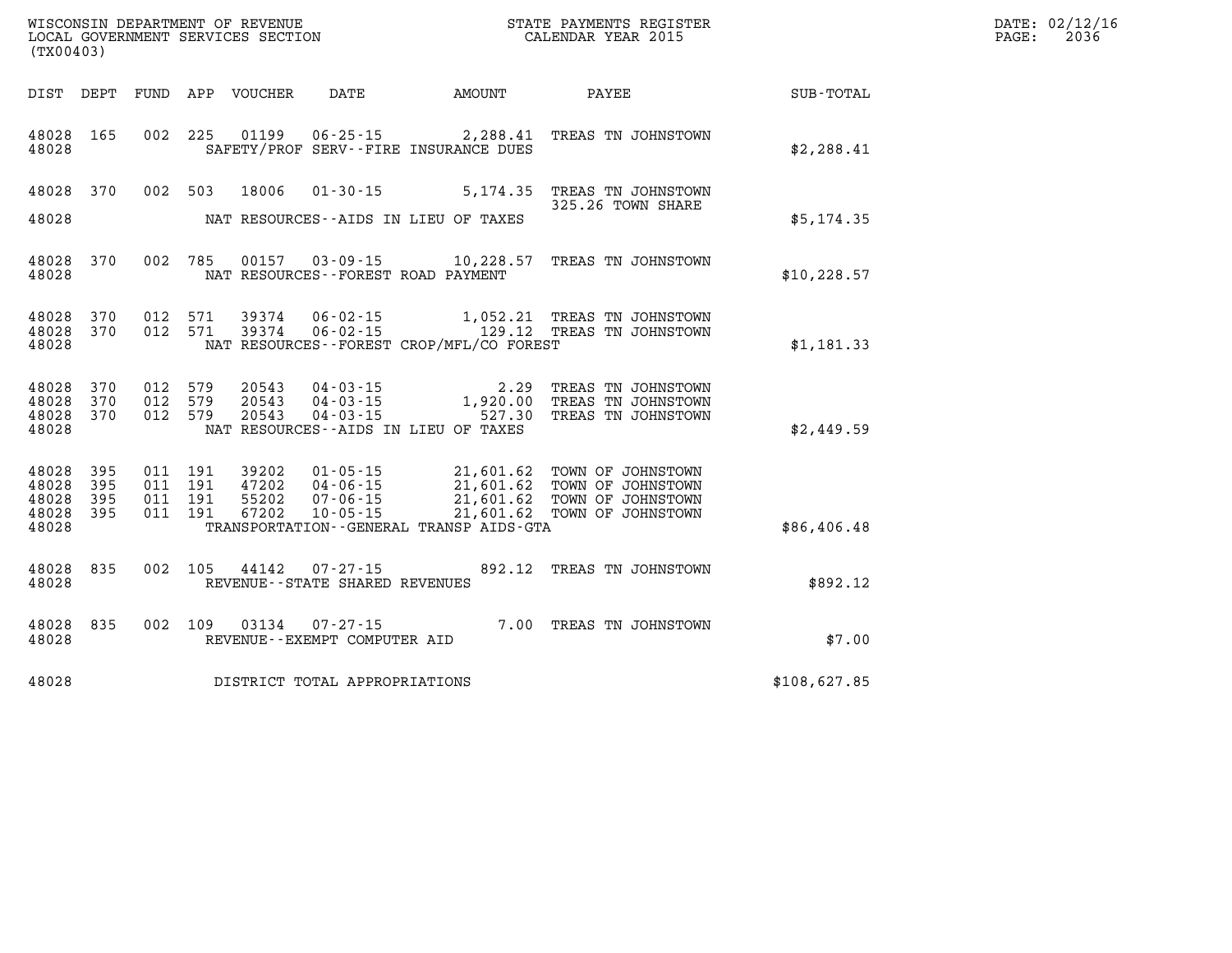| DATE: | 02/12/16 |
|-------|----------|
| PAGE: | 2037     |

| (TX00403)               |            |            |            | WISCONSIN DEPARTMENT OF REVENUE<br>LOCAL GOVERNMENT SERVICES SECTION |                                                      |                                                                   | STATE PAYMENTS REGISTER<br>CALENDAR YEAR 2015  |               |
|-------------------------|------------|------------|------------|----------------------------------------------------------------------|------------------------------------------------------|-------------------------------------------------------------------|------------------------------------------------|---------------|
| DIST                    | DEPT       | FUND       | APP        | VOUCHER                                                              | DATE                                                 | <b>AMOUNT</b>                                                     | PAYEE                                          | SUB-TOTAL     |
| 48030<br>48030          | 165        | 002        | 225        | 01200                                                                | $06 - 25 - 15$                                       | 2,685.21<br>SAFETY/PROF SERV--FIRE INSURANCE DUES                 | TREAS TN LAKETOWN                              | \$2,685.21    |
| 48030                   | 370        | 002        | 503        | 18007                                                                | $01 - 30 - 15$                                       | 75.14                                                             | TREAS TN LAKETOWN<br>12.45 TOWN SHARE          |               |
| 48030                   |            |            |            |                                                                      |                                                      | NAT RESOURCES -- AIDS IN LIEU OF TAXES                            |                                                | \$75.14       |
| 48030<br>48030          | 370        | 012        | 571        | 39375                                                                | $06 - 02 - 15$                                       | NAT RESOURCES - - FOREST CROP/MFL/CO FOREST                       | 300.09 TREAS TN LAKETOWN                       | \$300.09      |
| 48030<br>48030          | 370<br>370 | 012<br>012 | 579<br>579 | 20544<br>20544                                                       |                                                      | $04 - 03 - 15$ $18.04$<br>.49                                     | TREAS TN LAKETOWN<br>TREAS TN LAKETOWN         |               |
| 48030<br>48030          | 370        | 012        | 579        | 20544                                                                | $04 - 03 - 15$                                       | 4.90<br>NAT RESOURCES -- AIDS IN LIEU OF TAXES                    | TREAS TN LAKETOWN                              | \$23.43       |
| 48030<br>48030          | 395        | 011        | 174        | 43889                                                                | $04 - 02 - 15$<br>TRANSPORTATION -- FLOOD DAMAGE AID |                                                                   | 21,624.28 TREAS TN LAKETOWN                    | \$21,624.28   |
| 48030<br>48030          | 395<br>395 | 011<br>011 | 191<br>191 | 39203<br>47203                                                       | $01 - 05 - 15$<br>$04 - 06 - 15$                     | 31,290.42                                                         | 31,290.42 TOWN OF LAKETOWN<br>TOWN OF LAKETOWN |               |
| 48030<br>48030<br>48030 | 395<br>395 | 011<br>011 | 191<br>191 | 55203<br>67203                                                       | $07 - 06 - 15$<br>$10 - 05 - 15$                     | 31,290.42<br>31,290.42<br>TRANSPORTATION--GENERAL TRANSP AIDS-GTA | TOWN OF LAKETOWN<br>TOWN OF LAKETOWN           | \$125, 161.68 |
| 48030<br>48030          | 835        | 002        | 105        | 44143                                                                | $07 - 27 - 15$<br>REVENUE - - STATE SHARED REVENUES  | 7,004.29                                                          | TREAS TN LAKETOWN                              | \$7,004.29    |
| 48030<br>48030          | 835        | 002        | 109        | 03135                                                                | $07 - 27 - 15$<br>REVENUE--EXEMPT COMPUTER AID       |                                                                   | 27.00 TREAS TN LAKETOWN                        | \$27.00       |
| 48030                   |            |            |            |                                                                      | DISTRICT TOTAL APPROPRIATIONS                        |                                                                   |                                                | \$156,901.12  |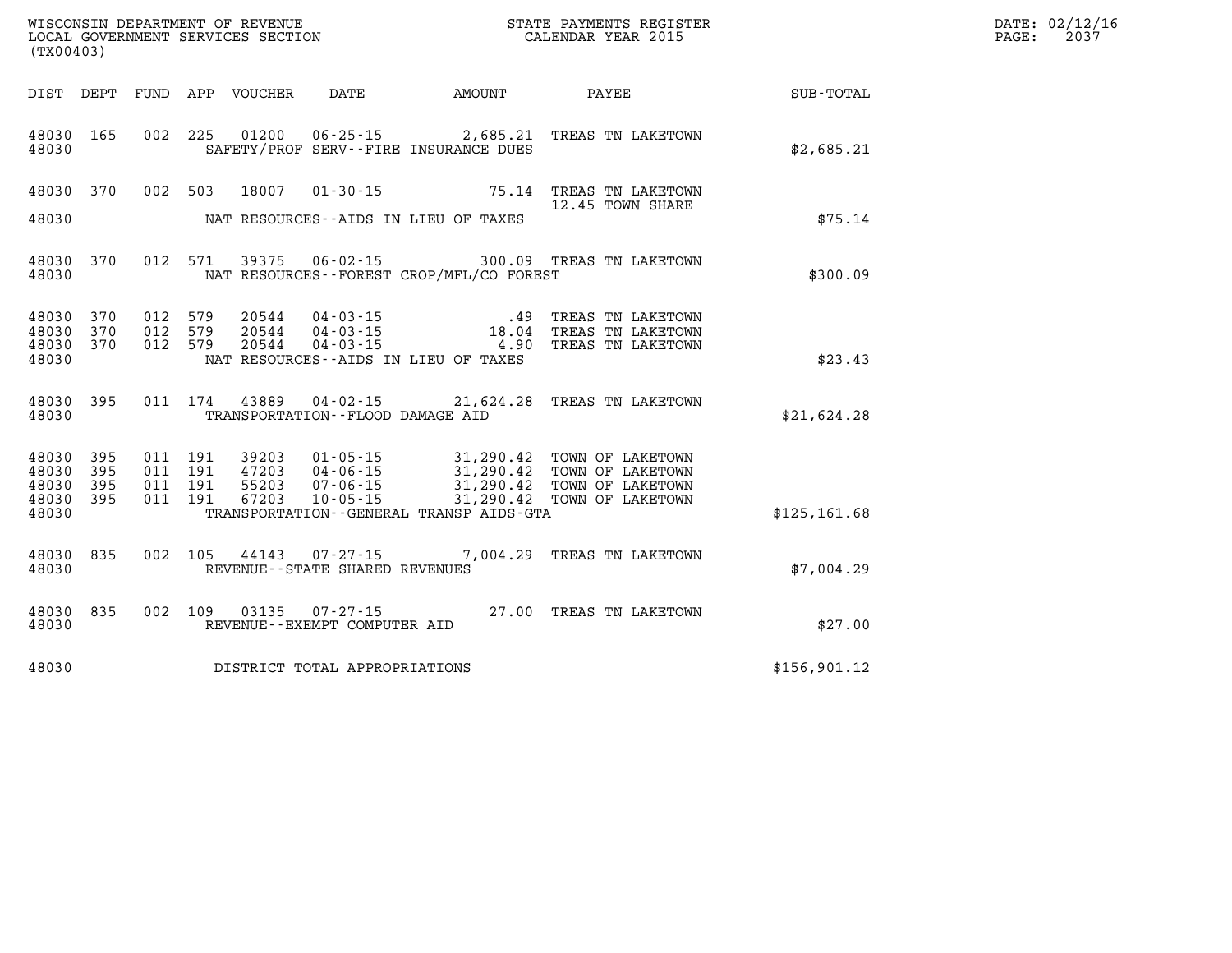| DATE: | 02/12/16 |
|-------|----------|
| PAGE: | 2038     |

| (TX00403)      |            |            |            | WISCONSIN DEPARTMENT OF REVENUE<br>LOCAL GOVERNMENT SERVICES SECTION |                                                     |                                                   | STATE PAYMENTS REGISTER<br>CALENDAR YEAR 2015 |                  |
|----------------|------------|------------|------------|----------------------------------------------------------------------|-----------------------------------------------------|---------------------------------------------------|-----------------------------------------------|------------------|
| DIST           | DEPT       | FUND       | APP        | VOUCHER                                                              | DATE                                                | AMOUNT                                            | PAYEE                                         | <b>SUB-TOTAL</b> |
| 48032<br>48032 | 165        | 002        | 225        | 01201                                                                | $06 - 25 - 15$                                      | 6,867.29<br>SAFETY/PROF SERV--FIRE INSURANCE DUES | TREAS TN LINCOLN                              | \$6,867.29       |
| 48032          | 370        | 002        | 503        | 17711                                                                | $01 - 12 - 15$                                      | 2,780.19                                          | TREAS TN LINCOLN                              |                  |
| 48032          |            |            |            |                                                                      |                                                     | NAT RESOURCES -- AIDS IN LIEU OF TAXES            | 283.82 TOWN SHARE                             | \$2,780.19       |
| 48032<br>48032 | 370        | 012        | 571        | 39376                                                                | 06-02-15                                            | NAT RESOURCES - - FOREST CROP/MFL/CO FOREST       | 160.71 TREAS TN LINCOLN                       | \$160.71         |
| 48032<br>48032 | 395<br>395 | 011<br>011 | 191<br>191 | 39204<br>47204                                                       | $01 - 05 - 15$<br>$04 - 06 - 15$                    | 34,499.83<br>34,499.83                            | TOWN OF LINCOLN<br>TOWN OF LINCOLN            |                  |
| 48032<br>48032 | 395<br>395 | 011<br>011 | 191<br>191 | 55204<br>67204                                                       | $07 - 06 - 15$<br>$10 - 05 - 15$                    | 34,499.83<br>34,499.85                            | TOWN OF LINCOLN<br>TOWN OF LINCOLN            |                  |
| 48032          |            |            |            |                                                                      |                                                     | TRANSPORTATION - - GENERAL TRANSP AIDS - GTA      |                                               | \$137,999.34     |
| 48032<br>48032 | 835        | 002        | 105        | 44144                                                                | $07 - 27 - 15$<br>REVENUE - - STATE SHARED REVENUES | 5,232.87                                          | TREAS TN LINCOLN                              | \$5,232.87       |
| 48032<br>48032 | 835        | 002        | 109        | 03136                                                                | $07 - 27 - 15$<br>REVENUE--EXEMPT COMPUTER AID      | 51.00                                             | TREAS TN LINCOLN                              | \$51.00          |
| 48032          |            |            |            |                                                                      | DISTRICT TOTAL APPROPRIATIONS                       |                                                   |                                               | \$153,091.40     |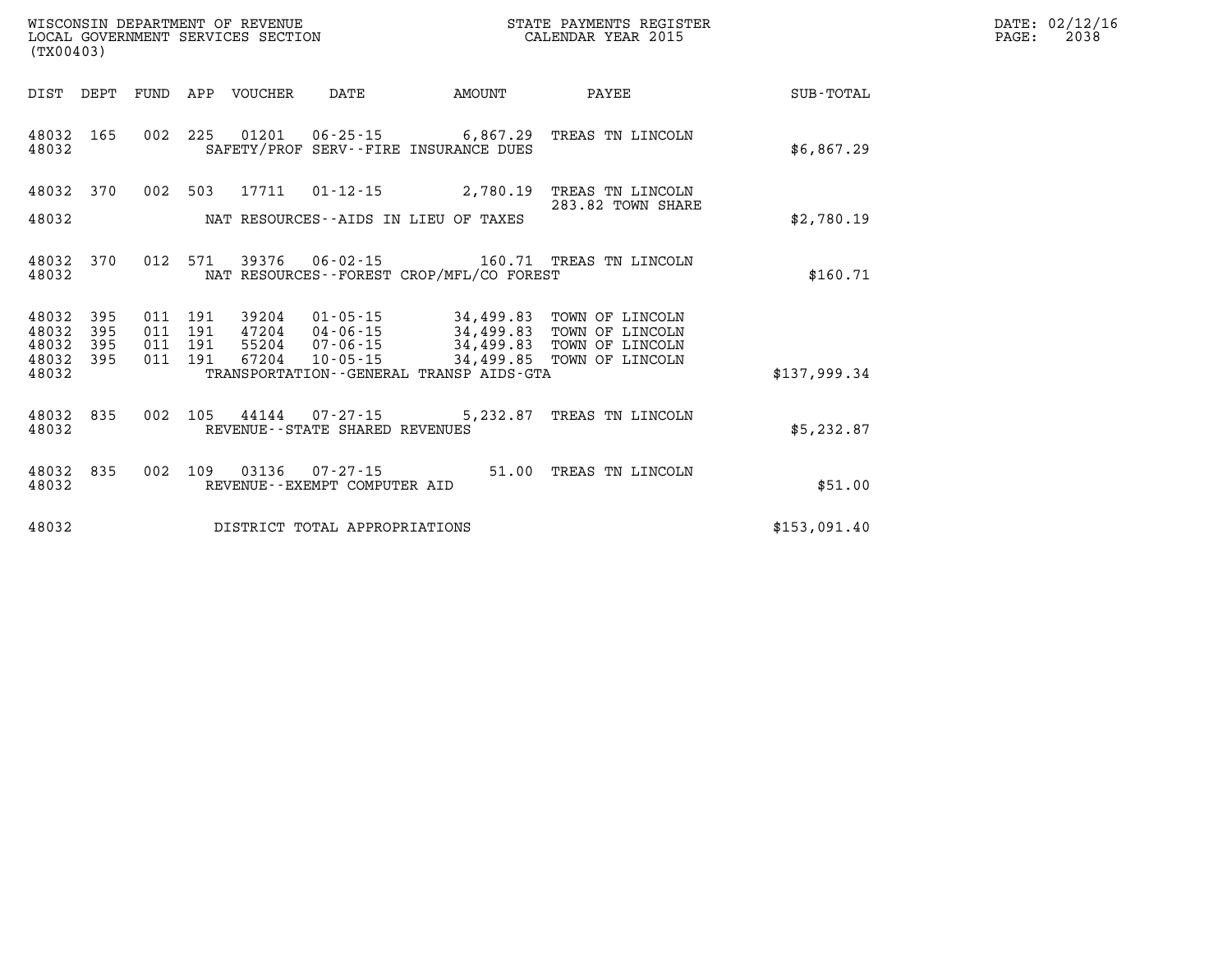| WISCONSIN DEPARTMENT OF REVENUE   | STATE PAYMENTS REGISTER | DATE: 02/12/16 |
|-----------------------------------|-------------------------|----------------|
| LOCAL GOVERNMENT SERVICES SECTION | CALENDAR YEAR 2015      | 2039<br>PAGE:  |
| (mv00103)                         |                         |                |

| (TX00403)                                                 |           |  | LOCAL GOVERNMENT SERVICES SECTION |                                     |                                            | CALENDAR YEAR 2015                                                                                                                                                                                       |                                                        | PAGE: | 2039 |
|-----------------------------------------------------------|-----------|--|-----------------------------------|-------------------------------------|--------------------------------------------|----------------------------------------------------------------------------------------------------------------------------------------------------------------------------------------------------------|--------------------------------------------------------|-------|------|
|                                                           |           |  |                                   |                                     |                                            |                                                                                                                                                                                                          | DIST DEPT FUND APP VOUCHER DATE AMOUNT PAYEE SUB-TOTAL |       |      |
| 48034 165<br>48034                                        |           |  |                                   |                                     | SAFETY/PROF SERV--FIRE INSURANCE DUES      | 002 225 01202 06-25-15 684.04 TREAS TN LORAIN                                                                                                                                                            | \$684.04                                               |       |      |
| 48034                                                     | 48034 370 |  |                                   |                                     | NAT RESOURCES-SEVERANCE/YIELD/WITHDRAWAL   | 000 001 01DNR 04-09-15 268.48 TREAS TOWN LORAIN                                                                                                                                                          | \$268.48                                               |       |      |
| 48034 370<br>48034 370                                    |           |  |                                   |                                     |                                            | 002 503 17712 01-12-15 5,082.20 TREAS TN LORAIN<br>002 503 17712 01-12-15 2,899.50 TREAS TN LORAIN<br>693.54 TOWN SHARE                                                                                  |                                                        |       |      |
|                                                           |           |  |                                   |                                     | 48034 NAT RESOURCES--AIDS IN LIEU OF TAXES |                                                                                                                                                                                                          | \$7,981.70                                             |       |      |
| 48034 370<br>48034                                        | 48034 370 |  |                                   |                                     | NAT RESOURCES--FOREST CROP/MFL/CO FOREST   | 012 571 39377 06-02-15 559.09 TREAS TN LORAIN<br>012 571 39377 06-02-15 1,092.00 TREAS TN LORAIN                                                                                                         | \$1,651.09                                             |       |      |
| 48034 370<br>48034 370<br>48034 370<br>48034 370<br>48034 |           |  |                                   |                                     | NAT RESOURCES -- AIDS IN LIEU OF TAXES     | 012 579 20545 04-03-15 448.48 TREAS TN LORAIN<br>012 579 20545 04-03-15 1,065.67 TREAS TN LORAIN<br>012 579 20545 04-03-15 122.00 TREAS TN LORAIN<br>012 579 20545 04-03-15 97.39 TREAS TN LORAIN        | \$1,733.54                                             |       |      |
| 48034 395<br>48034 395<br>48034 395<br>48034 395<br>48034 |           |  |                                   |                                     | TRANSPORTATION--GENERAL TRANSP AIDS-GTA    | 011 191 39205 01-05-15 15,756.87 TOWN OF LORAIN<br>011 191 47205 04-06-15 15,756.87 TOWN OF LORAIN<br>011 191 55205 07-06-15 15,756.87 TOWN OF LORAIN<br>011 191 67205 10-05-15 15,756.89 TOWN OF LORAIN | \$63,027.50                                            |       |      |
| 48034                                                     |           |  |                                   | REVENUE--STATE SHARED REVENUES      |                                            | 48034 835 002 105 44145 07-27-15 3,032.88 TREAS TN LORAIN                                                                                                                                                | \$3,032.88                                             |       |      |
|                                                           |           |  |                                   | 48034 DISTRICT TOTAL APPROPRIATIONS |                                            |                                                                                                                                                                                                          | \$78,379.23                                            |       |      |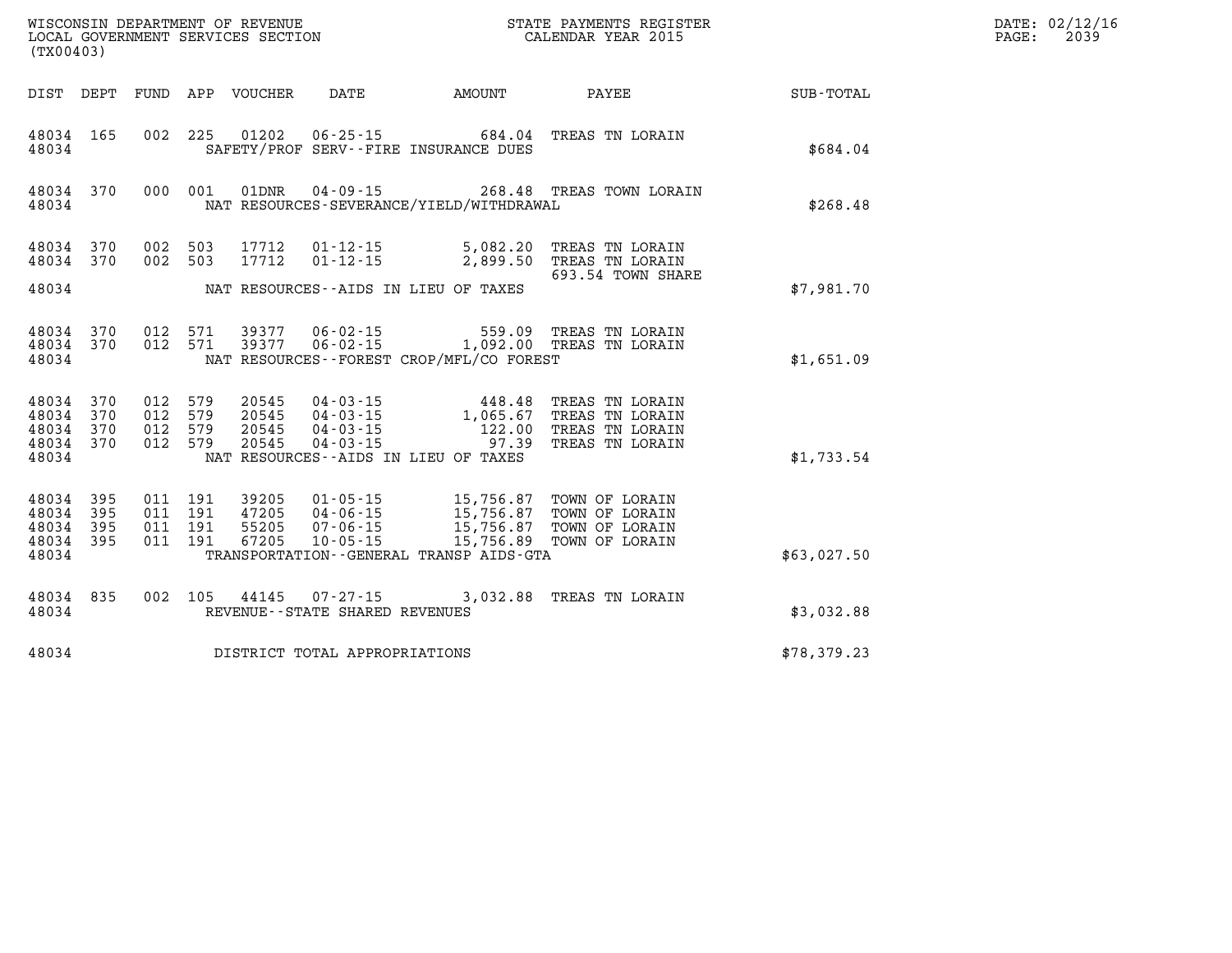| DATE: | 02/12/16 |
|-------|----------|
| PAGE: | 2040     |

| (TX00403)                                 |                          |                          |                          | WISCONSIN DEPARTMENT OF REVENUE<br>LOCAL GOVERNMENT SERVICES SECTION |                                                                      |                                                                                             | STATE PAYMENTS REGISTER<br>CALENDAR YEAR 2015                                           |                  |
|-------------------------------------------|--------------------------|--------------------------|--------------------------|----------------------------------------------------------------------|----------------------------------------------------------------------|---------------------------------------------------------------------------------------------|-----------------------------------------------------------------------------------------|------------------|
| DIST                                      | DEPT                     | FUND                     | APP                      | <b>VOUCHER</b>                                                       | DATE                                                                 | AMOUNT                                                                                      | PAYEE                                                                                   | <b>SUB-TOTAL</b> |
| 48036<br>48036                            | 165                      | 002                      | 225                      | 01203                                                                | $06 - 25 - 15$                                                       | 2,018.80<br>SAFETY/PROF SERV--FIRE INSURANCE DUES                                           | TREAS TN LUCK                                                                           | \$2,018.80       |
| 48036<br>48036<br>48036                   | 370<br>370               | 000<br>000               | 001<br>001               | 04DNR<br>05DNR                                                       | $06 - 03 - 15$<br>$09 - 28 - 15$                                     | 446.94<br>4,236.77<br>NAT RESOURCES-SEVERANCE/YIELD/WITHDRAWAL                              | TREAS TOWN LUCK<br>TREAS TOWN LUCK                                                      | \$4,683.71       |
| 48036<br>48036<br>48036<br>48036          | 370<br>370<br>370<br>370 | 002<br>002<br>002<br>002 | 503<br>503<br>503<br>503 | 17713<br>17713<br>18131<br>18131                                     | $01 - 12 - 15$<br>$01 - 12 - 15$<br>$01 - 30 - 15$<br>$01 - 30 - 15$ | 60,591.48<br>19,994.23<br>60,591.48<br>19,748.94                                            | TREAS TN LUCK<br>TREAS TN LUCK<br>TREAS TN LUCK<br>TREAS TN LUCK<br>10980.44 TOWN SHARE |                  |
| 48036                                     |                          |                          |                          |                                                                      |                                                                      | NAT RESOURCES -- AIDS IN LIEU OF TAXES                                                      |                                                                                         | \$160, 926.13    |
| 48036<br>48036                            | 370                      | 012                      | 571                      | 39378                                                                | $06 - 02 - 15$                                                       | 595.69<br>NAT RESOURCES--FOREST CROP/MFL/CO FOREST                                          | TREAS TN LUCK                                                                           | \$595.69         |
| 48036<br>48036<br>48036                   | 370<br>370               | 012<br>012               | 579<br>579               | 20546<br>20546                                                       | $04 - 03 - 15$<br>$04 - 03 - 15$                                     | 15.00<br>24.30<br>NAT RESOURCES--AIDS IN LIEU OF TAXES                                      | TREAS TN LUCK<br>TREAS TN LUCK                                                          | \$39.30          |
| 48036<br>48036<br>48036<br>48036<br>48036 | 395<br>395<br>395<br>395 | 011<br>011<br>011<br>011 | 191<br>191<br>191<br>191 | 39206<br>47206<br>55206<br>67206                                     | $01 - 05 - 15$<br>$04 - 06 - 15$<br>$07 - 06 - 15$<br>$10 - 05 - 15$ | 26,622.18<br>26,622.18<br>26,622.18<br>26,622.18<br>TRANSPORTATION--GENERAL TRANSP AIDS-GTA | TOWN OF LUCK<br>TOWN OF LUCK<br>TOWN OF LUCK<br>TOWN OF LUCK                            | \$106,488.72     |
| 48036<br>48036                            | 835                      | 002                      | 105                      | 44146                                                                | $07 - 27 - 15$<br>REVENUE--STATE SHARED REVENUES                     | 8,852.61                                                                                    | TREAS TN LUCK                                                                           | \$8,852.61       |
| 48036<br>48036                            | 835                      | 002                      | 109                      | 03137                                                                | $07 - 27 - 15$<br>REVENUE--EXEMPT COMPUTER AID                       | 40.00                                                                                       | TREAS TN LUCK                                                                           | \$40.00          |
| 48036                                     |                          |                          |                          |                                                                      | DISTRICT TOTAL APPROPRIATIONS                                        |                                                                                             |                                                                                         | \$283,644.96     |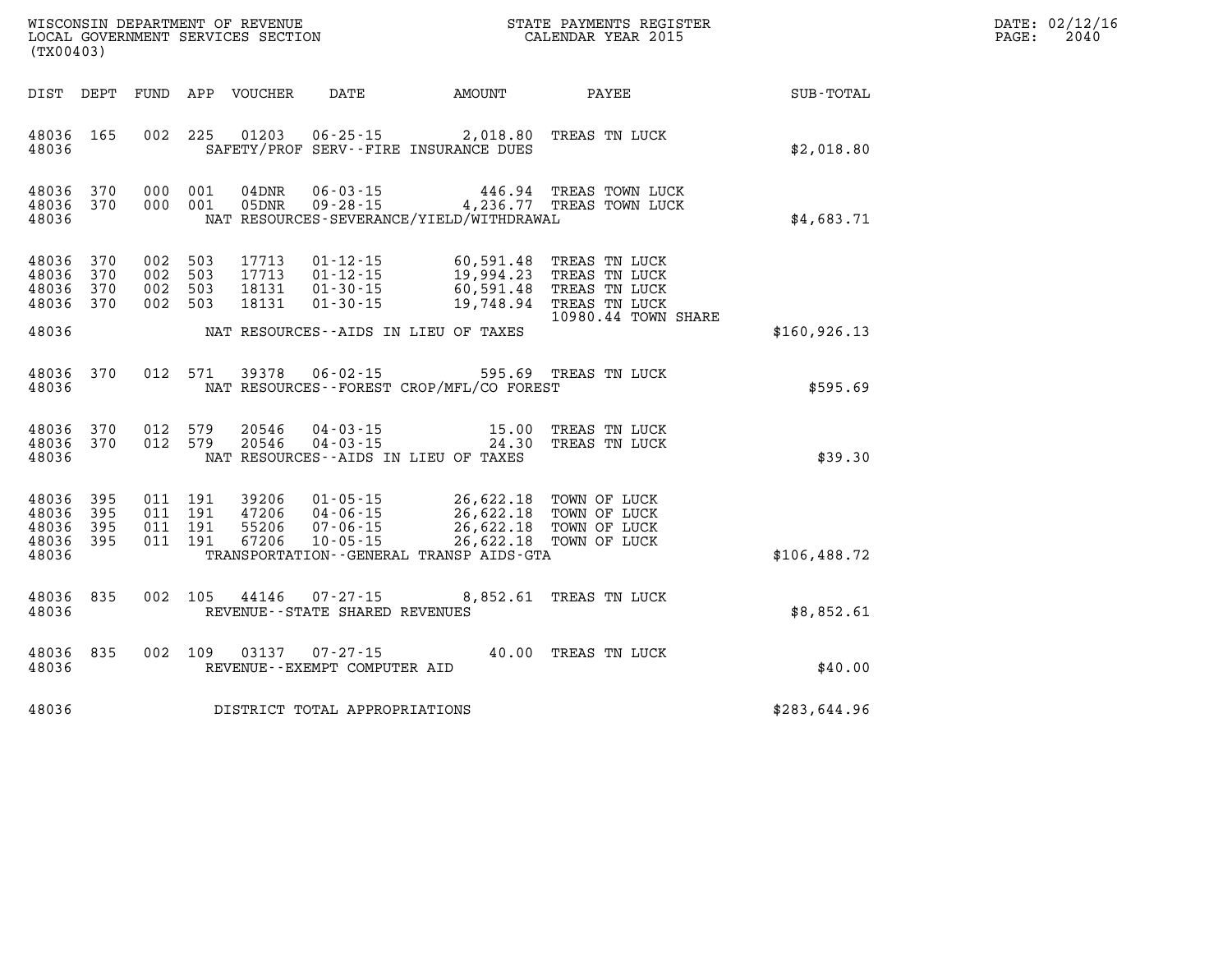| WISCONSIN DEPARTMENT OF REVENUE<br>LOCAL GOVERNMENT SERVICES SECTION<br>(TX00403) |      |         |     |         |                         |             | STATE PAYMENTS REGISTER<br>CALENDAR YEAR 2015 |           | DATE: 02/12/16<br>2041<br>PAGE: |
|-----------------------------------------------------------------------------------|------|---------|-----|---------|-------------------------|-------------|-----------------------------------------------|-----------|---------------------------------|
| DIST                                                                              | DEPT | FUND    | APP | VOUCHER | DATE                    | AMOUNT      | PAYEE                                         | SUB-TOTAL |                                 |
| $10020$ $165$                                                                     |      | ດດາ າາ⊑ |     |         | $0.1001$ $0.605$ $0.75$ | 1 1 2 5 0 7 | עם חורדשי/וא זוהם מספחה                       |           |                                 |

| DIST                                      | DEPT                     | FUND                     | APP                      | <b>VOUCHER</b>                   | DATE                                                     | AMOUNT                                                                                           | PAYEE                                                                        | SUB-TOTAL   |
|-------------------------------------------|--------------------------|--------------------------|--------------------------|----------------------------------|----------------------------------------------------------|--------------------------------------------------------------------------------------------------|------------------------------------------------------------------------------|-------------|
| 48038<br>48038                            | 165                      | 002                      | 225                      | 01204                            | $06 - 25 - 15$                                           | 1,165.82<br>SAFETY/PROF SERV--FIRE INSURANCE DUES                                                | TREAS TN MCKINLEY                                                            | \$1,165.82  |
| 48038<br>48038<br>48038                   | 370<br>370               | 012<br>012               | 571<br>571               | 39379<br>39379                   | 06-02-15<br>06-02-15                                     | 1,084.13<br>814.91<br>NAT RESOURCES--FOREST CROP/MFL/CO FOREST                                   | TREAS TN MCKINLEY<br>TREAS TN MCKINLEY                                       | \$1,899.04  |
| 48038<br>48038                            | 370                      | 012                      | 579                      | 20547                            | $04 - 03 - 15$                                           | 1.00<br>NAT RESOURCES -- AIDS IN LIEU OF TAXES                                                   | TREAS TN MCKINLEY                                                            | \$1.00      |
| 48038<br>48038<br>48038<br>48038<br>48038 | 395<br>395<br>395<br>395 | 011<br>011<br>011<br>011 | 191<br>191<br>191<br>191 | 39207<br>47207<br>55207<br>67207 | $01 - 05 - 15$<br>04-06-15<br>07-06-15<br>$10 - 05 - 15$ | 20,329.96<br>20,329.96<br>20,329.96<br>20,329.98<br>TRANSPORTATION - - GENERAL TRANSP AIDS - GTA | TOWN OF MCKINLEY<br>TOWN OF MCKINLEY<br>TOWN OF MCKINLEY<br>TOWN OF MCKINLEY | \$81,319.86 |
| 48038<br>48038                            | 835                      | 002                      | 105                      | 44147                            | $07 - 27 - 15$<br>REVENUE--STATE SHARED REVENUES         | 2,662.70                                                                                         | TREAS TN MCKINLEY                                                            | \$2,662.70  |
| 48038                                     |                          |                          |                          |                                  | DISTRICT TOTAL APPROPRIATIONS                            |                                                                                                  |                                                                              | \$87,048.42 |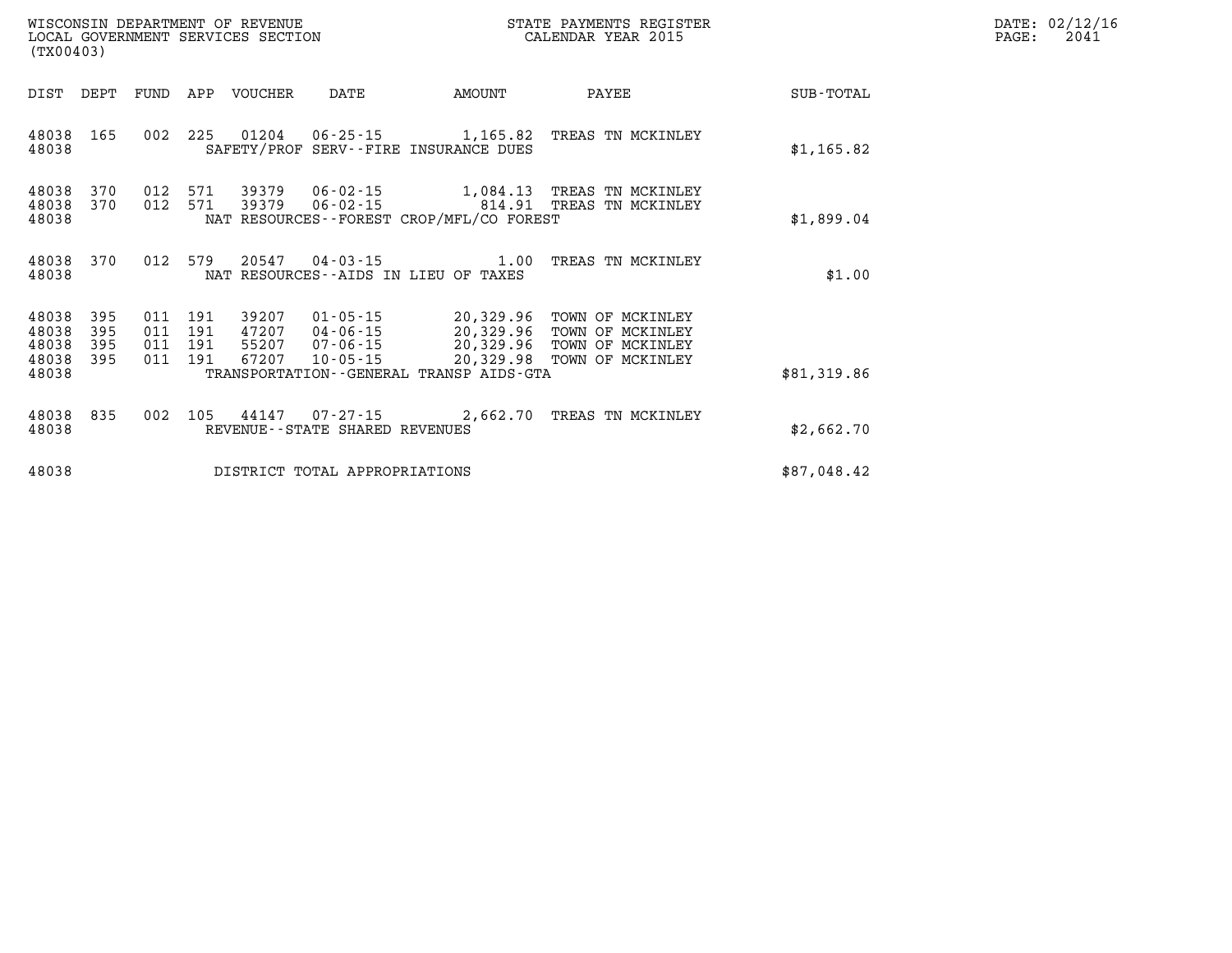| (TX00403)                   |            |                    |                            |                                |                                          | STATE PAYMENTS REGISTER                                                                                                                                                                                |               | DATE: 02/12/16<br>2042<br>$\mathtt{PAGE:}$ |
|-----------------------------|------------|--------------------|----------------------------|--------------------------------|------------------------------------------|--------------------------------------------------------------------------------------------------------------------------------------------------------------------------------------------------------|---------------|--------------------------------------------|
|                             |            |                    | DIST DEPT FUND APP VOUCHER | DATE                           | <b>EXAMPLE THE PROPERTY OF AMOUNT</b>    | <b>PAYEE</b>                                                                                                                                                                                           | SUB-TOTAL     |                                            |
| 48040 165<br>48040          |            |                    |                            |                                | SAFETY/PROF SERV--FIRE INSURANCE DUES    | 002 225 01205 06-25-15 7,213.92 TREAS TN MILLTOWN                                                                                                                                                      | \$7,213.92    |                                            |
| 48040 370<br>48040          |            |                    |                            |                                | NAT RESOURCES--FOREST CROP/MFL/CO FOREST | 012 571 39380 06-02-15 391.26 TREAS TN MILLTOWN                                                                                                                                                        | \$391.26      |                                            |
| 48040 370<br>48040          |            |                    |                            |                                | NAT RESOURCES--AIDS IN LIEU OF TAXES     | 012 579 20548 04-03-15 43.43 TREAS TN MILLTOWN                                                                                                                                                         | \$43.43       |                                            |
| 48040<br>48040<br>48040 395 | 395<br>395 | 011 191<br>011 191 |                            |                                |                                          | 39208  01-05-15  34,890.69  TOWN OF MILLTOWN<br>011 191 47208 04-06-15 34,890.69 TOWN OF MILLTOWN<br>011 191 55208 07-06-15 34,890.69 TOWN OF MILLTOWN<br>67208  10-05-15  34,890.69  TOWN OF MILLTOWN |               |                                            |
| 48040 395<br>48040          |            | 011 191            |                            |                                | TRANSPORTATION--GENERAL TRANSP AIDS-GTA  |                                                                                                                                                                                                        | \$139.562.76  |                                            |
| 48040                       | 48040 835  |                    |                            | REVENUE--STATE SHARED REVENUES |                                          | 002 105 44148 07-27-15 1,930.60 TREAS TN MILLTOWN                                                                                                                                                      | \$1,930.60    |                                            |
| 48040                       | 48040 835  |                    |                            | REVENUE--EXEMPT COMPUTER AID   |                                          | 002 109 03138 07-27-15 1.00 TREAS TN MILLTOWN                                                                                                                                                          | \$1.00        |                                            |
| 48040                       |            |                    |                            | DISTRICT TOTAL APPROPRIATIONS  |                                          |                                                                                                                                                                                                        | \$149, 142.97 |                                            |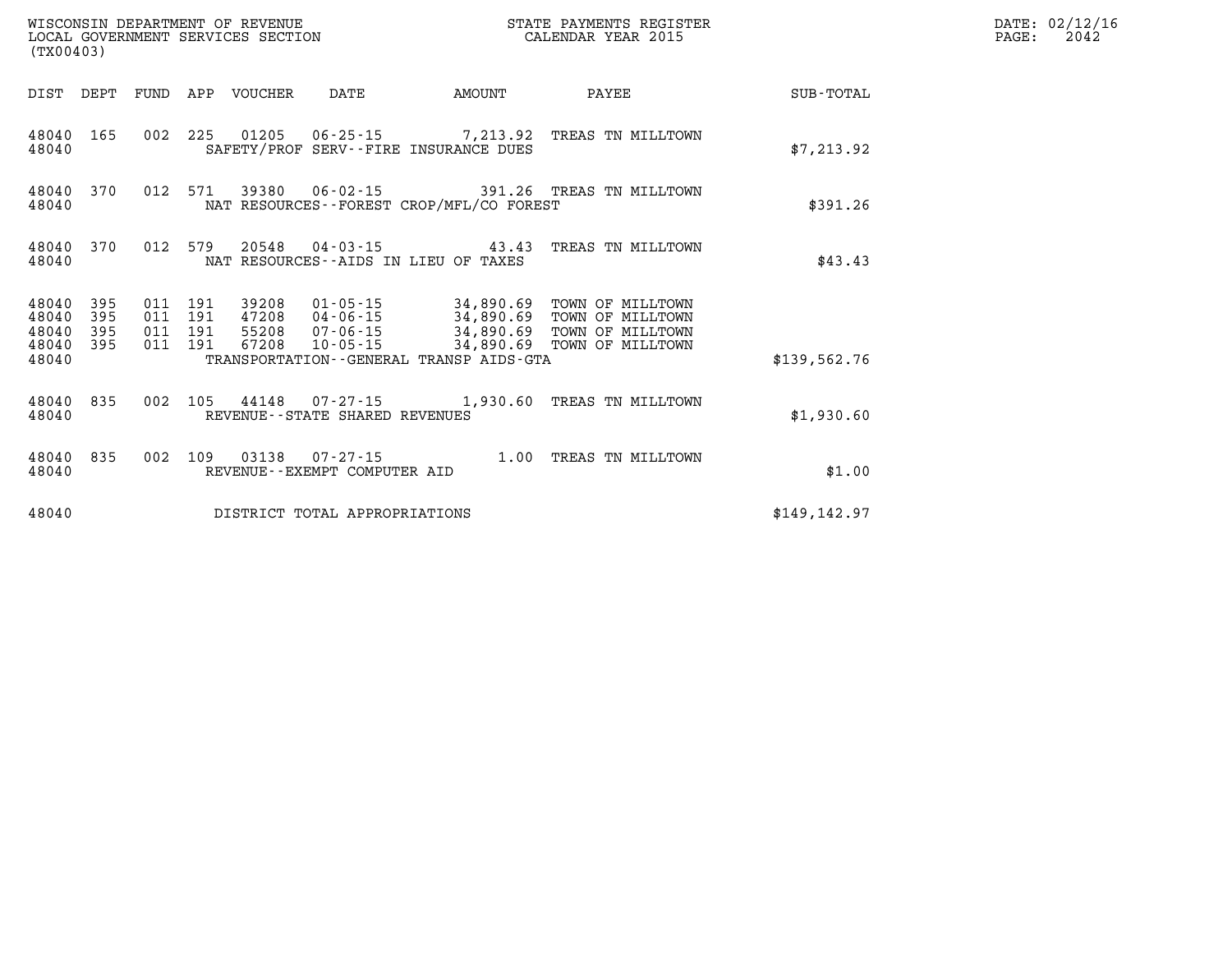| DATE: | 02/12/16 |
|-------|----------|
| PAGE: | 2043     |

| (TX00403)                                                 |  |  |                                                                  |                                                | WISCONSIN DEPARTMENT OF REVENUE<br>LOCAL GOVERNMENT SERVICES SECTION CALENDAR YEAR 2015                                                                                                                                                                                                                              |                                                              | DATE: 02/12/1<br>$\mathtt{PAGE:}$<br>2043 |
|-----------------------------------------------------------|--|--|------------------------------------------------------------------|------------------------------------------------|----------------------------------------------------------------------------------------------------------------------------------------------------------------------------------------------------------------------------------------------------------------------------------------------------------------------|--------------------------------------------------------------|-------------------------------------------|
|                                                           |  |  |                                                                  |                                                |                                                                                                                                                                                                                                                                                                                      | DIST DEPT FUND APP VOUCHER DATE AMOUNT PAYEE TOTAL SUB-TOTAL |                                           |
| 48042 165<br>48042                                        |  |  |                                                                  | SAFETY/PROF SERV--FIRE INSURANCE DUES          | 002 225 01206 06-25-15 8,828.14 TREAS TN OSCEOLA                                                                                                                                                                                                                                                                     | \$8,828.14                                                   |                                           |
| 48042                                                     |  |  |                                                                  | NAT RESOURCES-SEVERANCE/YIELD/WITHDRAWAL       | $\begin{array}{cccc} 4\,8\,0\,4\,2 & 3\,7\,0 & 0\,0\,0 & 0\,0\,1 & 0\,1\, \text{DNR} & 0\,4\, \text{-}\,0\,9\,\text{-}\,15 & 3\,,\,7\,5\,7\,\text{-}\,12 & \text{TREAS TOWN OSCEOLA} \\ 4\,8\,0\,4\,2 & 3\,7\,0 & 0\,0\,0 & 0\,0\,1 & 0\,4\, \text{DNR} & 0\,6\,\text{-}\,0\,3\,\text{-}\,15 & 1\,,\,4\,9\,1\,\text$ | \$5,248.22                                                   |                                           |
|                                                           |  |  |                                                                  |                                                | 48042 370 002 503 18008 01-30-15 2,932.02 TREAS TN OSCEOLA<br>317.90 TOWN SHARE                                                                                                                                                                                                                                      |                                                              |                                           |
|                                                           |  |  |                                                                  | 48042 NAT RESOURCES--AIDS IN LIEU OF TAXES     |                                                                                                                                                                                                                                                                                                                      | \$2,932.02                                                   |                                           |
|                                                           |  |  |                                                                  | 48042 NAT RESOURCES--FOREST CROP/MFL/CO FOREST | 48042 370 012 571 39381 06-02-15 339.21 TREAS TN OSCEOLA                                                                                                                                                                                                                                                             | \$339.21                                                     |                                           |
| 48042                                                     |  |  |                                                                  | NAT RESOURCES--AIDS IN LIEU OF TAXES           | $\begin{array}{cccccc} 4\,8\,0\,4\,2 & 3\,7\,0 & 0\,1\,2 & 5\,7\,9 & 2\,0\,5\,4\,9 & 0\,4\,0\,3\,0\,1\,1\,5 & 3\,1\,6\,\,3\,2 & \text{TREAS TN OSCEOLA} \\ 4\,8\,0\,4\,2 & 3\,7\,0 & 0\,1\,2 & 5\,7\,9 & 2\,0\,5\,4\,9 & 0\,4\,0\,3\,0\,1\,5 & 1\,4\,7\,\,1\,6 & \text{TREAS TN OSC$                                 | \$859.46                                                     |                                           |
| 48042 395<br>48042 395<br>48042 395<br>48042 395<br>48042 |  |  |                                                                  | TRANSPORTATION--GENERAL TRANSP AIDS-GTA        | 011 191 39209 01-05-15 34,808.11 TOWN OF OSCEOLA<br>011 191 47209 04-06-15 34,808.11 TOWN OF OSCEOLA<br>011 191 55209 07-06-15 34,808.11 TOWN OF OSCEOLA<br>011 191 67209 10-05-15 34,808.13 TOWN OF OSCEOLA                                                                                                         | \$139, 232.46                                                |                                           |
| 48042 395<br>48042 395<br>48042                           |  |  |                                                                  | TRANSPORTATION - - LRIP/TRIP/MSIP GRANTS       | 011  278  38149  01-30-15  20,845.19  TREAS TN OSCEOLA<br>011  278  38149  01-30-15  104,446.18  TREAS TN OSCEOLA                                                                                                                                                                                                    | \$125, 291.37                                                |                                           |
| 48042 835                                                 |  |  | 48042 REVENUE--STATE SHARED REVENUES                             |                                                | 002 105 44149 07-27-15 5,416.32 TREAS TN OSCEOLA                                                                                                                                                                                                                                                                     | \$5,416.32                                                   |                                           |
| 48042                                                     |  |  | 48042 835 002 109 03139 07-27-15<br>REVENUE--EXEMPT COMPUTER AID |                                                | 79.00 TREAS TN OSCEOLA                                                                                                                                                                                                                                                                                               | \$79.00                                                      |                                           |
| 48042 835<br>48042                                        |  |  | 002 501 00003 02-02-15                                           | DOA-PAYMENT FOR MUNICIPAL SERVICES AID         | 133.21 TREAS TN OSCEOLA                                                                                                                                                                                                                                                                                              | \$133.21                                                     |                                           |
| 48042 835<br>48042                                        |  |  | 021 363 35805 03-23-15<br>REVENUE--LOTTERY CREDIT -              |                                                | 305.16 TREAS TN OSCEOLA                                                                                                                                                                                                                                                                                              | \$305.16                                                     |                                           |

**48042 DISTRICT TOTAL APPROPRIATIONS \$288,664.57**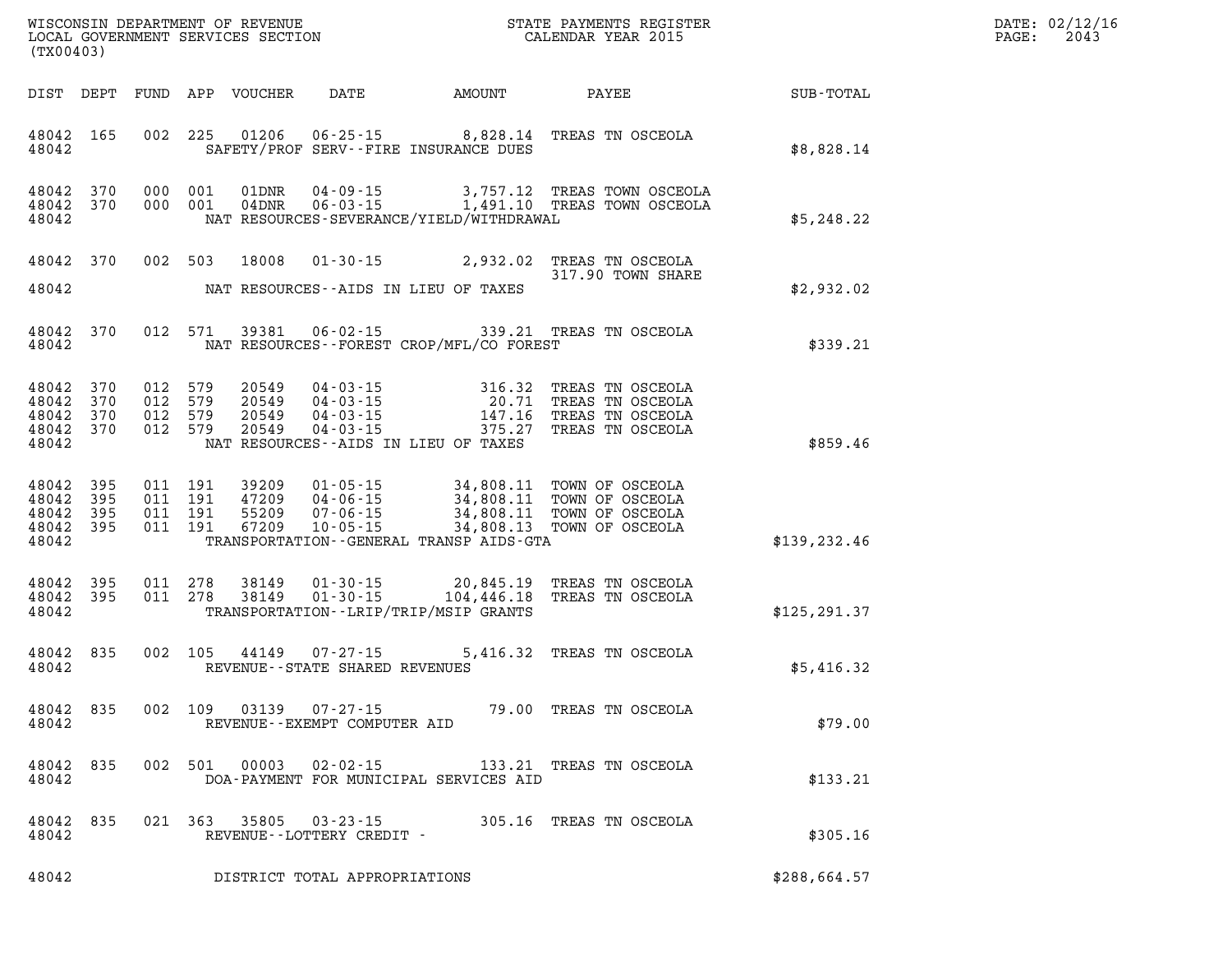| (TX00403)                       |     |  |  |               |                                |                                          |                                                                                                                                                                                                                                         |             | DATE: 02/12/16<br>$\mathtt{PAGE}$ :<br>2044 |
|---------------------------------|-----|--|--|---------------|--------------------------------|------------------------------------------|-----------------------------------------------------------------------------------------------------------------------------------------------------------------------------------------------------------------------------------------|-------------|---------------------------------------------|
|                                 |     |  |  |               |                                | DIST DEPT FUND APP VOUCHER DATE AMOUNT   | <b>PAYEE</b>                                                                                                                                                                                                                            | SUB-TOTAL   |                                             |
| 48044 165<br>48044              |     |  |  |               |                                | SAFETY/PROF SERV--FIRE INSURANCE DUES    | 002 225 01207 06-25-15 4,175.26 TREAS TN ST CROIX FALLS                                                                                                                                                                                 | \$4,175.26  |                                             |
| 48044 370<br>48044              |     |  |  |               |                                | NAT RESOURCES--FOREST CROP/MFL/CO FOREST | 012 571 39382 06-02-15 113.67 TREAS TN ST CROIX FALLS                                                                                                                                                                                   | \$113.67    |                                             |
| 48044 370<br>48044 370<br>48044 |     |  |  |               |                                | NAT RESOURCES--AIDS IN LIEU OF TAXES     | 012 579 20550 04-03-15 472.37 TREAS TN ST CROIX FALLS<br>012 579 20550 04-03-15 198.54 TREAS TN ST CROIX FALLS                                                                                                                          | \$670.91    |                                             |
| 48044 395<br>48044<br>48044 395 | 395 |  |  |               |                                |                                          | 011 191 39210 01-05-15 22,449.39 TOWN OF SAINT CROIX FALLS<br>011 191 47210 04-06-15 22,449.39 TOWN OF SAINT CROIX FALLS<br>011 191 67210 10-05-15 22,449.39 TOWN OF SAINT CROIX FALLS<br>011 191 67210 10-05-15 22,449.39 TOWN OF SAIN |             |                                             |
| 48044 395<br>48044              |     |  |  |               |                                | TRANSPORTATION--GENERAL TRANSP AIDS-GTA  |                                                                                                                                                                                                                                         | \$89,797.56 |                                             |
| 48044 835<br>48044              |     |  |  |               | REVENUE--STATE SHARED REVENUES |                                          | 002 105 44150 07-27-15 2,217.42 TREAS TN ST CROIX FALLS                                                                                                                                                                                 | \$2, 217.42 |                                             |
| 48044 835<br>48044              |     |  |  |               | REVENUE--EXEMPT COMPUTER AID   |                                          | 002 109 03140 07-27-15 235.00 TREAS TN ST CROIX FALLS                                                                                                                                                                                   | \$235.00    |                                             |
| 48044 835<br>48044              |     |  |  | 002 501 00003 |                                | DOA-PAYMENT FOR MUNICIPAL SERVICES AID   | 02-02-15 268.29 TREAS TN ST CROIX FALLS                                                                                                                                                                                                 | \$268.29    |                                             |
| 48044                           |     |  |  |               | DISTRICT TOTAL APPROPRIATIONS  |                                          |                                                                                                                                                                                                                                         | \$97,478.11 |                                             |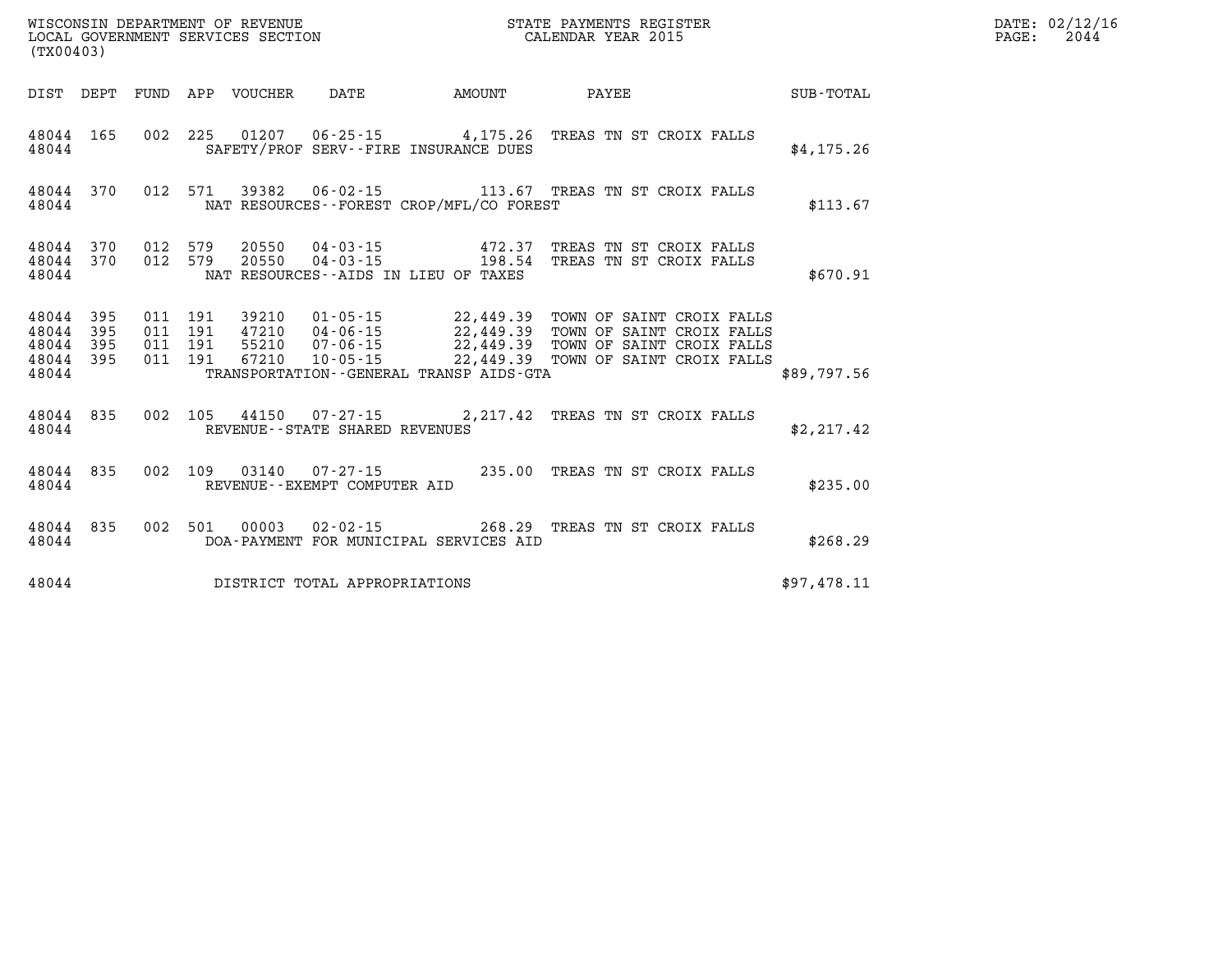| DATE: | 02/12/16 |
|-------|----------|
| PAGE: | 2045     |

| (TX00403)                                         |                   |         |                                          | WISCONSIN DEPARTMENT OF REVENUE<br>LOCAL GOVERNMENT SERVICES SECTION |                                                                          |                                                             | STATE PAYMENTS REGISTER<br>CALENDAR YEAR 2015                                                                           |                      | DATE: 02/12/1<br>2045<br>PAGE: |
|---------------------------------------------------|-------------------|---------|------------------------------------------|----------------------------------------------------------------------|--------------------------------------------------------------------------|-------------------------------------------------------------|-------------------------------------------------------------------------------------------------------------------------|----------------------|--------------------------------|
|                                                   |                   |         |                                          | DIST DEPT FUND APP VOUCHER                                           |                                                                          | DATE AMOUNT                                                 | PAYEE                                                                                                                   | $\texttt{SUB-TOTAL}$ |                                |
| 48046 165<br>48046                                |                   |         | 002 225                                  | 01208                                                                |                                                                          | SAFETY/PROF SERV--FIRE INSURANCE DUES                       | 06-25-15 1,741.16 TREAS TN STERLING                                                                                     | \$1,741.16           |                                |
| 48046                                             | 48046 370         |         | 000 001                                  |                                                                      |                                                                          | NAT RESOURCES-SEVERANCE/YIELD/WITHDRAWAL                    | 05DNR  09-28-15    197.29    TREAS TOWN STERLING                                                                        | \$197.29             |                                |
| 48046<br>48046<br>48046<br>48046 370<br>48046     | 370<br>370<br>370 |         | 002 503<br>002 503<br>002 503<br>002 503 | 17714<br>17714<br>18132<br>18132                                     | $01 - 12 - 15$<br>$01 - 12 - 15$ 29,<br>$01 - 30 - 15$<br>$01 - 30 - 15$ | 901.36<br>29,064.53<br>NAT RESOURCES--AIDS IN LIEU OF TAXES | TREAS TN STERLING<br>TREAS TN STERLING<br>901.36 TREAS TN STERLING<br>26,317.42 TREAS TN STERLING<br>3215.71 TOWN SHARE | \$57,184.67          |                                |
| 48046 370<br>48046                                | 48046 370         |         | 012 571<br>012 571                       | 39383<br>39383                                                       |                                                                          | NAT RESOURCES--FOREST CROP/MFL/CO FOREST                    | 06-02-15 3,050.80 TREAS TN STERLING<br>06-02-15 665.71 TREAS TN STERLING                                                | \$3,716.51           |                                |
| 48046 370<br>48046<br>48046 370<br>48046          | 370               | 012 579 | 012 579<br>012 579                       | 20551<br>20551<br>20551                                              | $04 - 03 - 15$                                                           | NAT RESOURCES--AIDS IN LIEU OF TAXES                        | .40 TREAS TN STERLING<br>04-03-15 3,122.74 TREAS TN STERLING<br>04-03-15 4.00 TREAS TN STERLING                         | \$3,127.14           |                                |
| 48046 395<br>48046<br>48046<br>48046 395<br>48046 | 395<br>395        |         | 011 191<br>011 191<br>011 191<br>011 191 | 39211<br>47211<br>55211<br>67211                                     | $01 - 05 - 15$<br>04-06-15<br>$07 - 06 - 15$<br>$10 - 05 - 15$           | TRANSPORTATION--GENERAL TRANSP AIDS-GTA                     | 47,276.94 TOWN OF STERLING<br>47,276.94 TOWN OF STERLING<br>47,276.94 TOWN OF STERLING<br>47,276.94 TOWN OF STERLING    | \$189,107.76         |                                |
| 48046 835<br>48046                                |                   |         | 002 105                                  | 44151                                                                | 07-27-15<br>REVENUE - - STATE SHARED REVENUES                            |                                                             | 3,919.80 TREAS TN STERLING                                                                                              | \$3,919.80           |                                |
| 48046 835<br>48046                                |                   |         | 002 109                                  | 03141                                                                | $07 - 27 - 15$<br>REVENUE--EXEMPT COMPUTER AID                           |                                                             | 14.00 TREAS TN STERLING                                                                                                 | \$14.00              |                                |
| 48046 835<br>48046                                |                   |         |                                          | 002 501 00003                                                        | $02 - 02 - 15$                                                           | DOA-PAYMENT FOR MUNICIPAL SERVICES AID                      | 137.47 TREAS TN STERLING                                                                                                | \$137.47             |                                |
| 48046                                             |                   |         |                                          |                                                                      | DISTRICT TOTAL APPROPRIATIONS                                            |                                                             |                                                                                                                         | \$259, 145.80        |                                |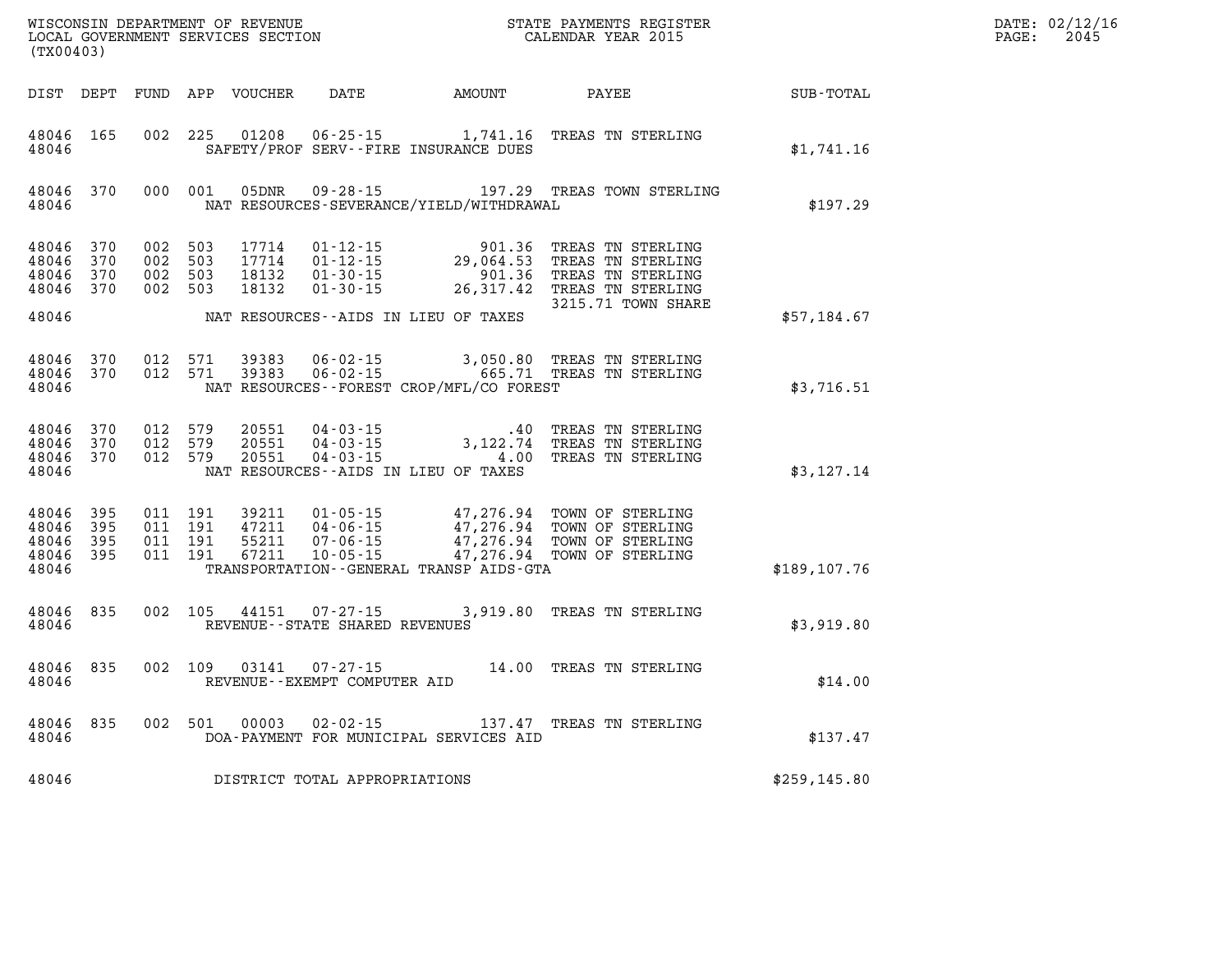| (TX00403)          |  |  |  |                                 |                                          |                                          | STATE PAYMENTS REGISTER                                                                                                                                                                                                                                                                                                  |                  | DATE: 02/12/16<br>2046<br>$\mathtt{PAGE:}$ |
|--------------------|--|--|--|---------------------------------|------------------------------------------|------------------------------------------|--------------------------------------------------------------------------------------------------------------------------------------------------------------------------------------------------------------------------------------------------------------------------------------------------------------------------|------------------|--------------------------------------------|
|                    |  |  |  | DIST DEPT FUND APP VOUCHER DATE |                                          | AMOUNT                                   | <b>PAYEE</b>                                                                                                                                                                                                                                                                                                             | <b>SUB-TOTAL</b> |                                            |
| 48048              |  |  |  |                                 | SAFETY/PROF SERV--FIRE INSURANCE DUES    |                                          | 48048 165 002 225 01209 06-25-15 1,901.25 TREAS TN WEST SWEDEN                                                                                                                                                                                                                                                           | \$1,901.25       |                                            |
| 48048              |  |  |  |                                 |                                          | NAT RESOURCES--FOREST CROP/MFL/CO FOREST | 48048 370 012 571 39384 06-02-15 274.85 TREAS TN WEST SWEDEN                                                                                                                                                                                                                                                             | \$274.85         |                                            |
| 48048              |  |  |  |                                 | NAT RESOURCES--AIDS IN LIEU OF TAXES     |                                          | $48048$ 370 012 579 20552 04-03-15 4.71 TREAS TN WEST SWEDEN<br>$48048$ 370 012 579 20552 04-03-15 22.53 TREAS TN WEST SWEDEN                                                                                                                                                                                            | \$27.24          |                                            |
| 48048              |  |  |  |                                 |                                          | TRANSPORTATION--GENERAL TRANSP AIDS-GTA  | $\begin{array}{cccccccc} 4\,8\,0\,4\,8 & 3\,9\,5 & 011 & 191 & 39212 & 01\cdot05\cdot15 & 28\,9\,23\,.27 & \text{TOWN OF WEST SWEDEN} \\ 4\,8\,0\,4\,8 & 395 & 011 & 191 & 47212 & 04\cdot06\cdot15 & 28\,9\,23\,.27 & \text{TOWN OF WEST SWEDEN} \\ 4\,8\,0\,4\,8 & 395 & 011 & 191 & 55212 & 07\cdot06\cdot15 & 28\,9$ | \$115,693.08     |                                            |
| 48048              |  |  |  |                                 | TRANSPORTATION - - LRIP/TRIP/MSIP GRANTS |                                          | 48048 395 011 278 38150 01-30-15 25,797.95 TREAS TN WEST SWEDEN                                                                                                                                                                                                                                                          | \$25,797.95      |                                            |
| 48048 835<br>48048 |  |  |  |                                 | REVENUE--STATE SHARED REVENUES           |                                          | 002 105 44152 07-27-15 6,214.64 TREAS TN WEST SWEDEN                                                                                                                                                                                                                                                                     | \$6,214.64       |                                            |
| 48048              |  |  |  |                                 | DISTRICT TOTAL APPROPRIATIONS            |                                          |                                                                                                                                                                                                                                                                                                                          | \$149,909.01     |                                            |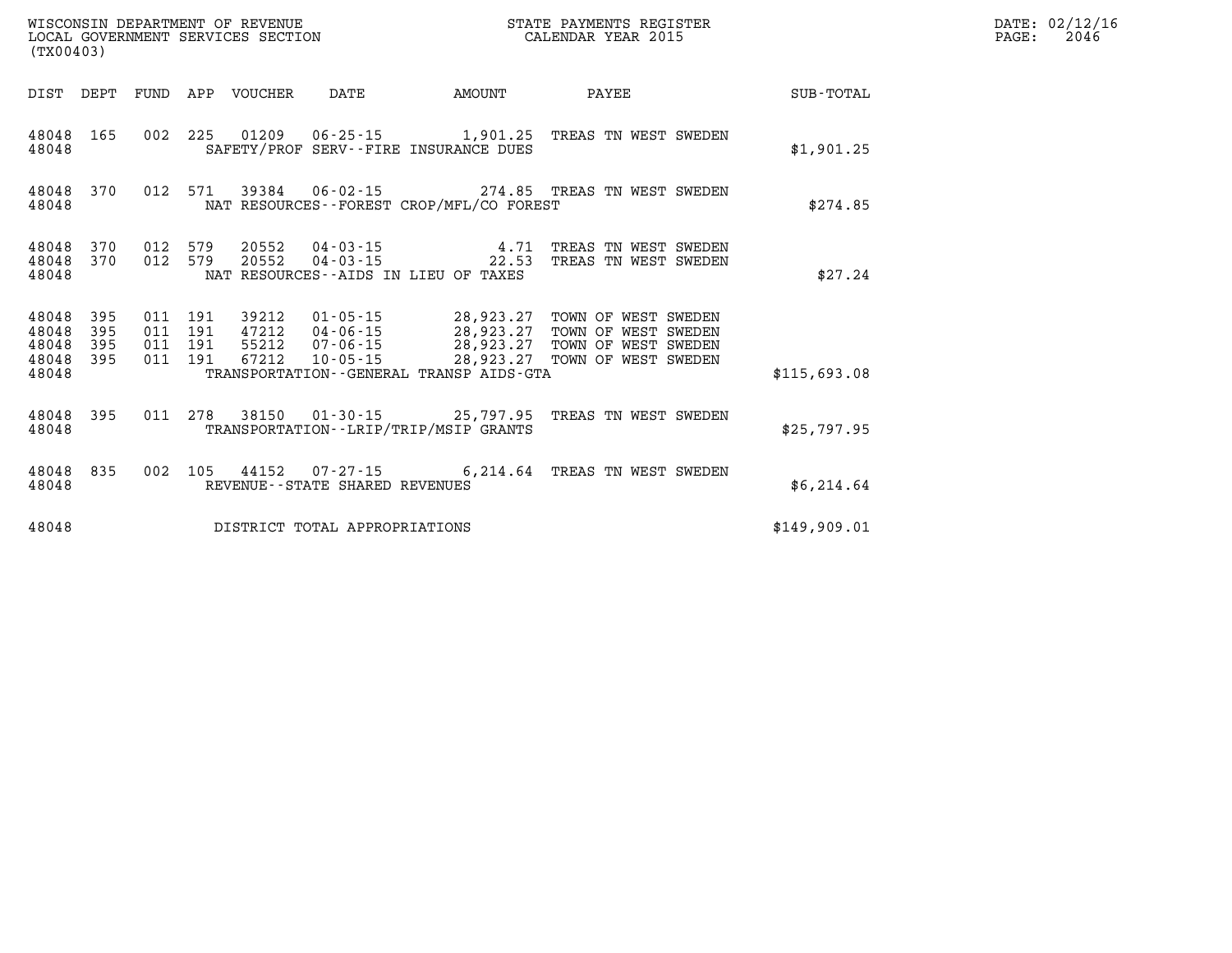| (TX00403)          |                                     |                    |                |                                       |                                         | WISCONSIN DEPARTMENT OF REVENUE<br>LOCAL GOVERNMENT SERVICES SECTION THE STATE PAYMENTS REGIST<br>STATE PAYMENTS REGISTER                                                                               |             | DATE: 02/12/16<br>$\mathtt{PAGE:}$<br>2047 |
|--------------------|-------------------------------------|--------------------|----------------|---------------------------------------|-----------------------------------------|---------------------------------------------------------------------------------------------------------------------------------------------------------------------------------------------------------|-------------|--------------------------------------------|
|                    |                                     |                    |                |                                       |                                         | DIST DEPT FUND APP VOUCHER DATE AMOUNT PAYEE                                                                                                                                                            | SUB-TOTAL   |                                            |
| 48106              |                                     |                    |                | SAFETY/PROF SERV--FIRE INSURANCE DUES |                                         | 48106 165 002 225 01210 06-25-15 3,587.39 TREAS VIL BALSAM LAKE                                                                                                                                         | \$3,587.39  |                                            |
| 48106              |                                     |                    |                | NAT RESOURCES--BOAT PATROL            |                                         | 48106 370 012 381 00570 03-31-15 1,356.92 TREAS VIL BALSAM LAKE                                                                                                                                         | \$1,356.92  |                                            |
| 48106              |                                     |                    |                |                                       | NAT RESOURCES--BOATING ENFORCEMENT AIDS | 48106 370 012 550 00570 03-31-15 4,701.74 TREAS VIL BALSAM LAKE                                                                                                                                         | \$4,701.74  |                                            |
| 48106              |                                     | 48106 370 012 579  |                | NAT RESOURCES--AIDS IN LIEU OF TAXES  |                                         | 20553  04-03-15   138.12  TREAS VIL BALSAM LAKE                                                                                                                                                         | \$138.12    |                                            |
| 48106 395<br>48106 | 48106 395<br>48106 395<br>48106 395 |                    |                |                                       | TRANSPORTATION--GENERAL TRANSP AIDS-GTA |                                                                                                                                                                                                         | \$52,844.73 |                                            |
| 48106              |                                     |                    |                | JUSTICE--LAW ENFORCEMENT TRAINING     |                                         | 48106 455 002 231 04806 03-09-15 320.00 TREAS VIL BALSAM LAKE                                                                                                                                           | \$320.00    |                                            |
| 48106              | 48106 835                           |                    |                | REVENUE--STATE SHARED REVENUES        |                                         | 002 105 44153 07-27-15 3,489.57 TREAS VIL BALSAM LAKE                                                                                                                                                   | \$3,489.57  |                                            |
| 48106 835<br>48106 | 48106 835                           | 002 109<br>002 109 | 03142<br>05252 | REVENUE--EXEMPT COMPUTER AID          |                                         | 07-27-15 517.00 TREAS VIL BALSAM LAKE<br>07-27-15 1,591.00 TREAS VIL BALSAM LAKE                                                                                                                        | \$2,108.00  |                                            |
|                    |                                     |                    |                |                                       |                                         | $\begin{tabular}{lllllll} 48106 & 835 & 021 & 363 & 35806 & 03-23-15 & & 8,778.19 & \texttt{TREAS} & \texttt{VIL BALSAM LAKE} \\ 48106 & & \texttt{REVENUE--LOTTERY CREDIT -} & & & & \\ \end{tabular}$ | \$8,778.19  |                                            |
| 48106              |                                     |                    |                | DISTRICT TOTAL APPROPRIATIONS         |                                         |                                                                                                                                                                                                         | \$77,324.66 |                                            |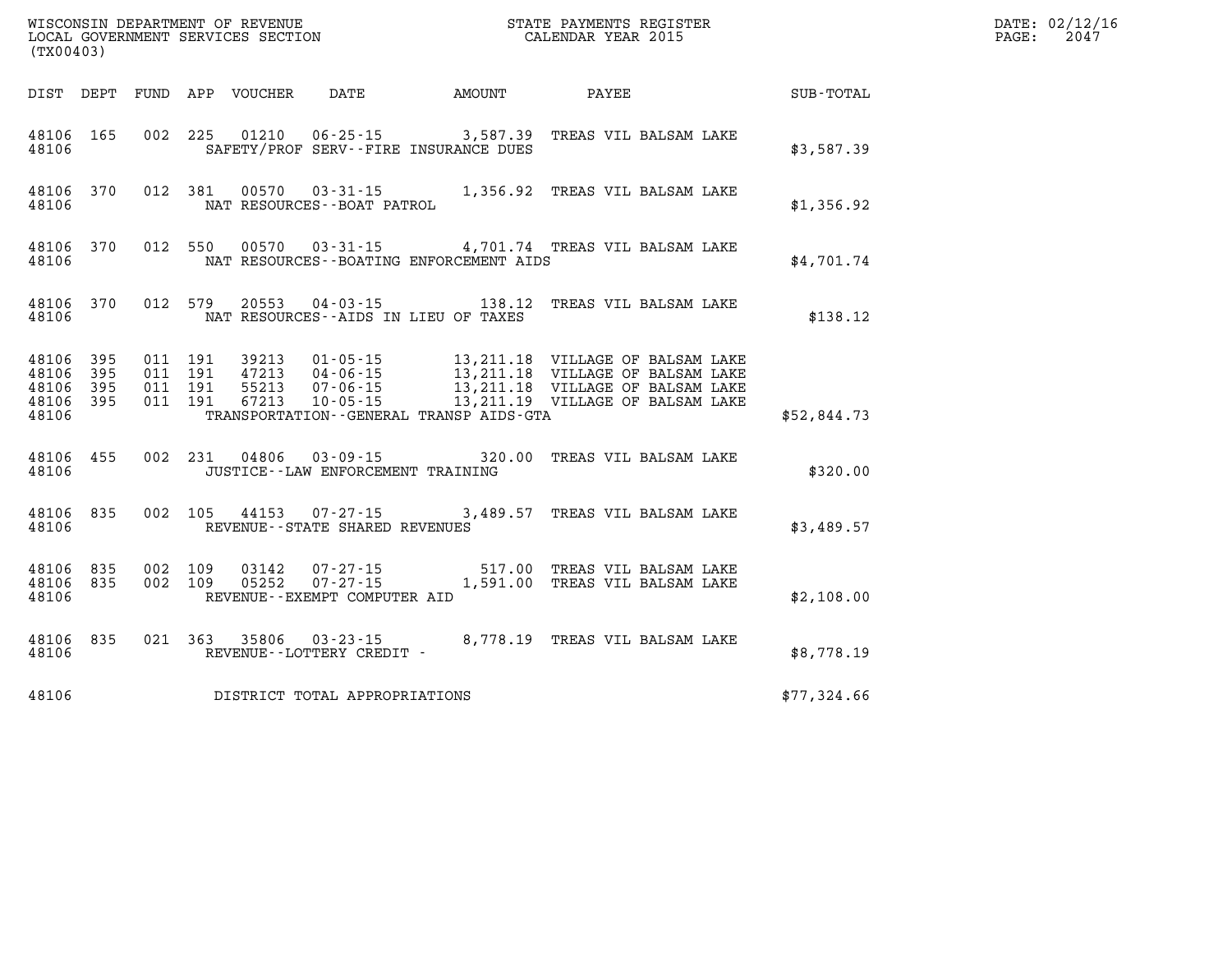| (TX00403)                                 |                          |                          |                          | WISCONSIN DEPARTMENT OF REVENUE<br>LOCAL GOVERNMENT SERVICES SECTION |                                                                                                           |                   | STATE PAYMENTS REGISTER<br>CALENDAR YEAR 2015                                                                                    |                  |
|-------------------------------------------|--------------------------|--------------------------|--------------------------|----------------------------------------------------------------------|-----------------------------------------------------------------------------------------------------------|-------------------|----------------------------------------------------------------------------------------------------------------------------------|------------------|
| DIST                                      | DEPT                     | FUND                     | APP                      | VOUCHER                                                              | DATE                                                                                                      | AMOUNT            | PAYEE                                                                                                                            | <b>SUB-TOTAL</b> |
| 48111<br>48111                            | 165                      | 002                      | 225                      |                                                                      | SAFETY/PROF SERV--FIRE INSURANCE DUES                                                                     | 1,215.45          | TREAS VIL CENTURIA                                                                                                               | \$1,215.45       |
| 48111<br>48111                            | 370                      | 012                      | 579                      |                                                                      | 20554 04-03-15<br>NAT RESOURCES--AIDS IN LIEU OF TAXES                                                    | 10.48             | TREAS VIL CENTURIA                                                                                                               | \$10.48          |
| 48111<br>48111<br>48111<br>48111<br>48111 | 395<br>395<br>395<br>395 | 011<br>011<br>011<br>011 | 191<br>191<br>191<br>191 | 39214<br>47214<br>55214<br>67214                                     | $01 - 05 - 15$<br>$04 - 06 - 15$<br>07-06-15<br>$10 - 05 - 15$<br>TRANSPORTATION--GENERAL TRANSP AIDS-GTA |                   | 10,029.15 VILLAGE OF CENTURIA<br>10,029.15 VILLAGE OF CENTURIA<br>10,029.15 VILLAGE OF CENTURIA<br>10,029.15 VILLAGE OF CENTURIA | \$40, 116.60     |
| 48111<br>48111                            | 835                      | 002                      | 105                      |                                                                      | 44154 07-27-15 47,358.51<br>REVENUE - - STATE SHARED REVENUES                                             |                   | TREAS VIL CENTURIA                                                                                                               | \$47,358.51      |
| 48111<br>48111<br>48111                   | 835<br>835               | 002<br>002               | 109<br>109               | 03143<br>05253                                                       | 07-27-15<br>$07 - 27 - 15$<br>REVENUE--EXEMPT COMPUTER AID                                                | 62.00<br>1,617.00 | TREAS VIL CENTURIA<br>TREAS VIL CENTURIA                                                                                         | \$1,679.00       |
| 48111<br>48111                            | 835                      | 021                      | 363                      | 35807                                                                | $03 - 23 - 15$<br>REVENUE--LOTTERY CREDIT -                                                               | 2,481.36          | TREAS VIL CENTURIA                                                                                                               | \$2,481.36       |
| 48111                                     |                          |                          |                          |                                                                      | DISTRICT TOTAL APPROPRIATIONS                                                                             |                   |                                                                                                                                  | \$92,861.40      |

**DATE: 02/12/16<br>PAGE: 2048**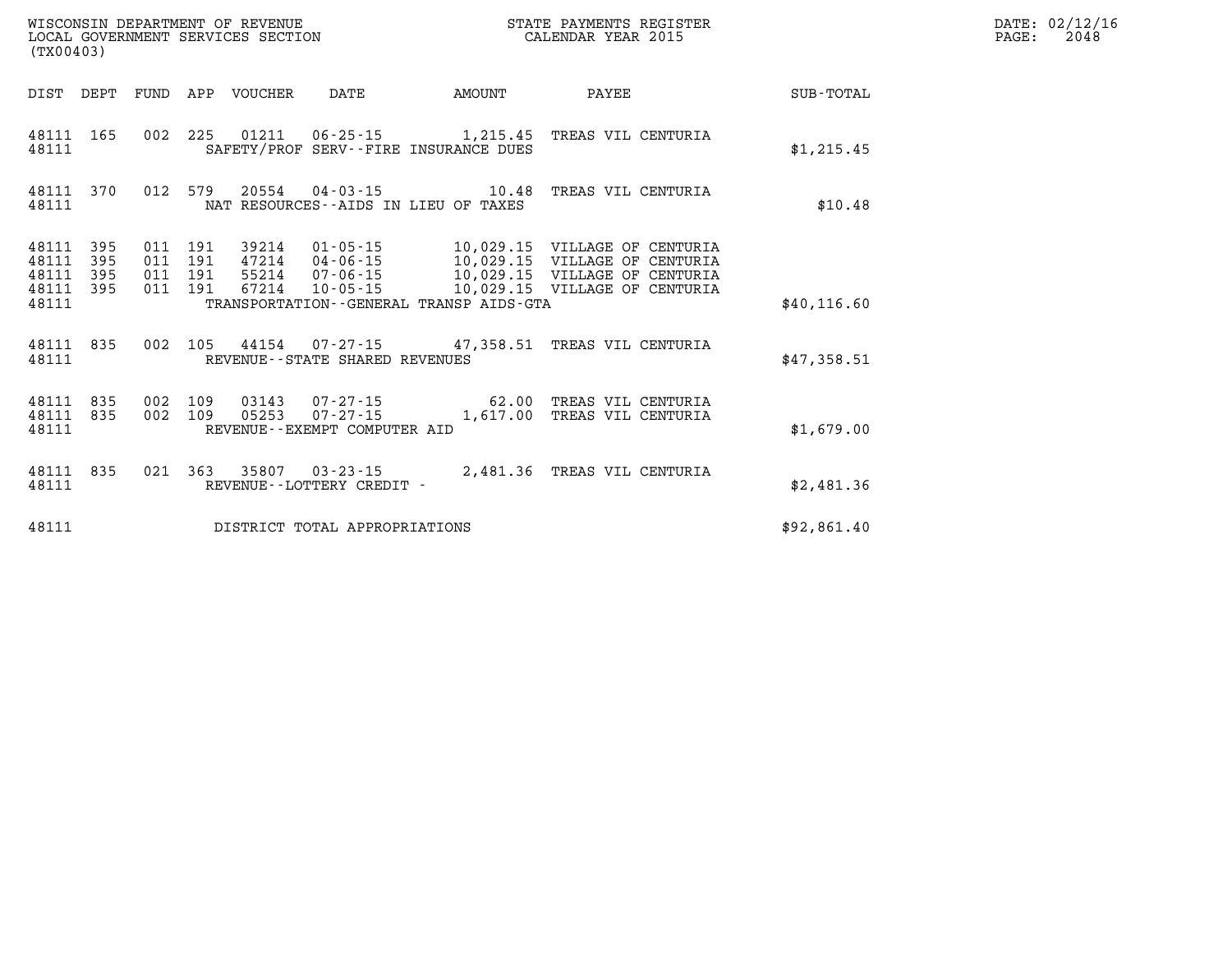| WISCONSIN DEPARTMENT OF REVENUE      | PAYMENTS REGISTER<br>3TATE | DATE: | 02/12/16 |
|--------------------------------------|----------------------------|-------|----------|
| GOVERNMENT SERVICES SECTION<br>LOCAL | CALENDAR YEAR 2015         | PAGE  | 2049     |

| (TX00403)               |                   |                |                | LOCAL GOVERNMENT SERVICES SECTION |                                                        |                                         | CALENDAR YEAR 2015                                                                        |             | PAGE: | 2049 |
|-------------------------|-------------------|----------------|----------------|-----------------------------------|--------------------------------------------------------|-----------------------------------------|-------------------------------------------------------------------------------------------|-------------|-------|------|
| DIST                    | DEPT              | FUND           |                | APP VOUCHER                       | DATE                                                   | AMOUNT                                  | PAYEE                                                                                     | SUB-TOTAL   |       |      |
| 48112<br>48112          | 165               |                | 002 225        |                                   |                                                        | SAFETY/PROF SERV--FIRE INSURANCE DUES   | 01212  06-25-15  840.43  TREAS VIL CLAYTON                                                | \$840.43    |       |      |
| 48112<br>48112<br>48112 | 395<br>395<br>395 | 011<br>011 191 | 191<br>011 191 | 39215<br>47215                    | 01-05-15<br>04-06-15<br>55215 07-06-15                 |                                         | 6,388.31 VILLAGE OF CLAYTON<br>6,388.31 VILLAGE OF CLAYTON<br>6,388.31 VILLAGE OF CLAYTON |             |       |      |
| 48112<br>48112          | 395               |                | 011 191        | 67215                             | $10 - 05 - 15$                                         | TRANSPORTATION--GENERAL TRANSP AIDS-GTA | 6,388.34 VILLAGE OF CLAYTON                                                               | \$25,553.27 |       |      |
| 48112<br>48112          | 835               |                |                |                                   | REVENUE--STATE SHARED REVENUES                         |                                         | 002 105 44155 07-27-15 25,383.23 TREAS VIL CLAYTON                                        | \$25,383.23 |       |      |
| 48112<br>48112<br>48112 | 835<br>835        | 002            | 002 109<br>109 | 03144<br>05254                    | 07-27-15<br>07-27-15<br>REVENUE--EXEMPT COMPUTER AID   | 314.00<br>41.00                         | TREAS VIL CLAYTON<br>TREAS VIL CLAYTON                                                    | \$355.00    |       |      |
| 48112<br>48112          | 835               |                |                |                                   | 021 363 35808 03-23-15<br>REVENUE - - LOTTERY CREDIT - |                                         | 1,072.72 TREAS VIL CLAYTON                                                                | \$1,072.72  |       |      |
| 48112                   |                   |                |                |                                   | DISTRICT TOTAL APPROPRIATIONS                          |                                         |                                                                                           | \$53,204.65 |       |      |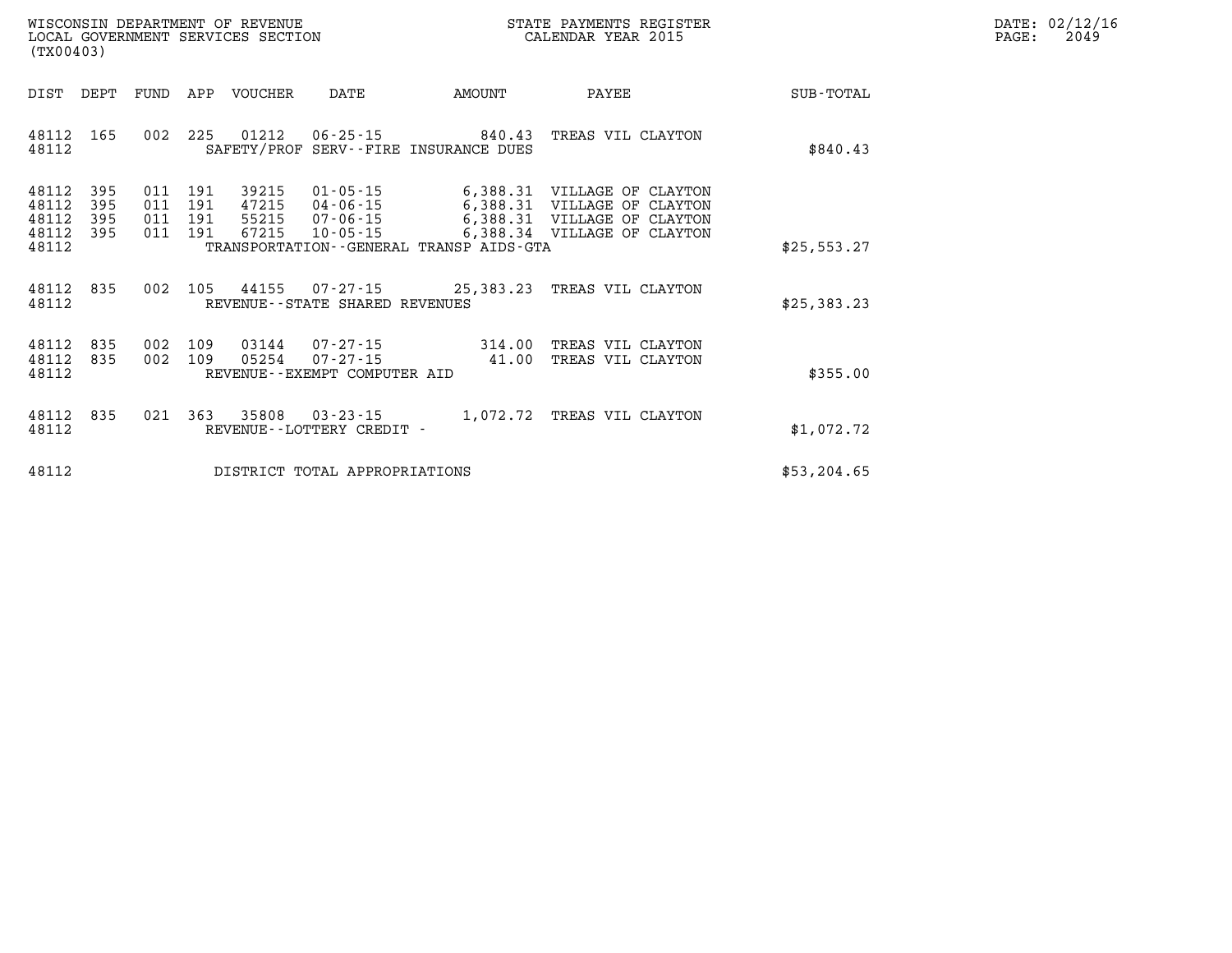| $\mathtt{DATE}$ : | 02/12/16 |
|-------------------|----------|
| $\texttt{PAGE:}$  | 2050     |

| (TX00403)                                 |                          |            |                                  |                                  |                                                                      |                                                                  |                                                                                                                                          |               |
|-------------------------------------------|--------------------------|------------|----------------------------------|----------------------------------|----------------------------------------------------------------------|------------------------------------------------------------------|------------------------------------------------------------------------------------------------------------------------------------------|---------------|
| DIST                                      | DEPT                     | FUND       | APP                              | VOUCHER                          | DATE                                                                 | AMOUNT                                                           | <b>PAYEE</b>                                                                                                                             | SUB-TOTAL     |
| 48113<br>48113                            | 165                      | 002        | 225                              | 01213                            |                                                                      | $06 - 25 - 15$ 2,567.82<br>SAFETY/PROF SERV--FIRE INSURANCE DUES | TREAS VIL CLEAR LAKE                                                                                                                     | \$2,567.82    |
| 48113<br>48113<br>48113<br>48113<br>48113 | 395<br>395<br>395<br>395 | 011<br>011 | 011 191<br>191<br>011 191<br>191 | 39216<br>47216<br>55216<br>67216 | $01 - 05 - 15$<br>$04 - 06 - 15$<br>$07 - 06 - 15$<br>$10 - 05 - 15$ | TRANSPORTATION - - GENERAL TRANSP AIDS - GTA                     | 14,974.12 VILLAGE OF CLEAR LAKE<br>14,974.12 VILLAGE OF CLEAR LAKE<br>14,974.12 VILLAGE OF CLEAR LAKE<br>14,974.14 VILLAGE OF CLEAR LAKE | \$59,896.50   |
| 48113<br>48113<br>48113<br>48113          | 395<br>395<br>395        | 011        | 011 278<br>278<br>011 278        | 38151<br>38151                   | 38151  01-30-15<br>$01 - 30 - 15$                                    | TRANSPORTATION - - LRIP/TRIP/MSIP GRANTS                         | 01-30-15 2,086.31 TREAS VIL CLEAR LAKE<br>8,435.49 TREAS VIL CLEAR LAKE<br>10,240.45 TREAS VIL CLEAR LAKE                                | \$20,762.25   |
| 48113<br>48113                            | 435                      | 005        | 163                              | 01LGS                            |                                                                      | HS--PREPAID MEDICAL TRANSPORT REIMBURSE                          | 11-16-15 4,115.04 DHS PREPAID MEDICAL TRANSPORT                                                                                          | \$4.115.04    |
| 48113<br>48113                            | 835                      | 002        | 105                              | 44156                            | $07 - 27 - 15$<br>REVENUE - - STATE SHARED REVENUES                  |                                                                  | 59,313.20 TREAS VIL CLEAR LAKE                                                                                                           | \$59,313.20   |
| 48113<br>48113<br>48113                   | 835<br>835               | 002        | 002 109<br>109                   | 03145<br>05255                   | REVENUE--EXEMPT COMPUTER AID                                         |                                                                  | 07-27-15 1,317.00 TREAS VIL CLEAR LAKE<br>07-27-15 359.00 TREAS VIL CLEAR LAKE                                                           | \$1,676.00    |
| 48113<br>48113                            | 835                      | 021        | 363                              | 35809                            | $03 - 23 - 15$<br>REVENUE - - LOTTERY CREDIT -                       |                                                                  | 3,236.76 TREAS VIL CLEAR LAKE                                                                                                            | \$3,236.76    |
| 48113                                     |                          |            |                                  |                                  | DISTRICT TOTAL APPROPRIATIONS                                        |                                                                  |                                                                                                                                          | \$151, 567.57 |

WISCONSIN DEPARTMENT OF REVENUE **STATE PAYMENTS REGISTER**<br>LOCAL GOVERNMENT SERVICES SECTION

LOCAL GOVERNMENT SERVICES SECTION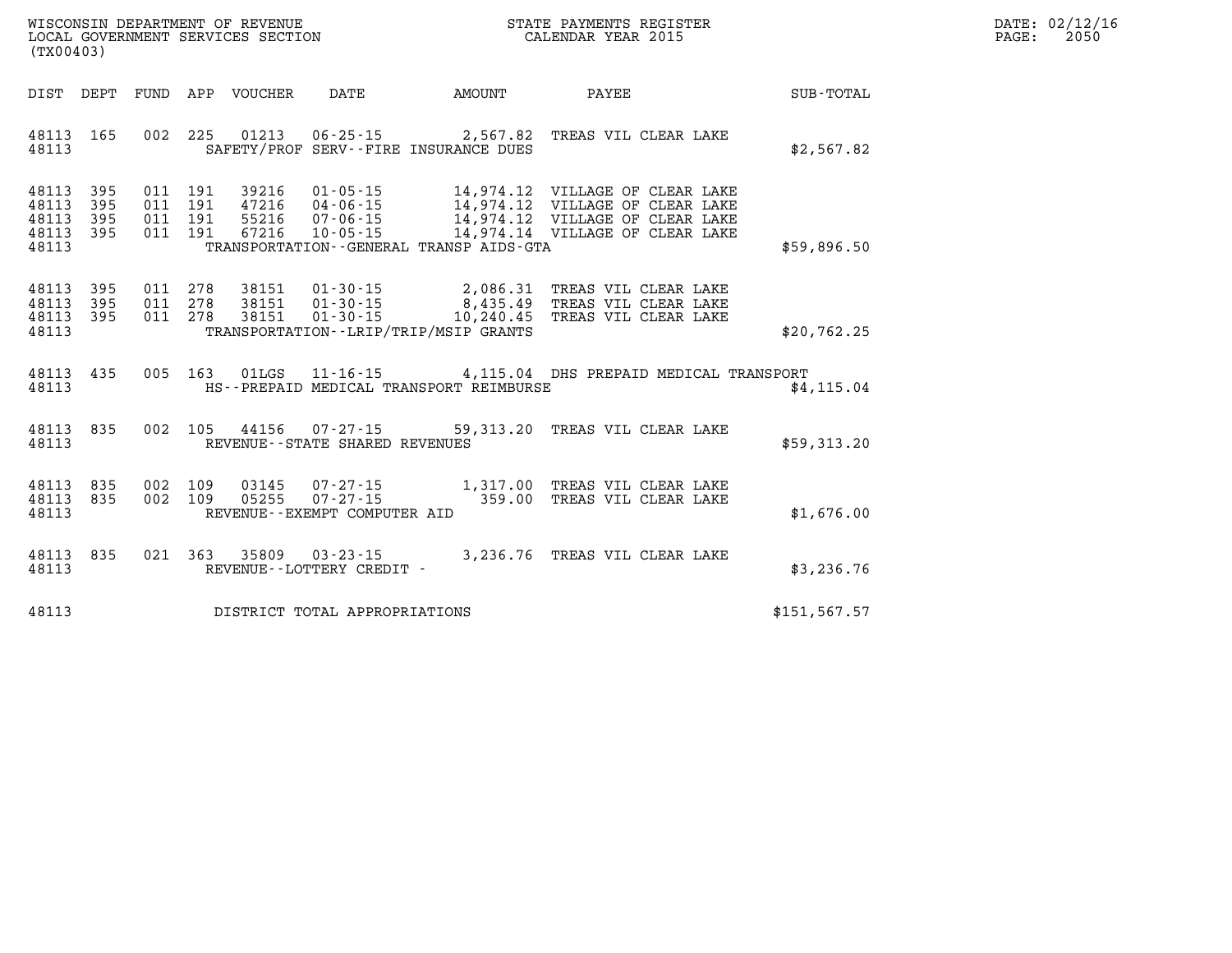| WISCONSIN DEPARTMENT OF REVENUE   | R PAYMENTS REGISTER<br>STATE | 02/12/16<br>$\mathtt{DATE}$ : |
|-----------------------------------|------------------------------|-------------------------------|
| LOCAL GOVERNMENT SERVICES SECTION | CALENDAR YEAR 2015           | 2051<br>PAGE                  |

| (TX00403)                                 |                          |                          |                                                     |                                                                                                           |                         |                                                                                                                              |              |
|-------------------------------------------|--------------------------|--------------------------|-----------------------------------------------------|-----------------------------------------------------------------------------------------------------------|-------------------------|------------------------------------------------------------------------------------------------------------------------------|--------------|
| DIST                                      | DEPT                     | FUND                     | APP<br>VOUCHER                                      | DATE                                                                                                      | AMOUNT                  | PAYEE                                                                                                                        | SUB-TOTAL    |
| 48116<br>48116                            | 165                      | 002                      | 225<br>01214                                        | SAFETY/PROF SERV--FIRE INSURANCE DUES                                                                     | $06 - 25 - 15$ 1,900.58 | TREAS VIL DRESSER                                                                                                            | \$1,900.58   |
| 48116<br>48116<br>48116<br>48116<br>48116 | 395<br>395<br>395<br>395 | 011<br>011<br>011<br>011 | 191<br>39217<br>191<br>191<br>55217<br>67217<br>191 | $01 - 05 - 15$<br>47217 04-06-15<br>07-06-15<br>$10 - 05 - 15$<br>TRANSPORTATION--GENERAL TRANSP AIDS-GTA |                         | 12,825.02 VILLAGE OF DRESSER<br>12,825.02 VILLAGE OF DRESSER<br>12,825.02 VILLAGE OF DRESSER<br>12,825.03 VILLAGE OF DRESSER | \$51,300.09  |
| 48116<br>48116                            | 395                      | 011                      | 278<br>37157                                        | TRANSPORTATION - - LRIP/TRIP/MSIP GRANTS                                                                  | $01 - 21 - 15$ 8,435.49 | TREAS VIL DRESSER                                                                                                            | \$8,435.49   |
| 48116<br>48116                            | 455                      | 002                      | 231<br>16                                           | $04 - 20 - 15$<br>JUSTICE - - LAW ENFORCEMENT TRAINING                                                    | 320.00                  | TREAS VIL DRESSER                                                                                                            | \$320.00     |
| 48116<br>48116                            | 835                      | 002                      | 105                                                 | 44157 07-27-15 16,149.07<br>REVENUE - - STATE SHARED REVENUES                                             |                         | TREAS VIL DRESSER                                                                                                            | \$16, 149.07 |
| 48116<br>48116                            | 835                      | 002                      | 109<br>03146                                        | $07 - 27 - 15$<br>REVENUE - - EXEMPT COMPUTER AID                                                         | 6,723.00                | TREAS VIL DRESSER                                                                                                            | \$6,723.00   |
| 48116<br>48116                            | 835                      | 021                      | 363<br>35810                                        | $03 - 23 - 15$<br>REVENUE - - LOTTERY CREDIT -                                                            | 515.31                  | TREAS VIL DRESSER                                                                                                            | \$515.31     |
| 48116                                     |                          |                          |                                                     | DISTRICT TOTAL APPROPRIATIONS                                                                             |                         |                                                                                                                              | \$85,343.54  |

WISCONSIN DEPARTMENT OF REVENUE **STATE PAYMENTS REGISTER** LOCAL GOVERNMENT SERVICES SECTION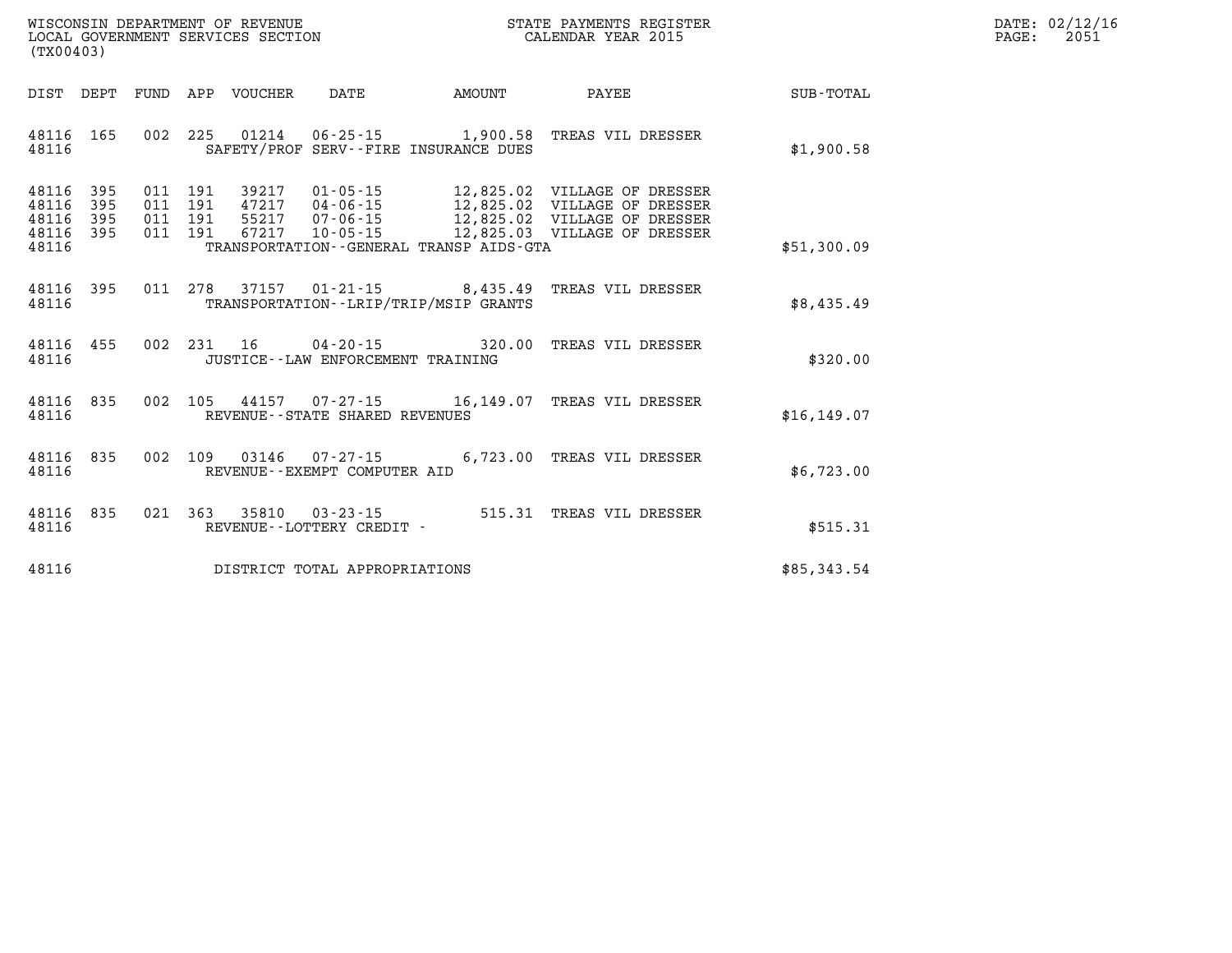| (TX00403)                                    |           |                                |                                     |                                              | WISCONSIN DEPARTMENT OF REVENUE<br>LOCAL GOVERNMENT SERVICES SECTION<br>CALENDAR YEAR 2015                                                                                                                                                               |              | DATE: 02/12/16<br>PAGE: 2052 |
|----------------------------------------------|-----------|--------------------------------|-------------------------------------|----------------------------------------------|----------------------------------------------------------------------------------------------------------------------------------------------------------------------------------------------------------------------------------------------------------|--------------|------------------------------|
|                                              |           |                                |                                     |                                              | DIST DEPT FUND APP VOUCHER DATE AMOUNT PAYEE TOTAL                                                                                                                                                                                                       |              |                              |
| 48126                                        |           |                                |                                     | SAFETY/PROF SERV--FIRE INSURANCE DUES        | 48126 165 002 225 01215 06-25-15 2,222.37 TREAS VIL FREDERIC                                                                                                                                                                                             | \$2,222.37   |                              |
| 48126                                        |           |                                |                                     | NAT RESOURCES -- AIDS IN LIEU OF TAXES       | 48126 370 012 579 20555 04-03-15 14.39 TREAS VIL FREDERIC                                                                                                                                                                                                | \$14.39      |                              |
| 48126 395<br>48126<br>48126 395<br>48126 395 | 395       |                                |                                     |                                              |                                                                                                                                                                                                                                                          |              |                              |
| 48126                                        |           |                                |                                     | TRANSPORTATION - - GENERAL TRANSP AIDS - GTA |                                                                                                                                                                                                                                                          | \$62,599.35  |                              |
| 48126                                        |           |                                | JUSTICE -- LAW ENFORCEMENT TRAINING |                                              | 48126 455 002 231 11 03-19-15 320.00 TREAS VIL FREDERIC                                                                                                                                                                                                  | \$320.00     |                              |
| 48126                                        | 48126 505 | DOA--HOUSING ASSISTANCE GRANTS |                                     |                                              | 002 743 06206 03-04-15 146,556.35 TREAS VIL FREDERIC                                                                                                                                                                                                     | \$146,556.35 |                              |
| 48126                                        |           | REVENUE--STATE SHARED REVENUES |                                     |                                              | 48126 835 002 105 44158 07-27-15 58,791.60 TREAS VIL FREDERIC                                                                                                                                                                                            | \$58,791.60  |                              |
| 48126                                        |           | REVENUE--EXEMPT COMPUTER AID   |                                     |                                              | $\begin{array}{cccc} 48126 & 835 & 002 & 109 & 03147 & 07\text{-}27\text{-}15 & & & 945.00 & \text{TREAS VII} \text{ FREDERIC} \\ 48126 & 835 & 002 & 109 & 05256 & 07\text{-}27\text{-}15 & & & 121.00 & \text{TREAS VII} \text{ FREDERIC} \end{array}$ | \$1,066.00   |                              |
| 48126                                        | 48126 835 |                                |                                     |                                              |                                                                                                                                                                                                                                                          | \$2,432.84   |                              |
| 48126                                        |           | DISTRICT TOTAL APPROPRIATIONS  |                                     |                                              |                                                                                                                                                                                                                                                          | \$274,002.90 |                              |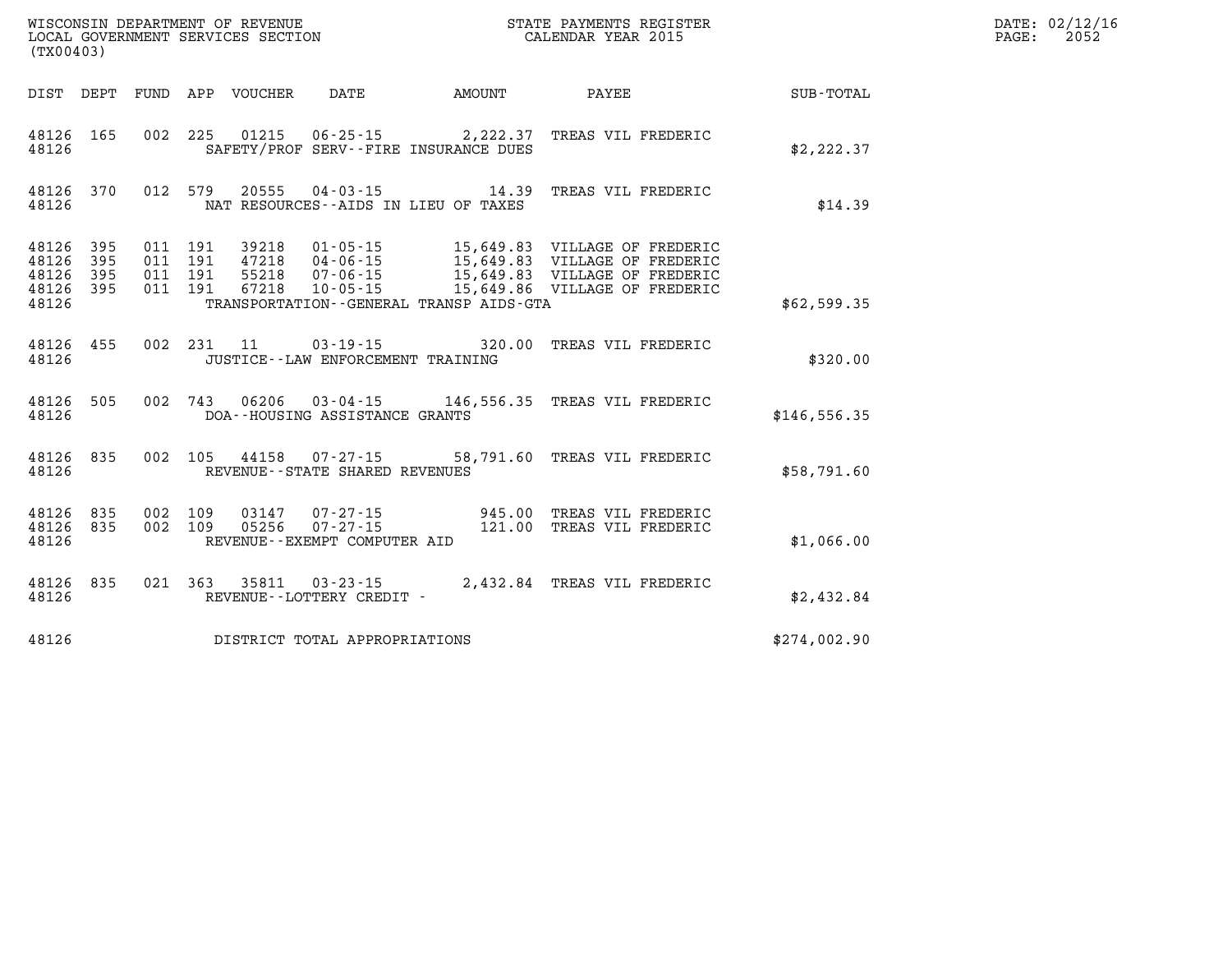| (TX00403)                                         |            |                                          |            | WISCONSIN DEPARTMENT OF REVENUE<br>LOCAL GOVERNMENT SERVICES SECTION |                                                  |                                                                                         | STATE PAYMENTS REGISTER<br>CALENDAR YEAR 2015                  |              | DATE: 02/12/16<br>$\mathtt{PAGE:}$<br>2053 |
|---------------------------------------------------|------------|------------------------------------------|------------|----------------------------------------------------------------------|--------------------------------------------------|-----------------------------------------------------------------------------------------|----------------------------------------------------------------|--------------|--------------------------------------------|
|                                                   |            |                                          |            | DIST DEPT FUND APP VOUCHER                                           |                                                  | DATE AMOUNT PAYEE                                                                       |                                                                | SUB-TOTAL    |                                            |
| 48146                                             | 48146 165  |                                          |            |                                                                      |                                                  | 002 225 01216 06-25-15 2,635.49<br>SAFETY/PROF SERV--FIRE INSURANCE DUES                | TREAS VIL LUCK                                                 | \$2,635.49   |                                            |
| 48146 370<br>48146                                |            |                                          | 012 579    |                                                                      |                                                  | 20556 04-03-15 7.92<br>NAT RESOURCES--AIDS IN LIEU OF TAXES                             | TREAS VIL LUCK                                                 | \$7.92       |                                            |
| 48146 395<br>48146<br>48146<br>48146 395<br>48146 | 395<br>395 | 011 191<br>011 191<br>011 191<br>011 191 |            | 39219<br>47219<br>55219<br>67219                                     |                                                  | TRANSPORTATION - - GENERAL TRANSP AIDS - GTA                                            |                                                                | \$72,593.43  |                                            |
| 48146<br>48146 395<br>48146                       | 395        | 011 278<br>011 278                       |            | 38152<br>66675                                                       |                                                  | 01-30-15 10,240.45<br>11-18-15 8,435.49<br>TRANSPORTATION - - LRIP/TRIP/MSIP GRANTS     | TREAS VIL LUCK<br>TREAS VIL LUCK                               | \$18,675.94  |                                            |
| 48146                                             | 48146 435  |                                          |            |                                                                      |                                                  | 005 162 01DHS 09-11-15 5,681.77 LUCK UNIT<br>HS--AMBULANCE FUNDING ASSISTANCE GRANTS    |                                                                | \$5,681.77   |                                            |
| 48146                                             | 48146 435  |                                          |            |                                                                      |                                                  | HS--PREPAID MEDICAL TRANSPORT REIMBURSE                                                 | 005 163 01LGS 11-16-15 14,779.38 DHS PREPAID MEDICAL TRANSPORT | \$14,779.38  |                                            |
| 48146                                             | 48146 455  |                                          | 002 231 20 |                                                                      |                                                  | 04-27-15 480.00 TREAS VIL LUCK<br>JUSTICE - - LAW ENFORCEMENT TRAINING                  |                                                                | \$480.00     |                                            |
| 48146 465<br>48146                                |            |                                          | 072 365    |                                                                      |                                                  | 01156  02-04-15  18,545.11  TREAS VIL LUCK<br>MILITARY AFFAIRS - - EMERGENCY MANAGEMENT |                                                                | \$18,545.11  |                                            |
| 48146 835<br>48146                                |            |                                          | 002 105    |                                                                      | 44159 07-27-15<br>REVENUE--STATE SHARED REVENUES |                                                                                         | 40,250.63 TREAS VIL LUCK                                       | \$40, 250.63 |                                            |
| 48146<br>48146 835<br>48146                       | 835        | 002 109<br>002 109                       |            | 03148<br>05257                                                       | $07 - 27 - 15$<br>REVENUE--EXEMPT COMPUTER AID   | 07-27-15 703.00 TREAS VIL LUCK                                                          | 283.00 TREAS VIL LUCK                                          | \$986.00     |                                            |
| 48146 835<br>48146                                |            |                                          | 021 363    |                                                                      | 35812 03-23-15<br>REVENUE--LOTTERY CREDIT -      | 1,892.64 TREAS VIL LUCK                                                                 |                                                                | \$1,892.64   |                                            |
| 48146                                             |            |                                          |            |                                                                      | DISTRICT TOTAL APPROPRIATIONS                    |                                                                                         |                                                                | \$176,528.31 |                                            |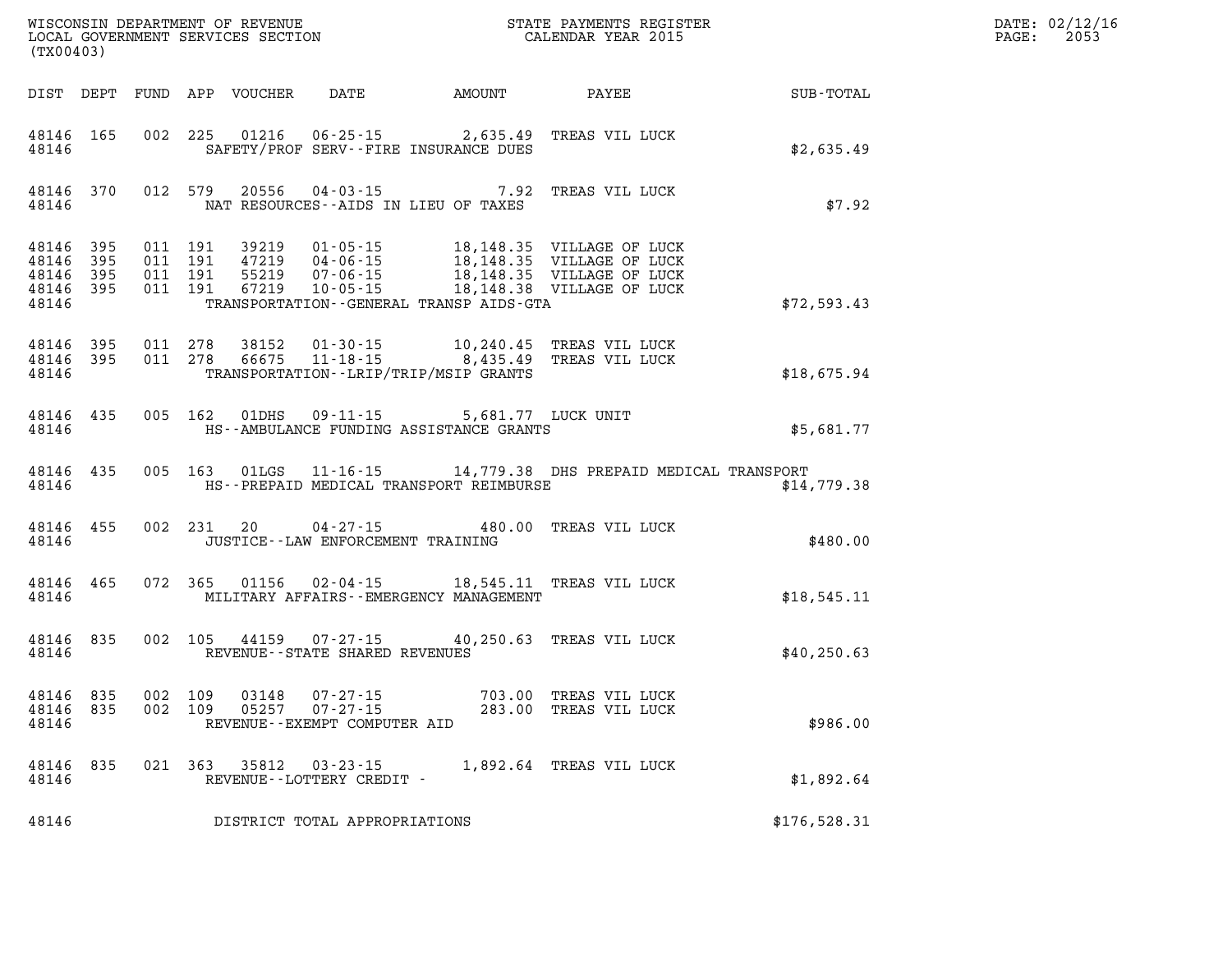| (TX00403)                                     |                   |     |                                      | LOCAL GOVERNMENT SERVICES SECTION |                                                          |                                         | CALENDAR YEAR 2015                                                                                                                                          |               | PAGE: | 2054 |
|-----------------------------------------------|-------------------|-----|--------------------------------------|-----------------------------------|----------------------------------------------------------|-----------------------------------------|-------------------------------------------------------------------------------------------------------------------------------------------------------------|---------------|-------|------|
|                                               | DIST DEPT         |     |                                      | FUND APP VOUCHER                  | DATE                                                     | AMOUNT                                  | PAYEE                                                                                                                                                       | SUB-TOTAL     |       |      |
| 48151                                         | 48151 165         |     |                                      |                                   |                                                          | SAFETY/PROF SERV--FIRE INSURANCE DUES   | 002 225 01217 06-25-15 1,548.80 TREAS VIL MILLTOWN                                                                                                          | \$1,548.80    |       |      |
| 48151 370<br>48151                            |                   |     |                                      |                                   |                                                          | NAT RESOURCES--AIDS IN LIEU OF TAXES    | 012 579 20557 04-03-15 20.52 TREAS VIL MILLTOWN                                                                                                             | \$20.52       |       |      |
| 48151<br>48151<br>48151<br>48151 395<br>48151 | 395<br>395<br>395 | 011 | 191<br>011 191<br>011 191<br>011 191 | 39220<br>47220<br>55220<br>67220  | 10-05-15                                                 | TRANSPORTATION--GENERAL TRANSP AIDS-GTA | 01-05-15 15,033.02 VILLAGE OF MILLTOWN<br>04-06-15 15,033.02 VILLAGE OF MILLTOWN<br>07-06-15 15,033.02 VILLAGE OF MILLTOWN<br>15,033.02 VILLAGE OF MILLTOWN | \$60,132.08   |       |      |
| 48151 455<br>48151                            |                   | 002 | 231 16                               |                                   | JUSTICE - - LAW ENFORCEMENT TRAINING                     |                                         | 04-20-15  800.00 TREAS VIL MILLTOWN                                                                                                                         | \$800.00      |       |      |
| 48151 835<br>48151                            |                   |     |                                      |                                   | 002 105 44160 07-27-15<br>REVENUE--STATE SHARED REVENUES |                                         | 52,007.79 TREAS VIL MILLTOWN                                                                                                                                | \$52,007.79   |       |      |
| 48151<br>48151<br>48151                       | 835<br>835        |     | 002 109<br>002 109                   | 03149<br>05258                    | $07 - 27 - 15$<br>REVENUE--EXEMPT COMPUTER AID           | $07 - 27 - 15$ 680.00<br>384.00         | TREAS VIL MILLTOWN<br>TREAS VIL MILLTOWN                                                                                                                    | \$1,064.00    |       |      |
| 48151                                         |                   |     |                                      |                                   | DISTRICT TOTAL APPROPRIATIONS                            |                                         |                                                                                                                                                             | \$115, 573.19 |       |      |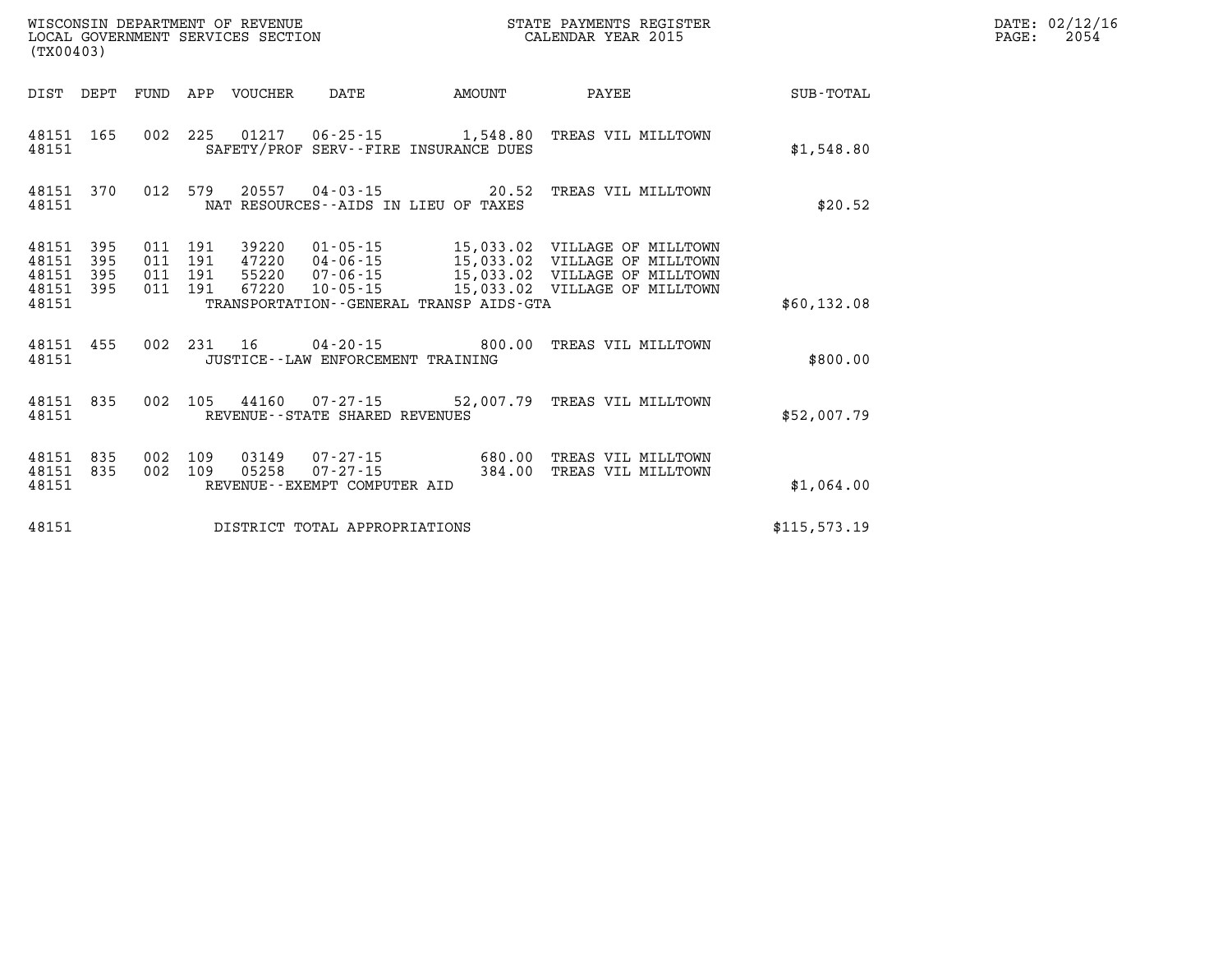| DATE: | 02/12/16 |
|-------|----------|
| PAGE: | 2055     |

| WISCONSIN DEPARTMENT OF REVENUE<br>LOCAL GOVERNMENT SERVICES SECTION<br>(TX00403) |                          |                          |                          |                                  |                                                                |                                                                   | STATE PAYMENTS REGISTER<br>CALENDAR YEAR 2015                                                                                |              |
|-----------------------------------------------------------------------------------|--------------------------|--------------------------|--------------------------|----------------------------------|----------------------------------------------------------------|-------------------------------------------------------------------|------------------------------------------------------------------------------------------------------------------------------|--------------|
| DIST                                                                              | DEPT                     | <b>FUND</b>              | APP                      | VOUCHER                          | DATE                                                           | AMOUNT                                                            | PAYEE                                                                                                                        | SUB-TOTAL    |
| 48165<br>48165                                                                    | 165                      | 002                      | 225                      | 01218                            |                                                                | $06 - 25 - 15$ 6, 203.50<br>SAFETY/PROF SERV--FIRE INSURANCE DUES | TREAS VIL OSCEOLA                                                                                                            | \$6, 203.50  |
| 48165                                                                             | 370                      | 002                      | 503                      | 17715                            | $01 - 12 - 15$                                                 | 2,590.61                                                          | TREAS VIL OSCEOLA<br>699.37 VILL SHARE                                                                                       |              |
| 48165                                                                             |                          |                          |                          |                                  |                                                                | NAT RESOURCES--AIDS IN LIEU OF TAXES                              |                                                                                                                              | \$2,590.61   |
| 48165<br>48165<br>48165<br>48165<br>48165                                         | 395<br>395<br>395<br>395 | 011<br>011<br>011<br>011 | 191<br>191<br>191<br>191 | 39221<br>47221<br>55221<br>67221 | $01 - 05 - 15$<br>04-06-15<br>$07 - 06 - 15$<br>$10 - 05 - 15$ | TRANSPORTATION - - GENERAL TRANSP AIDS - GTA                      | 43,706.60 VILLAGE OF OSCEOLA<br>43,706.60 VILLAGE OF OSCEOLA<br>43,706.60 VILLAGE OF OSCEOLA<br>43,706.61 VILLAGE OF OSCEOLA | \$174,826.41 |
| 48165<br>48165                                                                    | 435                      | 005                      | 162                      | 01DHS                            | $09 - 11 - 15$                                                 | HS--AMBULANCE FUNDING ASSISTANCE GRANTS                           | 5,055.98 OSCEOLA AREA AMBULANCE SERV                                                                                         | \$5,055.98   |
| 48165<br>48165                                                                    | 435                      | 005                      | 163                      | 01LGS                            |                                                                | HS--PREPAID MEDICAL TRANSPORT REIMBURSE                           | 11-16-15 6,259.50 DHS PREPAID MEDICAL TRANSPORT                                                                              | \$6,259.50   |
| 48165<br>48165                                                                    | 455                      | 002                      | 231                      | 13                               | $03 - 30 - 15$<br>JUSTICE - - LAW ENFORCEMENT TRAINING         | 480.00                                                            | TREAS VIL OSCEOLA                                                                                                            | \$480.00     |
| 48165<br>48165                                                                    | 835                      | 002                      | 105                      | 44161                            | $07 - 27 - 15$<br>REVENUE--STATE SHARED REVENUES               |                                                                   | 72,817.13 TREAS VIL OSCEOLA                                                                                                  | \$72,817.13  |
| 48165<br>48165<br>48165                                                           | 835<br>835               | 002<br>002               | 109<br>109               | 03150<br>05259                   | $07 - 27 - 15$<br>REVENUE--EXEMPT COMPUTER AID                 | 2,008.00<br>$07 - 27 - 15$ 19,641.00                              | TREAS VIL OSCEOLA<br>TREAS VIL OSCEOLA                                                                                       | \$21,649.00  |
| 48165<br>48165                                                                    | 835                      | 021                      | 363                      | 35813                            | $03 - 23 - 15$<br>REVENUE--LOTTERY CREDIT -                    | 5,669.96                                                          | TREAS VIL OSCEOLA                                                                                                            | \$5,669.96   |
| 48165                                                                             |                          |                          |                          |                                  | DISTRICT TOTAL APPROPRIATIONS                                  |                                                                   |                                                                                                                              | \$295,552.09 |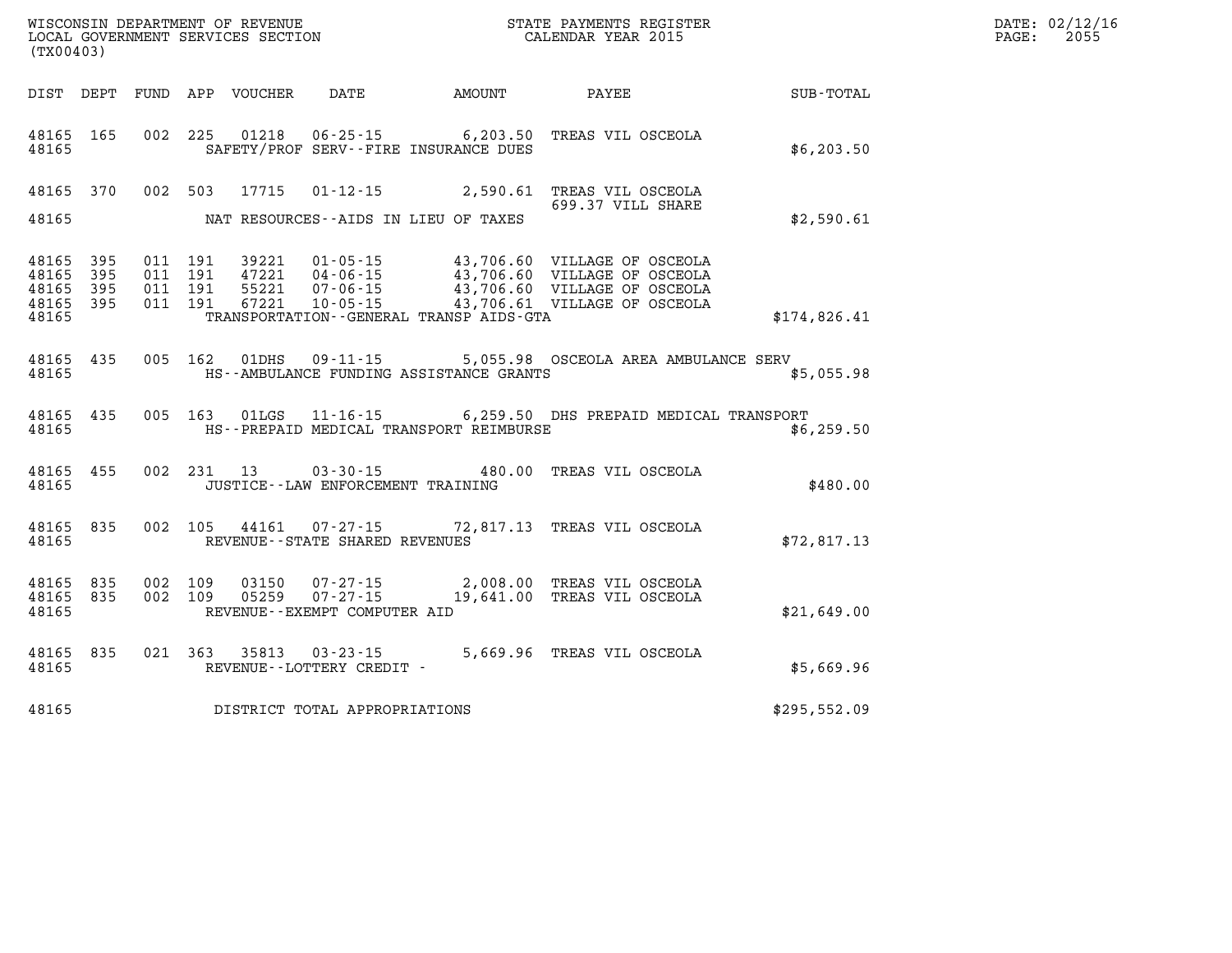| WISCONSIN DEPARTMENT OF REVENUE<br>LOCAL GOVERNMENT SERVICES SECTION<br>(TX00403) |      |      |     |         |                               |                                                     | STATE PAYMENTS REGISTER<br>CALENDAR YEAR 2015 |            | PAGE: | DATE: 02/12/16<br>2056 |
|-----------------------------------------------------------------------------------|------|------|-----|---------|-------------------------------|-----------------------------------------------------|-----------------------------------------------|------------|-------|------------------------|
| DIST                                                                              | DEPT | FUND | APP | VOUCHER | DATE                          | AMOUNT                                              | PAYEE                                         | SUB-TOTAL  |       |                        |
| 48181<br>48181                                                                    | 435  | 005  | 162 | 01DHS   | 09-11-15                      | 4,886.73<br>HS--AMBULANCE FUNDING ASSISTANCE GRANTS | SPRING VALLEY AREA AMB                        | \$4,886.73 |       |                        |
| 48181                                                                             |      |      |     |         | DISTRICT TOTAL APPROPRIATIONS |                                                     |                                               | \$4,886.73 |       |                        |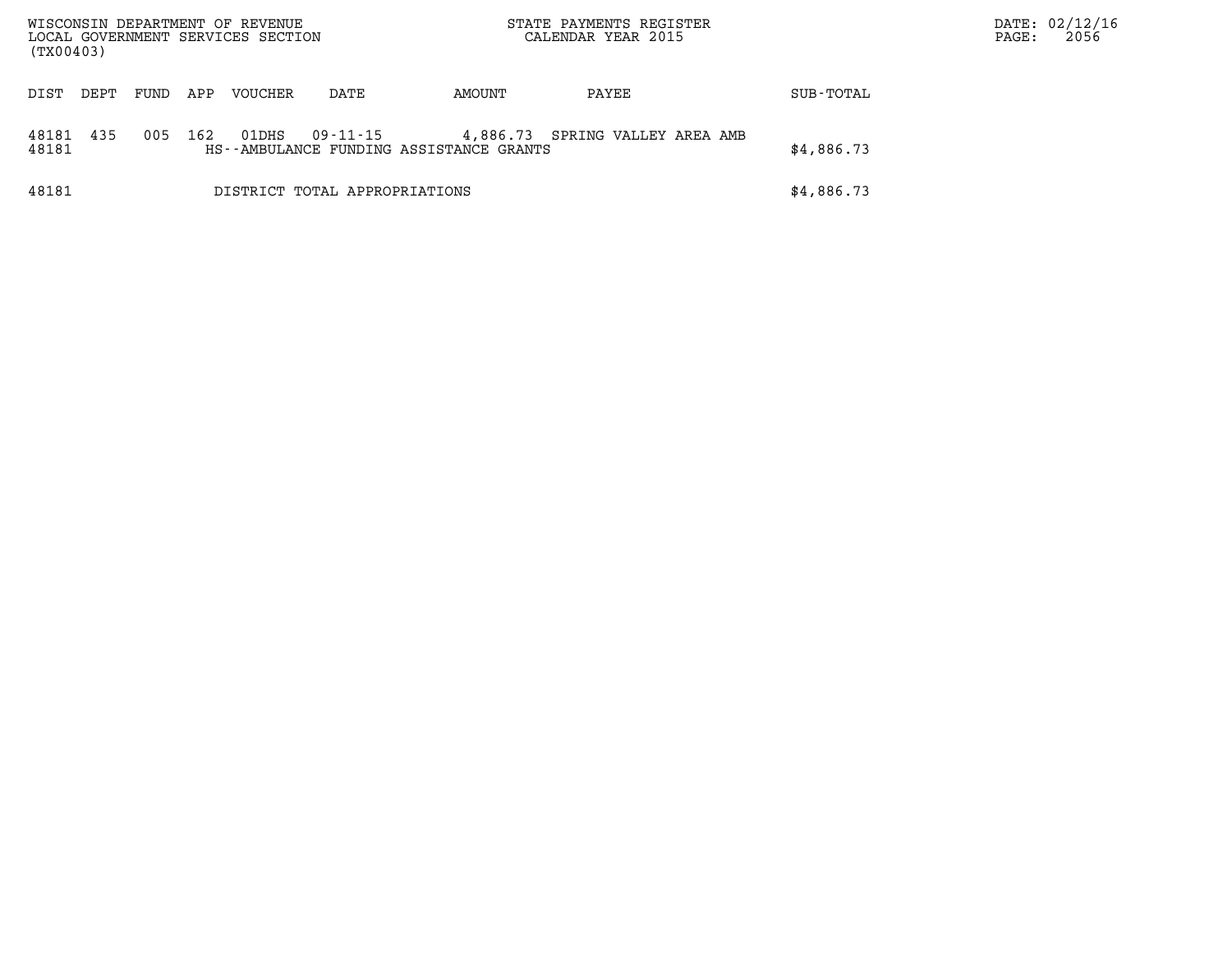| WISCONSIN DEPARTMENT OF REVENUE<br>LOCAL GOVERNMENT SERVICES SECTION<br>CALENDAR YEAR 2015<br>(TX00403)                                                                                                                                                                                                      |                   |              | DATE: 02/12/16<br>$\mathtt{PAGE:}$<br>2057 |
|--------------------------------------------------------------------------------------------------------------------------------------------------------------------------------------------------------------------------------------------------------------------------------------------------------------|-------------------|--------------|--------------------------------------------|
| DIST DEPT FUND APP VOUCHER DATE AMOUNT PAYEE PAYER SUB-TOTAL                                                                                                                                                                                                                                                 |                   |              |                                            |
| 002 225 01219 06-25-15 7,478.79 TREAS CITY AMERY<br>48201 165<br>48201<br>SAFETY/PROF SERV--FIRE INSURANCE DUES                                                                                                                                                                                              |                   | \$7,478.79   |                                            |
| 48201 370 002 503 18009 01-30-15 757.10 TREAS CITY AMERY 767.10<br>48201<br>NAT RESOURCES--AIDS IN LIEU OF TAXES                                                                                                                                                                                             | 276.45 CITY SHARE | \$757.10     |                                            |
| 012 571 39385 06-02-15 2.80 TREAS CITY AMERY<br>48201 370<br>NAT RESOURCES--FOREST CROP/MFL/CO FOREST<br>48201                                                                                                                                                                                               |                   | \$2.80       |                                            |
| 48201 395<br>011 191 39222 01-05-15 49,415.79 CITY OF AMERY<br>011 191 47222 04-06-15 49,415.79 CITY OF AMERY<br>011 191 55222 07-06-15 49,415.79 CITY OF AMERY<br>011 191 67222 10-05-15 49,415.80 CITY OF AMERY<br>48201 395<br>48201 395<br>48201 395<br>48201<br>TRANSPORTATION--GENERAL TRANSP AIDS-GTA |                   | \$197,663.17 |                                            |
| 005 163 01LGS 11-16-15 20,749.09 DHS PREPAID MEDICAL TRANSPORT<br>48201 435<br>HS--PREPAID MEDICAL TRANSPORT REIMBURSE<br>48201                                                                                                                                                                              |                   | \$20,749.09  |                                            |
| 002 231 04785 03-05-15 1,440.00 TREAS CITY AMERY<br>48201 455<br>48201 JUSTICE - LAW ENFORCEMENT TRAINING                                                                                                                                                                                                    |                   | \$1,440.00   |                                            |
| 002 105 44162 07-27-15 141,619.34 TREAS CITY AMERY<br>48201 835<br>48201 REVENUE - - STATE SHARED REVENUES                                                                                                                                                                                                   |                   | \$141,619.34 |                                            |
| 002 109 03152 07-27-15 4,790.00 TREAS CITY AMERY<br>002 109 05260 07-27-15 5,737.00 TREAS CITY AMERY<br>48201 835<br>48201 835<br>48201<br>REVENUE--EXEMPT COMPUTER AID                                                                                                                                      |                   | \$10,527.00  |                                            |
| 48201 835 021 363 35814 03-23-15 11,410.92 TREAS CITY AMERY<br>REVENUE--LOTTERY CREDIT -<br>48201                                                                                                                                                                                                            |                   | \$11,410.92  |                                            |
| 48201 DISTRICT TOTAL APPROPRIATIONS                                                                                                                                                                                                                                                                          |                   | \$391,648.21 |                                            |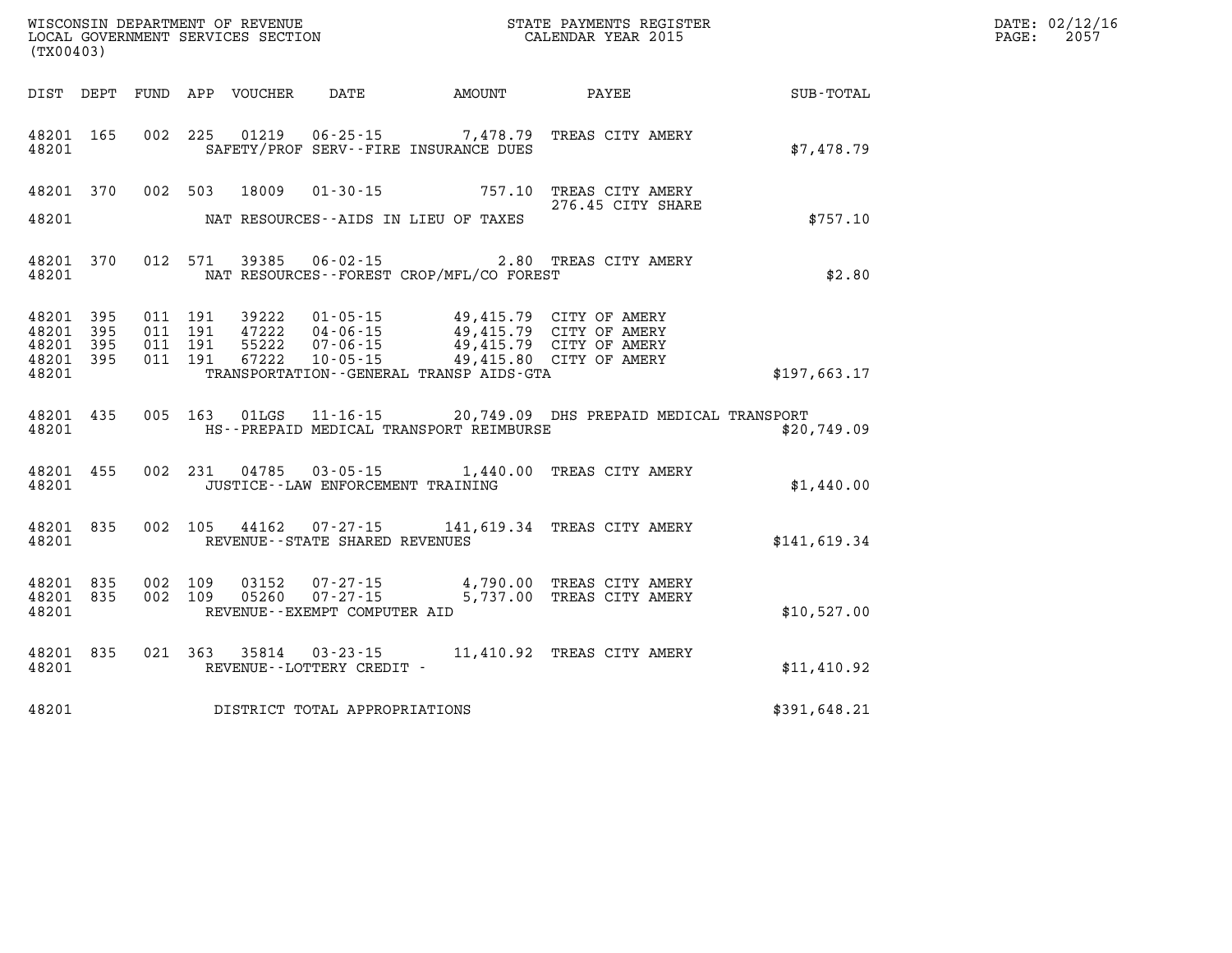| $\mathtt{DATE}$ : | 02/12/16 |
|-------------------|----------|
| PAGE:             | 2058     |

| (TX00403) |                                                                                                                                   |  |                                                                           |         |                                                                               |                                                                    |                                                                                                                                                                                                                                                                                                       |                                     |                            |  |  |
|-----------|-----------------------------------------------------------------------------------------------------------------------------------|--|---------------------------------------------------------------------------|---------|-------------------------------------------------------------------------------|--------------------------------------------------------------------|-------------------------------------------------------------------------------------------------------------------------------------------------------------------------------------------------------------------------------------------------------------------------------------------------------|-------------------------------------|----------------------------|--|--|
|           |                                                                                                                                   |  |                                                                           |         |                                                                               |                                                                    | DIST DEPT FUND APP VOUCHER DATE AMOUNT PAYEE SUB-TOTAL                                                                                                                                                                                                                                                |                                     |                            |  |  |
|           |                                                                                                                                   |  |                                                                           |         |                                                                               |                                                                    | 48281 165 002 225 01220 06-25-15 8,300.75 TREAS CITY ST CROIX FALLS<br>48281 SAFETY/PROF SERV--FIRE INSURANCE DUES                                                                                                                                                                                    |                                     | \$8,300.75                 |  |  |
|           | 48281 370 002 503                                                                                                                 |  | 48281 370 002 503                                                         |         |                                                                               |                                                                    | 17716  01-12-15   1,536.55   TREAS CITY ST CROIX FALLS<br>18133  01-30-15   1,370.08   TREAS CITY ST CROIX FALLS<br>364.39   CITY SHARE<br>48281 NAT RESOURCES--AIDS IN LIEU OF TAXES                                                                                                                 |                                     | 9 CITY SHARE<br>\$2,906.63 |  |  |
|           |                                                                                                                                   |  |                                                                           |         |                                                                               |                                                                    |                                                                                                                                                                                                                                                                                                       |                                     |                            |  |  |
|           | 48281 370<br>48281 370<br>48281 370 012 579<br>48281 370 012 579                                                                  |  | 012 579<br>012 579                                                        |         | 20558<br>20558<br>20558<br>20558                                              |                                                                    | 04-03-15 148.16 TREAS CITY ST CROIX FALLS<br>04-03-15 9.90 TREAS CITY ST CROIX FALLS<br>04-03-15 121.31 TREAS CITY ST CROIX FALLS<br>04-03-15 2010 231.86 TREAS CITY ST CROIX FALLS<br>48281 NAT RESOURCES--AIDS IN LIEU OF TAXES                                                                     |                                     | \$311.23                   |  |  |
|           | 48281 395<br>48281 395<br>48281 395<br>48281 395<br>48281 395<br>48281 395<br>48281 395<br>48281 395 011 185<br>48281 395 011 185 |  | 011 185<br>011 185<br>011 185<br>011 185<br>011 185<br>011 185<br>011 185 |         | 43913<br>45800<br>48575<br>54470<br>54470<br>58460<br>61116<br>61116<br>63589 |                                                                    | 04-02-15<br>04-23-15<br>04-23-15<br>05-26-15<br>1,580.00 TREAS CITY ST CROIX FALLS<br>07-21-15<br>1,277.00 TREAS CITY ST CROIX FALLS<br>07-21-15<br>1,277.00 TREAS CITY ST CROIX FALLS<br>09-28-15<br>3,197.19 TREAS CITY ST CROIX FALLS<br>09-28-15<br>48281 TRANSPORTATION - HIGHWAY SAFETY FEDERAL |                                     | \$15,502.40                |  |  |
|           | 48281 395<br>48281 395<br>48281 395<br>48281 395 011 191                                                                          |  | 011 191<br>011 191<br>011 191                                             |         |                                                                               |                                                                    | 39223  01-05-15  39,401.50  CITY OF SAINT CROIX FALLS<br>47223  04-06-15  39,401.50  CITY OF SAINT CROIX FALLS<br>55223  07-06-15  39,401.50  CITY OF SAINT CROIX FALLS<br>67223  10-05-15  39,401.52  CITY OF SAINT CROIX FALLS<br>48281 TRANSPORTATION - GENERAL TRANSP AIDS - GTA                  |                                     | \$157,606.02               |  |  |
|           |                                                                                                                                   |  |                                                                           |         |                                                                               |                                                                    | 48281 455 002 231 17 04-17-15 1,120.00 TREAS CITY ST CROIX FALLS<br>48281 JUSTICE - LAW ENFORCEMENT TRAINING                                                                                                                                                                                          |                                     | \$1,120.00                 |  |  |
|           | 48281                                                                                                                             |  |                                                                           |         |                                                                               | 48281 835 002 105 44163 07-27-15<br>REVENUE--STATE SHARED REVENUES |                                                                                                                                                                                                                                                                                                       | 50,599.42 TREAS CITY ST CROIX FALLS | \$50,599.42                |  |  |
|           | 48281 835 002 109<br>48281 835<br>48281                                                                                           |  |                                                                           | 002 109 |                                                                               | REVENUE--EXEMPT COMPUTER AID                                       | 03153   07-27-15   1,431.00 TREAS CITY ST CROIX FALLS<br>05261   07-27-15   9,518.00 TREAS CITY ST CROIX FALLS                                                                                                                                                                                        |                                     | \$10,949.00                |  |  |
|           | 48281 835<br>48281                                                                                                                |  |                                                                           |         |                                                                               |                                                                    | 002 501 00003 02-02-15 2,411.97 TREAS CITY ST CROIX FALLS<br>DOA-PAYMENT FOR MUNICIPAL SERVICES AID                                                                                                                                                                                                   |                                     | \$2,411.97                 |  |  |
|           | 48281 835                                                                                                                         |  |                                                                           | 021 363 | 35815                                                                         | $03 - 23 - 15$                                                     |                                                                                                                                                                                                                                                                                                       | 2,524.33 TREAS CITY ST CROIX FALLS  |                            |  |  |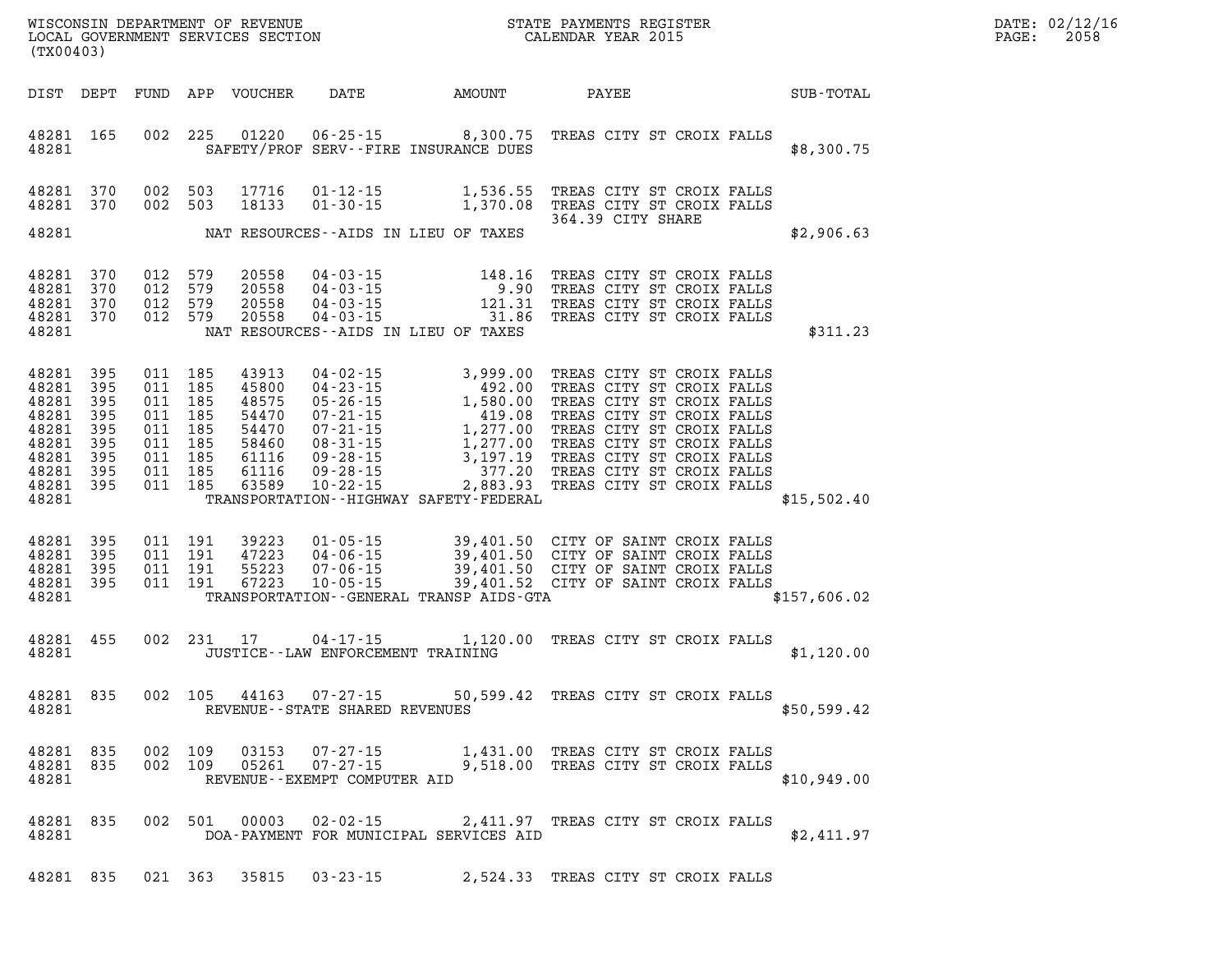| WISCONSIN DEPARTMENT OF REVENUE<br>LOCAL GOVERNMENT SERVICES SECTION<br>(TX00403) |      |      |     |         |                               |        | STATE PAYMENTS REGISTER<br>CALENDAR YEAR 2015 |               | PAGE: | DATE: 02/12/16<br>2059 |
|-----------------------------------------------------------------------------------|------|------|-----|---------|-------------------------------|--------|-----------------------------------------------|---------------|-------|------------------------|
| DIST                                                                              | DEPT | FUND | APP | VOUCHER | DATE                          | AMOUNT | PAYEE                                         | SUB-TOTAL     |       |                        |
| 48281                                                                             |      |      |     |         | REVENUE - - LOTTERY CREDIT -  |        |                                               | \$2,524.33    |       |                        |
| 48281                                                                             |      |      |     |         | DISTRICT TOTAL APPROPRIATIONS |        |                                               | \$252, 231.75 |       |                        |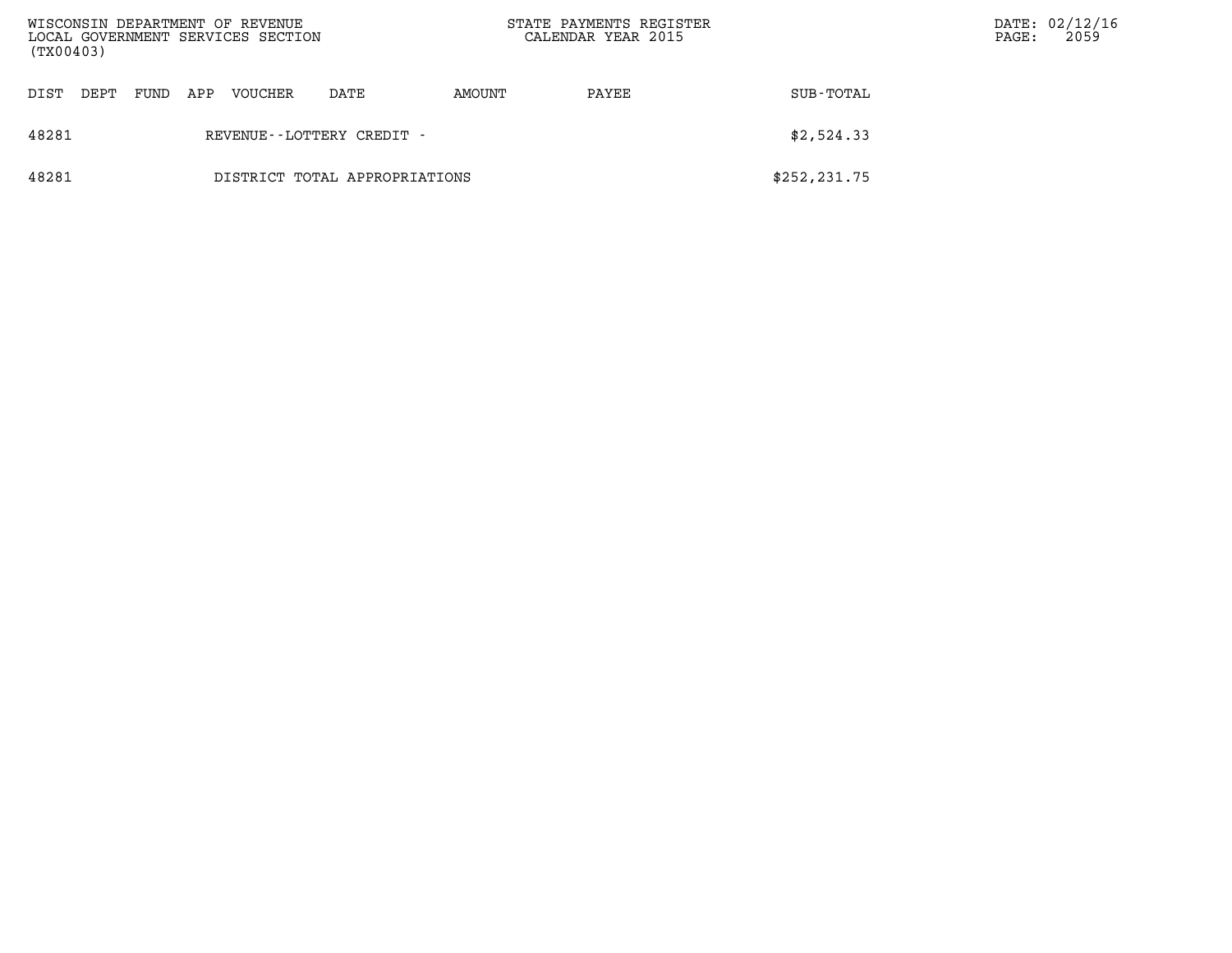| <b>District</b> | <b>District Name (Payee)</b> | Dept. | <b>Agency Name</b>             | <b>Fund</b> | Appropriation | <b>Payment Description</b>         | <b>Voucher</b> | Date            | <b>Payment Amount</b> |
|-----------------|------------------------------|-------|--------------------------------|-------------|---------------|------------------------------------|----------------|-----------------|-----------------------|
| M48000          | Polk County                  | 37000 | Dept of Natural Resources      | 21200       | 55300         | Wildlife damage claims & abat      | 00013786       | 12/10/2015      | \$<br>13,341.05       |
| M48000          | Polk County                  | 41000 | Department of Corrections      | 10000       | 11600         | Reimbursing counties for proba     | 00009423       | 11/18/2015 \$   | 85,944.32             |
| M48000          | Polk County                  | 41000 | Department of Corrections      | 10000       | 30200         | Community intervention program     | 00006900       | $11/9/2015$ \$  | 357.58                |
| M48000          | Polk County                  | 41000 | Department of Corrections      | 10000       | 30200         | Community intervention program     | 00012304       | $12/3/2015$ \$  | 357.58                |
| M48000          | Polk County                  | 41000 | Department of Corrections      | 10000       | 31300         | Community youth and family aid     | 00005716       | 11/4/2015 \$    | 67,220.17             |
| M48000          | Polk County                  | 41000 | Department of Corrections      | 10000       | 31300         | Community youth and family aid     | 00010681       | 11/27/2015 \$   | 52,060.59             |
| M48000          | Polk County                  | 43500 | Department of Health Services  | 10000       | 97500         | <b>GENERAL RCPT/CLRING</b><br>975- | 00005675       | 11/13/2015 \$   | 132.23                |
| M48000          | <b>Polk County</b>           | 45500 | Department of Justice          | 10000       | 25100         | Federal aid, local assistance      | 00002916       | 12/8/2015 \$    | 1,259.46              |
| M48000          | Polk County                  | 45500 | Department of Justice          | 10000       | 25100         | Federal aid, local assistance      | 00004277       | 12/30/2015 \$   | 659.41                |
| M48000          | Polk County                  | 46500 | Department of Military Affairs | 10000       | 34200         | Federal aid, local assistance      | 00001045       | 11/10/2015 \$   | 2,496.00              |
| M48000          | Polk County                  | 48500 | Department of Veterans Affairs | 58200       | 28000         | Veterans transportation grant      | 00004071       | 12/21/2015 \$   | 5,074.38              |
| M48000          | Polk County                  | 50500 | Department of Administration   | 10000       | 15500         | Federal aid, local assistance      | 00001041       | 10/15/2015 \$   | 4,360.49              |
| M48000          | Polk County                  | 50500 | Department of Administration   | 10000       | 15500         | Federal aid, local assistance      | 00003318       | $11/17/2015$ \$ | 5,881.63              |
| M48000          | Polk County                  | 50500 | Department of Administration   | 10000       | 15500         | Federal aid, local assistance      | 00006151       | 12/15/2015 \$   | 4,418.37              |
| M48000          | Polk County                  | 50500 | Department of Administration   | 23500       | 37100         | Low-income assistance grants       | 00006151       | 12/15/2015 \$   | 3,045.03              |
| M48000          | Polk County                  | 83500 | Department of Revenue          | 10000       | 10500         | County and Municipal Aid           | 00001578       | 11/16/2015 \$   | 499,635.50            |
| M48002          | Town Of Alden                | 83500 | Department of Revenue          | 10000       | 10500         | County and Municipal Aid           | 00001543       | 11/16/2015 \$   | 31,256.01             |
| M48004          | Town Of Apple River          | 83500 | Department of Revenue          | 10000       | 10500         | County and Municipal Aid           | 00001544       | 11/16/2015 \$   | 9,926.49              |
| M48006          | Town Of Balsam Lake          | 83500 | Department of Revenue          | 10000       | 10500         | County and Municipal Aid           | 00001545       | 11/16/2015 \$   | 12,345.98             |
| M48008          | Town Of Beaver               | 83500 | Department of Revenue          | 10000       | 10500         | County and Municipal Aid           | 00001546       | 11/16/2015 \$   | 10,855.40             |
| M48010          | Town Of Black Brook          | 83500 | Department of Revenue          | 10000       | 10500         | County and Municipal Aid           | 00001547       | 11/16/2015 \$   | 36,822.95             |
| M48012          | Town Of Bone Lake            | 83500 | Department of Revenue          | 10000       | 10500         | County and Municipal Aid           | 00001548       | 11/16/2015 \$   | 5,925.44              |
| M48014          | Town Of Clam Falls           | 83500 | Department of Revenue          | 10000       | 10500         | County and Municipal Aid           | 00001549       | $11/16/2015$ \$ | 30,321.56             |
| M48016          | Town Of Clayton              | 83500 | Department of Revenue          | 10000       | 10500         | County and Municipal Aid           | 00001550       | 11/16/2015 \$   | 22,465.24             |
| M48018          | Town Of Clear Lake           | 83500 | Department of Revenue          | 10000       | 10500         | County and Municipal Aid           | 00001551       | 11/16/2015 \$   | 66,418.57             |
| M48020          | Town Of Eureka               | 83500 | Department of Revenue          | 10000       | 10500         | County and Municipal Aid           | 00001552       | 11/16/2015 \$   | 43,970.29             |
| M48022          | Town Of Farmington           | 83500 | Department of Revenue          | 10000       | 10500         | County and Municipal Aid           | 00001553       | 11/16/2015 \$   | 22,507.08             |
| M48024          | Town Of Garfield             | 83500 | Department of Revenue          | 10000       | 10500         | County and Municipal Aid           | 00001554       | 11/16/2015 \$   | 13,768.13             |
| M48026          | Town Of Georgetown           | 83500 | Department of Revenue          | 10000       | 10500         | County and Municipal Aid           | 00001555       | 11/16/2015 \$   | 8,402.56              |
| M48028          | Town Of Johnstown            | 83500 | Department of Revenue          | 10000       | 10500         | County and Municipal Aid           | 00001556       | 11/16/2015 \$   | 5,055.64              |
| M48030          | Town Of Laketown             | 83500 | Department of Revenue          | 10000       | 10500         | County and Municipal Aid           | 00001557       | 11/16/2015 \$   | 39,691.44             |
| M48032          | Town Of Lincoln              | 83500 | Department of Revenue          | 10000       | 10500         | County and Municipal Aid           | 00001558       | 11/16/2015 \$   | 30,303.47             |
| M48034          | Town Of Lorain               | 83500 | Department of Revenue          | 10000       | 10500         | County and Municipal Aid           | 00001559       | 11/16/2015 \$   | 17,200.03             |
| M48036          | Town Of Luck                 | 83500 | Department of Revenue          | 10000       | 10500         | County and Municipal Aid           | 00001560       | 11/16/2015 \$   | 50,269.85             |
| M48038          | Town Of Mckinley             | 83500 | Department of Revenue          | 10000       | 10500         | County and Municipal Aid           | 00001561       | 11/16/2015 \$   | 15,088.62             |
| M48040          | Town Of Milltown             | 83500 | Department of Revenue          | 10000       | 10500         | County and Municipal Aid           | 00001562       | 11/16/2015 \$   | 10,939.91             |
| M48042          | Town Of Osceola              | 83500 | Department of Revenue          | 10000       | 10500         | County and Municipal Aid           | 00001563       | 11/16/2015 \$   | 31,435.10             |
| M48044          | Town Of Saint Croix Falls    | 83500 | Department of Revenue          | 10000       | 10500         | County and Municipal Aid           | 00001564       | 11/16/2015 \$   | 12,564.78             |
| M48046          | Town Of Sterling             | 83500 | Department of Revenue          | 10000       | 10500         | County and Municipal Aid           | 00001565       | 11/16/2015 \$   | 22,212.20             |
| M48048          | Town Of West Sweden          | 83500 | Department of Revenue          | 10000       | 10500         | County and Municipal Aid           | 00001566       | 11/16/2015 \$   | 35,222.21             |
| M48106          | Village Of Balsam Lake       | 83500 | Department of Revenue          | 10000       | 10500         | County and Municipal Aid           | 00001567       | 11/16/2015 \$   | 19,780.79             |